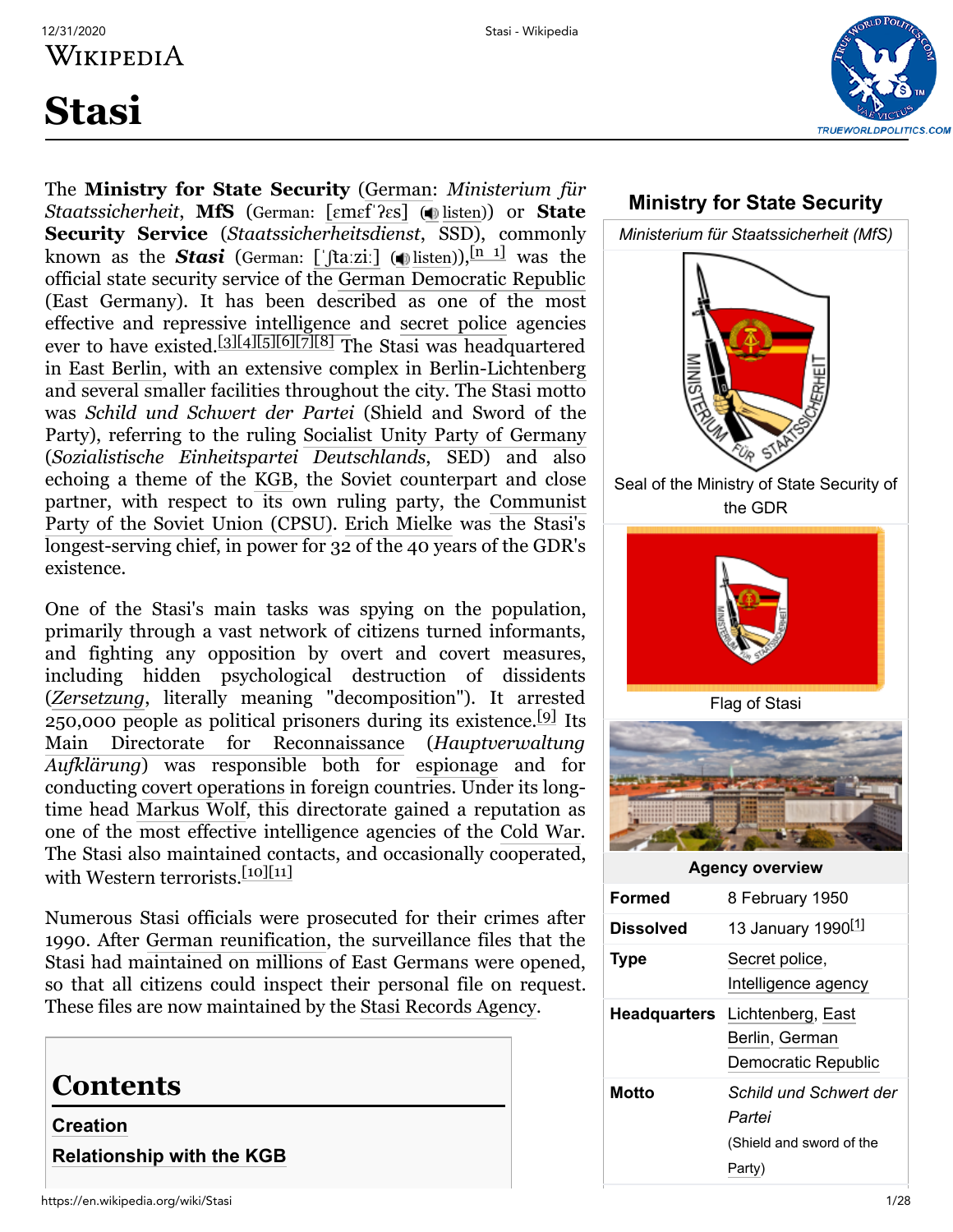#### **[Organization](#page-2-1)**

[Ministry for State Security](#page-2-2) [Central Apparatus \(](#page-3-0)*Zentrale*) [District Departments and Area Precincts](#page-4-0)

#### **[Operations](#page-8-0)**

[Personnel and recruitment](#page-8-1) [Infiltration](#page-8-2) *[Zersetzung](#page-9-0)*

#### **[International operations](#page-10-0)**

[Examples](#page-10-1)

#### **[Fall of the Soviet Union](#page-11-0)**

#### **[Recovery of Stasi files](#page-12-0)**

[Storming the Stasi headquarters](#page-13-0)

[Controversy of the Stasi files](#page-13-1)

[Tracking down former Stasi informers with the files](#page-14-0)

[Reassembling the destroyed files](#page-14-1)

#### **[Museums](#page-14-2)**

[Berlin](#page-14-3) [Erfurt](#page-15-0) [Dresden](#page-15-1) [Frankfurt-an-der-Oder](#page-15-2) [Gera](#page-16-0) [Halle \(Saale\)](#page-16-1) [Leipzig](#page-16-2) [Magdeburg](#page-17-0) [Potsdam](#page-17-1) [Rostock](#page-17-2)

#### **[Stasi officers after the reunification](#page-18-0)**

[Recruitment by Russian companies](#page-18-1) [Lobbying](#page-18-2)

#### **[Stasi agents](#page-18-3)**

**[Alleged informants](#page-18-4)**

**[See also](#page-19-0)**

**[Notes](#page-20-12)**

**[References](#page-20-13)**

**[Bibliography](#page-26-0)**

**[External links](#page-27-0)**

## <span id="page-1-0"></span>**Creation**

| <b>Employees</b>     | 91,015 regular<br>employees, 174,000<br>informal employees (or<br>IMs) (1989) <sup>[2]</sup> |
|----------------------|----------------------------------------------------------------------------------------------|
| Agency<br>executives | Wilhelm Zaisser (1950-<br>1953)                                                              |
|                      | Ernst Wollweber<br>$(1953 - 1957)$                                                           |
|                      | Erich Mielke (1957-<br>1989)                                                                 |
|                      | <b>Wolfgang Schwanitz</b><br>$(1989 - 1990)$                                                 |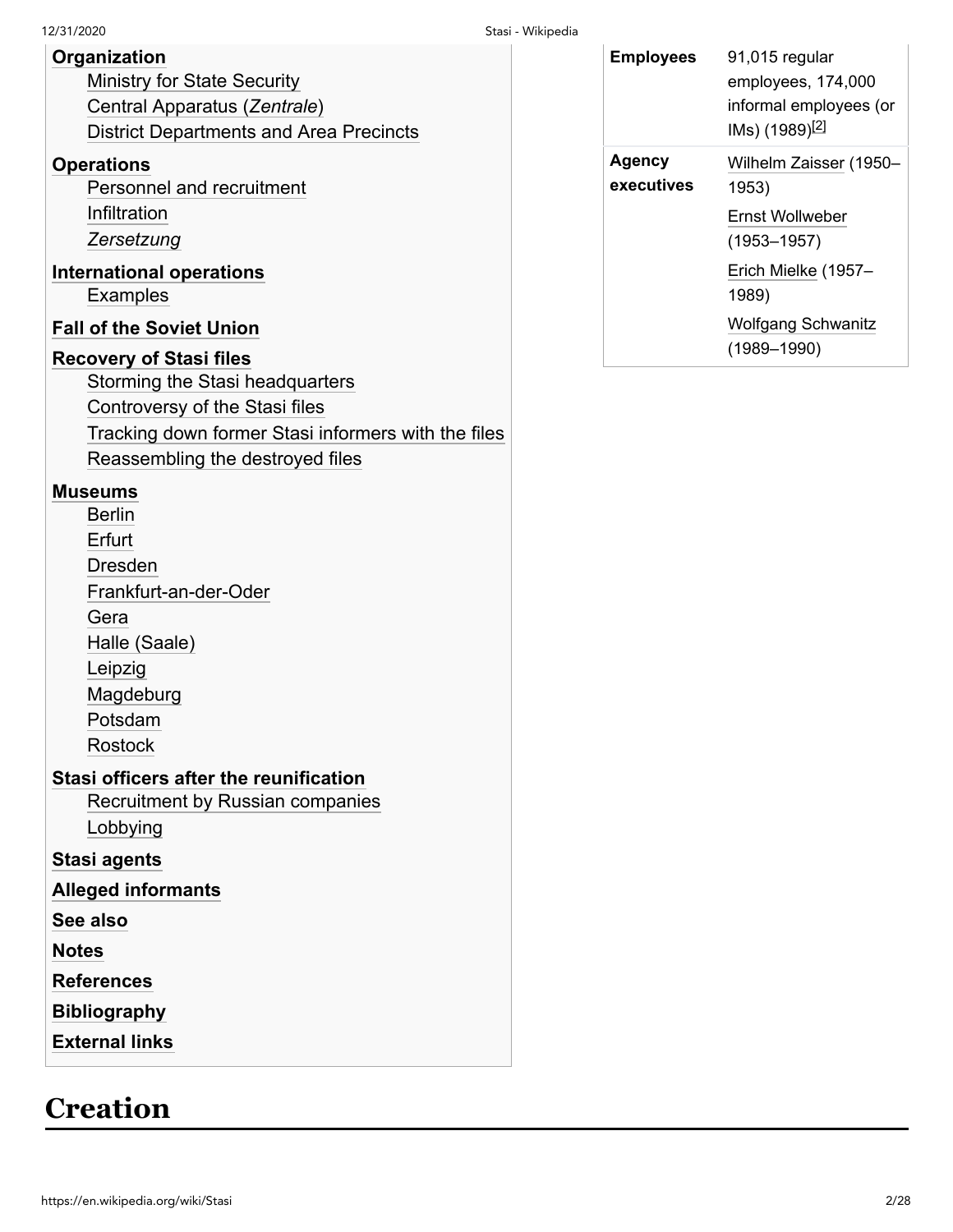The Stasi was founded on 8 February 1950.<sup>[\[12\]](#page-20-14)</sup> [Wilhelm Zaisser](https://en.wikipedia.org/wiki/Wilhelm_Zaisser) was the first Minister of State Security of the GDR, and [Erich Mielke](https://en.wikipedia.org/wiki/Erich_Mielke) [was his deputy. Zaisser tried to depose SED General Secretary Walter](https://en.wikipedia.org/wiki/Walter_Ulbricht) Ulbricht after the [June 1953 uprising](https://en.wikipedia.org/wiki/Uprising_of_1953_in_East_Germany),  $\left[13\right]$  but was instead removed by Ulbricht and replaced with Ernst Wollweber [thereafter. Following the June 1953 uprising, the Politbüro](https://en.wikipedia.org/wiki/Ernst_Wollweber) decided to downgrade the apparatus to a State Secretariat and incorporate it under the Ministry of Interior under the leadership of [Willi Stoph.](https://en.wikipedia.org/wiki/Willi_Stoph) The Minister of State Security simultaneously became a State Secretary of State Security. The Stasi held this status until November 1955, when it was restored to a ministry.<sup>[\[14\]](#page-20-16)[\[15\]](#page-20-17)</sup> Wollweber resigned in 1957 after clashes with Ulbricht and [Erich Honecker,](https://en.wikipedia.org/wiki/Erich_Honecker) and was succeeded by his deputy, Erich Mielke.

In 1957, [Markus Wolf](https://en.wikipedia.org/wiki/Markus_Wolf) became head of the [Hauptverwaltung Aufklärung](https://en.wikipedia.org/wiki/General_Reconnaissance_Administration) (HVA) (Main Reconnaissance Administration), the foreign intelligence section of the Stasi. As intelligence chief, Wolf achieved great success in penetrating the government, political and business circles of [West Germany](https://en.wikipedia.org/wiki/West_Germany) with spies. The most influential case was that of [Günter Guillaume,](https://en.wikipedia.org/wiki/G%C3%BCnter_Guillaume) which led to the downfall of West German [Chancellor](https://en.wikipedia.org/wiki/Chancellor_of_Germany_(Federal_Republic)) [Willy Brandt](https://en.wikipedia.org/wiki/Willy_Brandt) in May 1974. In 1986, Wolf retired and was succeeded by [Werner Grossmann](https://en.wikipedia.org/wiki/Werner_Grossmann).

## <span id="page-2-0"></span>**Relationship with the KGB**

Although Mielke's Stasi was superficially granted independence in 1957, until 1990 the [KGB](https://en.wikipedia.org/wiki/KGB) continued to maintain liaison officers in all eight main Stasi directorates, each with his own office inside the Stasi's Berlin compound, and in each of the fifteen Stasi district headquarters around East Germany.<sup>[\[16\]](#page-20-18)</sup> Collaboration was so close that the KGB invited the Stasi to establish operational bases in [Moscow](https://en.wikipedia.org/wiki/Moscow) and [Leningrad](https://en.wikipedia.org/wiki/Leningrad) to monitor visiting East German tourists and Mielke referred to the Stasi officers as "[Chekists](https://en.wikipedia.org/wiki/Cheka) of the Soviet Union".<sup>[\[16\]](#page-20-18)</sup> In 1978, Mielke formally granted KGB officers in East Germany the same rights and powers that they enjoyed in the Soviet Union.<sup>[\[16\]](#page-20-18)</sup>

# <span id="page-2-1"></span>**Organization**

The Ministry for State Security was organized according to the *Line principle*. A high-ranking official was in charge of a particular mission of the Ministry and headed a division in the *Central Apparatus* (*Zentrale*). A corresponding division was organized in each of the 15 *District Departments for State Security* (*Bezirksverwaltungen für Staatssicherheit* in the Berlin Capital Region and 14 regional districts (*[Bezirke](https://en.wikipedia.org/wiki/Administrative_divisions_of_East_Germany)*)). At the local level the Stasi had *Area Precincts for State Security* (*Bezirksverwaltungen für Staatssicherheit* - one each for the 227 cities and municipal districts and the 11 city boroughs (*Stadtbezirken*) of East Berlin). A single case officer held responsibility for the particular mission in each area precinct. The line principle meant that the case officers were subordinated to the specialized divisions at the district departments. The specialized divisions at the district departments were subordinated to the specialized division in the central apparatus and the whole line was under the direct command and control of the high-ranking Stasi officer in charge of the mission. The Stasi also fielded *Location Detachments* (*Objektdienststellen*) at state-owned enterprises of high importance (such as the joint USSR-East German Wismar uranium mining company). Shortly before the transformation of the Stasi into the Office of National Security the Ministry had the following structure:

## <span id="page-2-2"></span>**Ministry for State Security**

- **Minister for State Security**
- Policy Board (*Kollegium des MfS*, including the Minister and his deputies)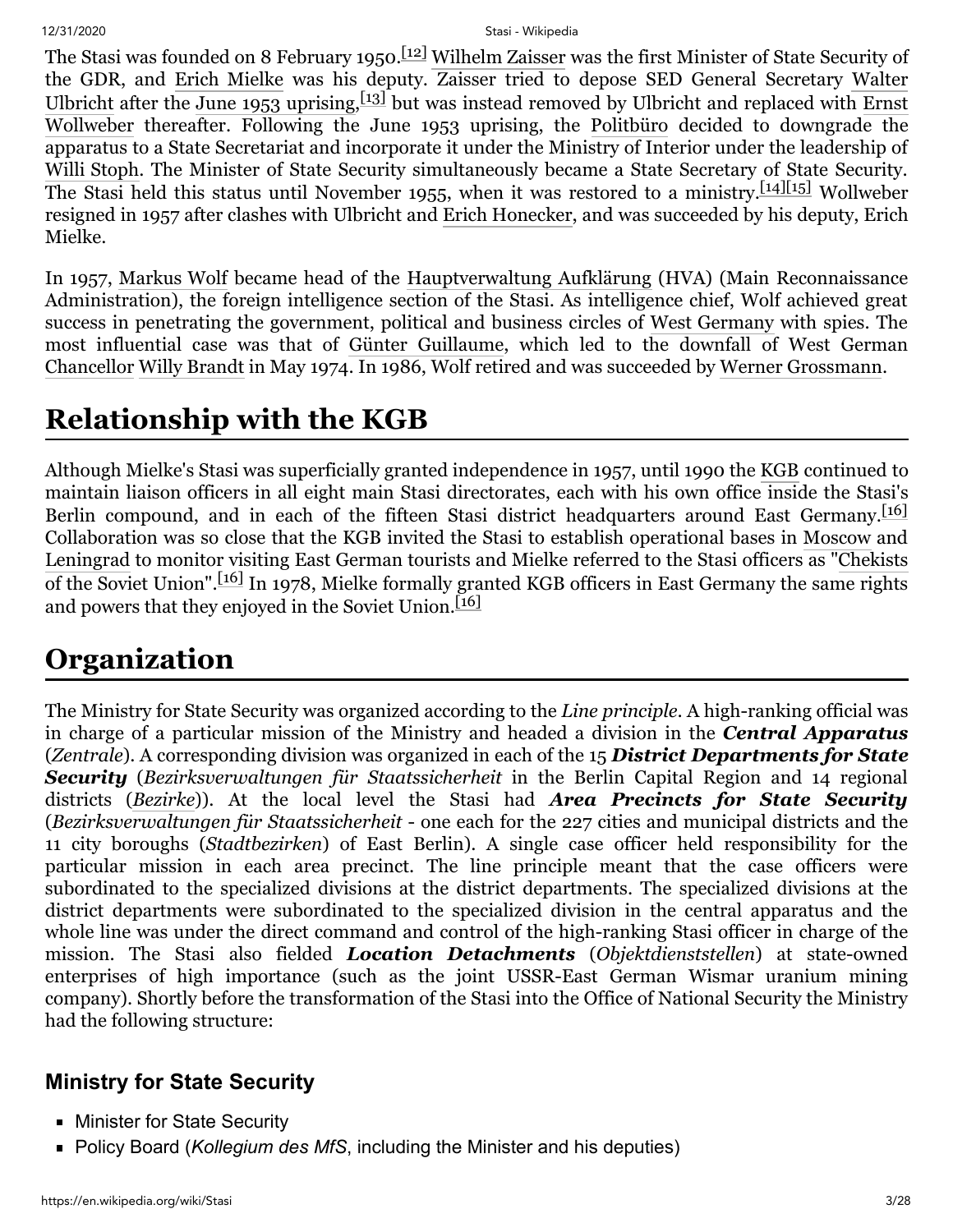### <span id="page-3-0"></span>**Central Apparatus (***Zentrale***)**

Divisions directly subordinated to the Minister [Army general](https://en.wikipedia.org/wiki/Army_general_(East_Germany)) [Erich Mielke](https://en.wikipedia.org/wiki/Erich_Mielke) (*Dem Minister für Staatssicherheit direkt unterstellte Diensteinheiten*)

- Office of the Minister (*Sekretariat des Ministers*)
- Main Division II (*Hauptabteilung II*) Counter-intelligence
	- Division M (*Abteilung M*) Postal control
- Main Division IX (*Hauptabteilung IX*) Investigative body
- Division X (Abteilung X) International liaison with partner agencies from the Socialist Bloc
- Division XIV (Abteilung XIV) Criminal prosecution and Stasi prisons
- Executive Group of the Minister (*Arbeitsgruppe des Ministers*)
	- [Felix Dzerzhinsky Guards Regiment](https://en.wikipedia.org/wiki/Felix_Dzerzhinsky_Guards_Regiment) (*Wachregiment Berlin "Feliks E. Dzierzynski"*)
- Finances Division (*Abteilung Finanzen*)
- Bureau for Policies Implementation (*Büro der Leitung*)
- Central Management Bureau of the [SV Dynamo](https://en.wikipedia.org/wiki/SV_Dynamo) (*Büro der Zentralen Leitung der SV Dynamo*)
- Main Division for Cadre and Education (*Hauptabteilung Kader und Schulung*)
	- Central Medical Service (*Zentraler Medizinischer Dienst*)
	- Stasi High School (*Hochschule des MfS*)
- Main Division for Close Protection (*Hauptabteilung Personenschutz*)
- Central Group for Computing and Information (*Zentrale Auswertungs- und Informationsgruppe*)
	- Division XII (*Abteilung XII*) Central information service and archive
	- Division XIII (*Abteilung XIII*) Central computing station
	- Legal Office (*Rechtsstelle*)

Divisions directly subordinated to the Deputy Minister [Colonel General](https://en.wikipedia.org/wiki/Colonel_General) [Werner Großmann](https://en.wikipedia.org/wiki/Werner_Grossmann) (*Dem [Stellvertreter GO Großmann unterstellte Diensteinheiten](https://en.wikipedia.org/wiki/Colonel_general)*) (his predecessor was the legendary Colonel general [Markus Wolf](https://en.wikipedia.org/wiki/Markus_Wolf))

- Office of the Deputy Minister [Colonel General](https://en.wikipedia.org/wiki/Colonel_General) [Großmann](https://en.wikipedia.org/wiki/Werner_Grossmann) (*Sekretariat des Stellvertreters des Ministers GO Großmann*)
- [Main Directorate for External Intelligence](https://en.wikipedia.org/wiki/Main_Directorate_for_Reconnaissance) (*Hauptverwaltung A*)

Divisions directly subordinated to the Deputy Minister [Colonel general](https://en.wikipedia.org/wiki/Colonel_general) [Rudi Mittig](https://en.wikipedia.org/wiki/Rudi_Mittig) (*Dem Stellvertreter GO Mittig unterstellte Diensteinheiten*)

- Office of the Deputy Minister [Colonel general](https://en.wikipedia.org/wiki/Colonel_general) [Mittig](https://en.wikipedia.org/wiki/Rudi_Mittig) (*Sekretariat beim Stellvertreter des Ministers GO Mittig*)
- Central Operational Staff of the Stasi (*Zentraler Operativstab*)
- Central Executive Group for Protection of Classified Information (*Zentrale Arbeitsgruppe Geheimnisschutz*)
- Executive Group for *[Commercial Coordination](https://en.wikipedia.org/wiki/Kommerzielle_Koordinierung)* (*Arbeitsgruppe Bereich [Kommerzielle Koordinierung](https://en.wikipedia.org/wiki/Kommerzielle_Koordinierung)*)
- Executive Group E (*Arbeitsgruppe E*)
- **Main Division XVIII (***Hauptabteilung XVIII***) Security of the People's economy**
- Main Division XIX (*Hauptabteilung XIX*) Surveillance of the transport, post and media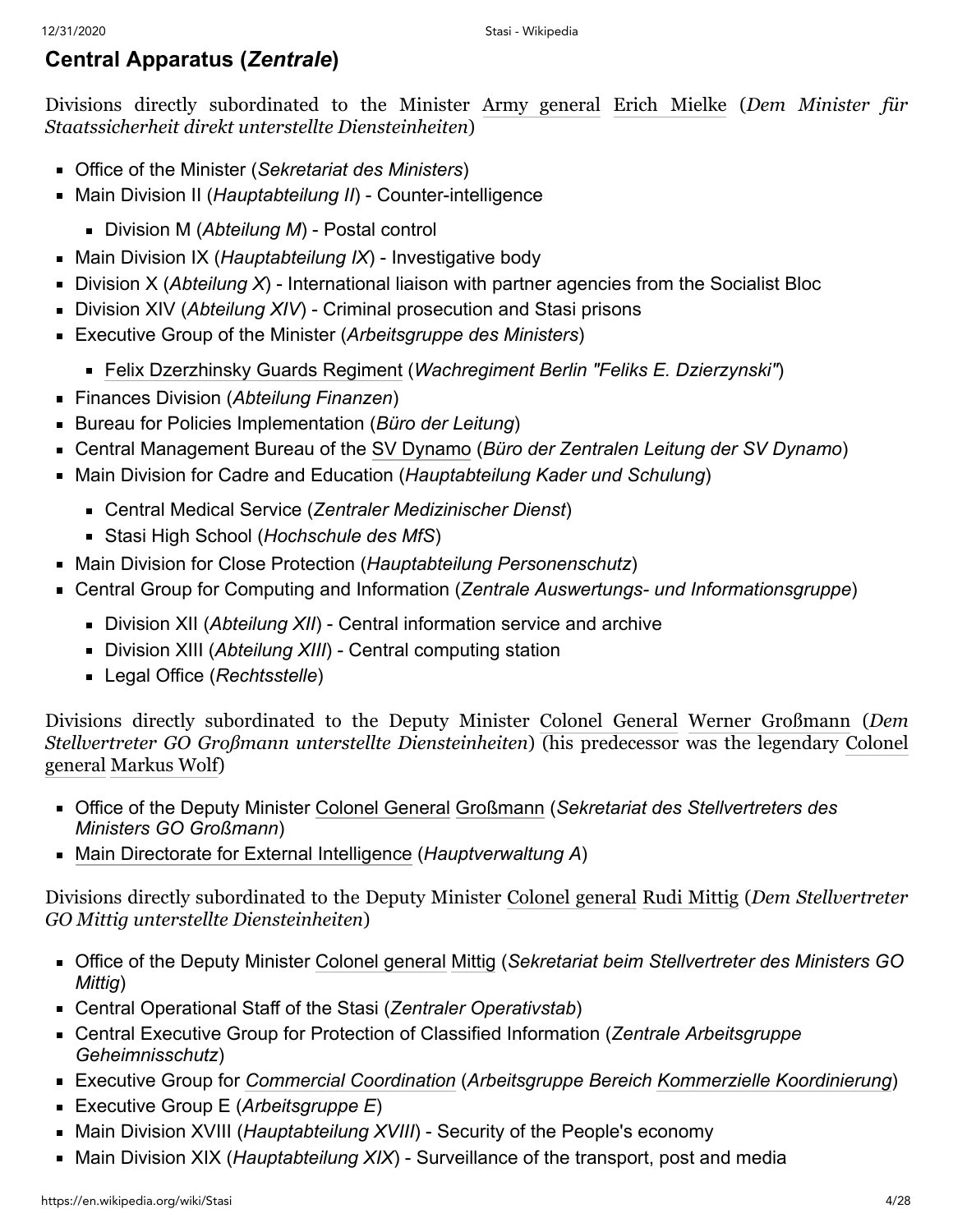- Main Division XX (*Hauptabteilung XX*) Surveillance of the state apparatus, cultural and religious institutions and unterground movements
- Rear Services Directorate (*Verwaltung Rückwärtige Dienste*)

Divisions directly subordinated to the Deputy Minister [Lieutenant general](https://en.wikipedia.org/wiki/Lieutenant_general) Gerhard Neiber (*Dem Stellvertreter GL Neiber unterstellte Diensteinheiten*)

- Office of the Deputy Minister [Lieutenant general](https://en.wikipedia.org/wiki/Lieutenant_general) Neiber (*Sekretariat des Stellvertreters des Ministers GL Neiber*)
- Central Coordination Group (*Zentrale Koordinierungsgruppe*)
- Main Division I (*Hauptabteilung I*) Counter-intelligence in the [National People's Army](https://en.wikipedia.org/wiki/National_People%27s_Army) and the [Border Troops](https://en.wikipedia.org/wiki/Border_Troops_of_the_German_Democratic_Republic)
- Main Division VI (*Hauptabteilung VI*) Passport control, surveillance of tourists and the state-owned Interhotel chain
- Main Division VII (*Hauptabteilung VII*) Counter-intelligence in the Ministry of the Interior and the [Volkspolizei](https://en.wikipedia.org/wiki/Volkspolizei)
- **Main Division VIII (Hauptabteilung VIII) Surveillance and covert following of suspicious citizens**
- Executive Group XVII (Arbeitsgruppe XVII) Surveillance of citizens of West Berlin visiting the East German part of the city
- Main Division XXII (*Hauptabteilung XXII*) Counter-terrorism

Divisions directly subordinated to the Deputy Minister [Lieutenant general](https://en.wikipedia.org/wiki/Lieutenant_general) [Wolfgang Schwanitz](https://en.wikipedia.org/wiki/Wolfgang_Schwanitz) (*Dem Stellvertreter GL Schwanitz unterstellte Diensteinheiten*) (Schwanitz was appointed as the chief of the Stasi successor agency - the Office for National Security)

- Office of the Deputy Minister [Lieutenant general](https://en.wikipedia.org/wiki/Lieutenant_general) Schwanitz (*Sekretariat des Stellvertreters des Ministers GL Schwanitz*)
- Main Division III (*Hauptabteilung III*) [Signals intelligence](https://en.wikipedia.org/wiki/Signals_intelligence) and counter-measures
- Division XI (*Abteilung XI*) Cipher service
- Division 26 (*Abteilung 26*) Phone-tapping
- Signals Division (*Abteilung Nachrichten*)
- Armament and Chemical [Nuclear, Chemical and Biological Defence] Service (*Abteilung Bewaffnung / Chemischer Dienst*)
- Operational Technical [Equipment] Sector (*Operativ-Technischer Sektor*)

## <span id="page-4-0"></span>**District Departments and Area Precincts**

- District Department for State Security Berlin (*Bezirksverwaltung für Staatssicherheit Berlin* (*BVfS-Berlin*))
	- 11 Area Precincts for State Security (*Kreisdienststellen* (*KD*)): KD Friedrichshain, KD Hellersdorf, KD Hohenschönhausen, KD Köpenick, KD Lichtenberg, KD Marzahn, KD Mitte, KD Pankow, KD Prenzlauer Berg, KD Treptow, KD Weissensee
- District Department for State Security Cottbus (*Bezirksverwaltung für Staatssicherheit Cottbus* (*BVfS-Cottbus*))
	- 14 Area Precincts for State Security (*Kreisdienststellen* (*KD*)):
		- 1 city precinct: KD Cottbus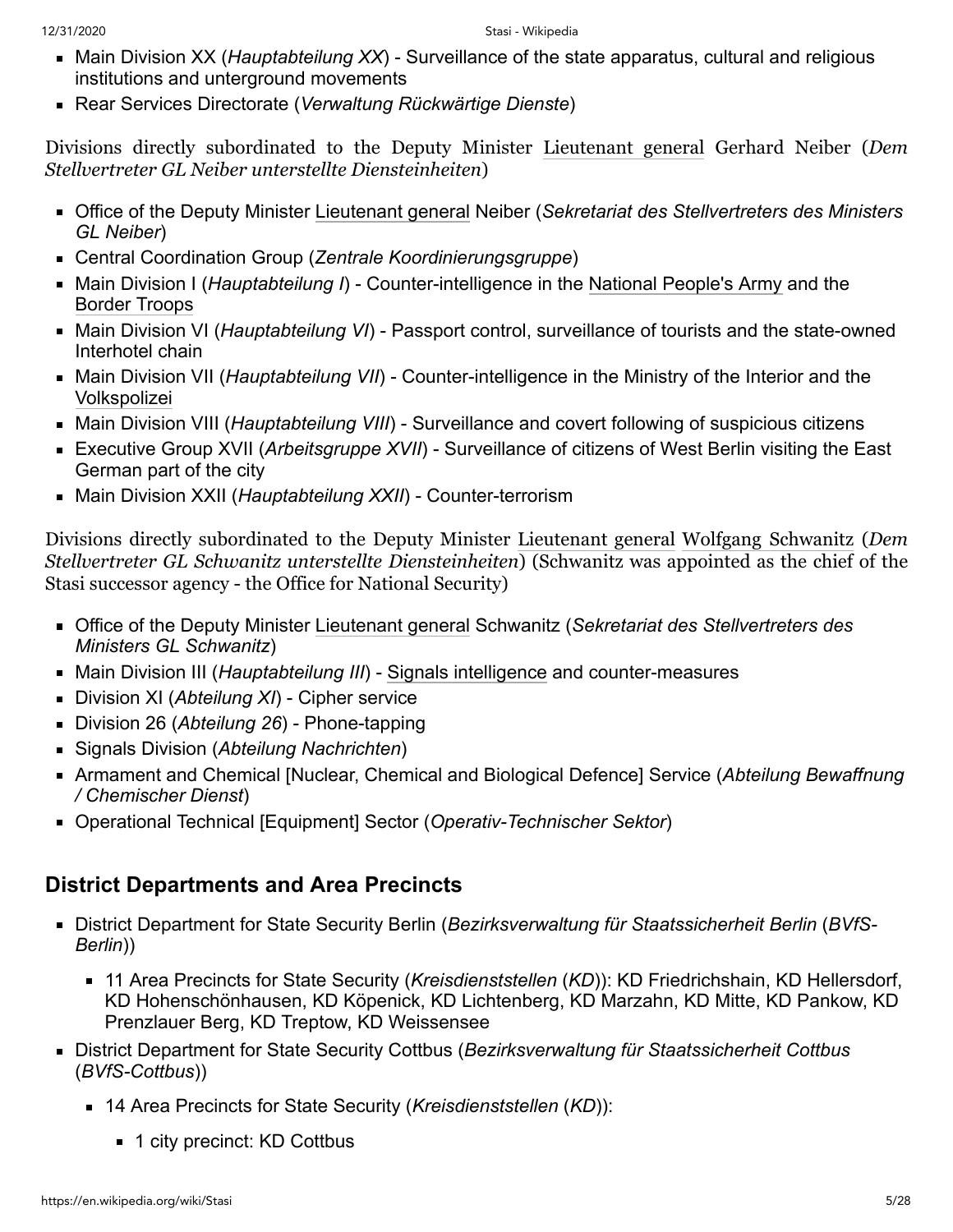- 13 rural precincts: KD Calau, KD Finsterwalde, KD Forst, KD Guben, KD Herzberg, KD Hoyerswerda, KD Jessen, KD Bad Liebenwerda, KD Luckau, KD Lübben, KD Senftenberg, KD Spremberg, KD Weißwasser
- District Department for State Security Dresden (*Bezirksverwaltung für Staatssicherheit Dresden* (*BVfS-Dresden*))
	- 16 Area Precincts for State Security (*Kreisdienststellen* (*KD*)):
		- 2 city precincts: KD Dresden-Stadt, KD Görlitz
		- 14 rural precincts: KD Dresden-Land, KD Bautzen, KD Bischofswerda, KD Dippoldiswalde, KD Freital, KD Großenhain, KD Kamenz, KD Löbau, KD Meißen, KD Niesky, KD Pirna, KD Riesa, KD Sebnitz, KD Zittau
	- **EXEC** Location Precinct Technical University and Other Institutions of Higher Education (*Objektdienststelle Technische Universität / Hochschulen*) - surveillance of university professors and students for dissenter tendencies
- District Department for State Security Erfurt (*Bezirksverwaltung für Staatssicherheit Erfurt* (*BVfS-Erfurt*))
	- 13 Area Precincts for State Security (*Kreisdienststellen* (*KD*)):
		- 2 city precincts: KD Erfurt, KD Weimar
		- 11 rural precincts: KD Apolda, KD Arnstadt, KD Eisenach, KD Gotha, KD Heiligenstadt, KD Langensalza, KD Mühlhausen, KD Nordhausen, KD Sömmerda, KD Sondershausen, KD **Worbis**
- District Department for State Security Frankfurt (Oder) (*Bezirksverwaltung für Staatssicherheit Frankfurt* (*Oder*) (*BVfS-Frankfurt* (*O*)))
	- 13 Area Precincts for State Security (*Kreisdienststellen* (*KD*)):
		- 3 city precincts: KD Frankfurt (Oder), KD Eisenhüttenstadt, KD Schwedt
		- 8 rural precincts: KD Angermünde, KD Beeskow, KD Bernau, KD Eberswalde, KD Bad Freienwalde, KD Fürstenwalde, KD Seelow, KD Strausberg
- District Department for State Security Gera (*Bezirksverwaltung für Staatssicherheit Gera* (*BVfS-Gera*))
	- 11 Area Precincts for State Security (*Kreisdienststellen* (*KD*)):
		- 2 city precincts: KD Gera, KD Jena
		- 9 rural precincts: KD Eisenberg, KD Greiz, KD Lobenstein, KD Pößneck, KD Rudolstadt, KD Saalfeld, KD Schleiz, KD Stadtroda, KD Zeulenroda
- District Department for State Security Halle (Saale) (*Bezirksverwaltung für Staatssicherheit Halle* (*Saale*) (*BVfS-Hale* (*Saale*)))
	- 23 Area Precincts for State Security (*Kreisdienststellen* (*KD*)):
		- 3 city precincts: KD Halle, KD Halle-Neustadt, KD Dessau
		- 20 rural precincts: KD Artern, KD Aschersleben, KD Bernburg, KD Bitterfeld, KD Eisleben, KD Gräfenhainichen, KD Hettstedt, KD Hohenmölsen, KD Köthen, KD Merseburg, KD Naumburg, KD Nebra, KD Quedlinburg, KD Querfurt, KD Roßlau, KD Saalkreis, KD Sangerhausen, KD Weißenfels, KD Wittenberg, KD Zeitz
- District Department for State Security Karl-Marx-Stadt (*Bezirksverwaltung für Staatssicherheit Karl-Marx-Stadt* (*BVfS-Karl-Marx-Stadt*))
	- 22 Area Precincts for State Security (*Kreisdienststellen* (*KD*)):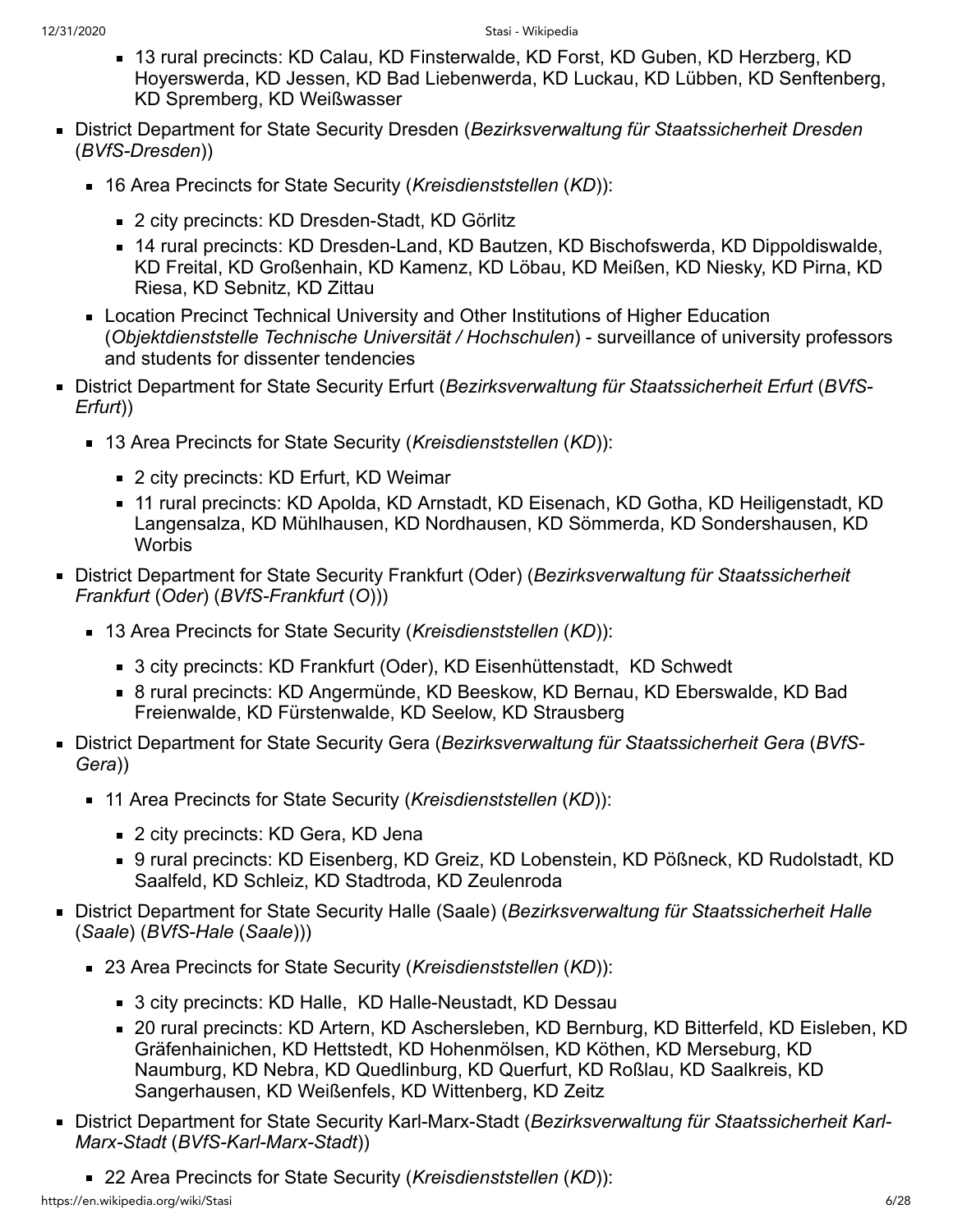- 3 city precincts: KD Karl-Marx-Stadt/Stadt, KD Plauen, KD Zwickau
- 19 rural precincts: KD Annaberg, KD Aue, KD Auerbach, KD Brand-Erbisdorf, KD Flöha, KD Freiberg, KD Glauchau, KD Hainichen, KD Hohenstein-Ernstthal, KD Karl-Marx-Stadt/Land, KD Klingenthal, KD Marienberg, KD Oelsnitz, KD Reichenbach, KD Rochlitz, KD Schwarzenberg, KD Stollberg, KD Werdau, KD Zschopau
- District Department for State Security Leipzig (*Bezirksverwaltung für Staatssicherheit Leipzig* (*BVfS-Leipzig*))
	- 13 Area Precincts for State Security (*Kreisdienststellen* (*KD*)):
		- 1 city precinct: KD Leipzig-Stadt
		- 12 rural precincts: KD Leipzig-Land, KD Altenburg, KD Borna, KD Delitzsch, KD Döbeln, KD Eilenburg, KD Geithain, KD Grimma, KD Oschatz, KD Schmölln, KD Torgau, KD Wurzen
- District Department for State Security Magdeburg (*Bezirksverwaltung für Staatssicherheit Magdeburg* (*BVfS-Magdeburg*))
	- 20 Area Precincts for State Security (*Kreisdienststellen* (*KD*)):
		- 1 city precinct: KD Magdeburg
		- 19 rural precincts: KD Burg, KD Gardelegen, KD Genthin, KD Halberstadt, KD Haldensleben, KD Havelberg, KD Kalbe Milde, KD Klötze, KD Oschersleben, KD Osterburg, KD Salzwedel, KD Schönebeck, KD Staßfurt, KD Stendal, KD Tangerhütte, KD Wanzleben, KD Wernigerode, KD Wolmirstedt, KD Zerbst
- District Department for State Security Neubrandenburg (*Bezirksverwaltung für Staatssicherheit Neubrandenburg* (*BVfS-Neubrandenburg*))
	- 14 Area Precincts for State Security (*Kreisdienststellen* (*KD*)):
		- 1 city precinct: KD Neubrandenburg
		- 13 rural precincts: KD Altentreptow, KD Anklam, KD Demmin, KD Malchin, KD Neustrelitz KD Pasewalk, KD Prenzlau, KD Röbel, KD Strasburg, KD Templin, KD Teterow, KD Ueckermünde, KD Waren
- District Department for State Security Potsdam (*Bezirksverwaltung für Staatssicherheit Potsdam* (*BVfS-Potsdam*))
	- 15 Area Precincts for State Security (*Kreisdienststellen* (*KD*)):
		- 2 city precincts: KD Potsdam, KD Brandenburg
		- 13 rural precincts: KD Belzig, KD Gransee, KD Jüterbog, KD Königs Wusterhausen, KD Kyritz, KD Luckenwalde, KD Nauen, KD Neuruppin, KD Oranienburg, KD Pritzwalk, KD Rathenow, KD Wittstock, KD Zossen
- District Department for State Security Rostock (*Bezirksverwaltung für Staatssicherheit Rostock* (*BVfS-Rostock*))
	- 10 Area Precincts for State Security (*Kreisdienststellen* (*KD*)):
		- 4 city precincts: KD Rostock KD Greifswald, KD Stralsund, KD Wismar
		- 6 rural precincts: KD Bad Doberan, KD Grevesmühlen, KD Grimmen, KD Ribnitz-Damgarten, KD Rügen, KD Wolgast
- District Department for State Security Schwerin (*Bezirksverwaltung für Staatssicherheit Schwerin* (*BVfS-Schwerin*))
	- 10 Area Precincts for State Security (*Kreisdienststellen* (*KD*)):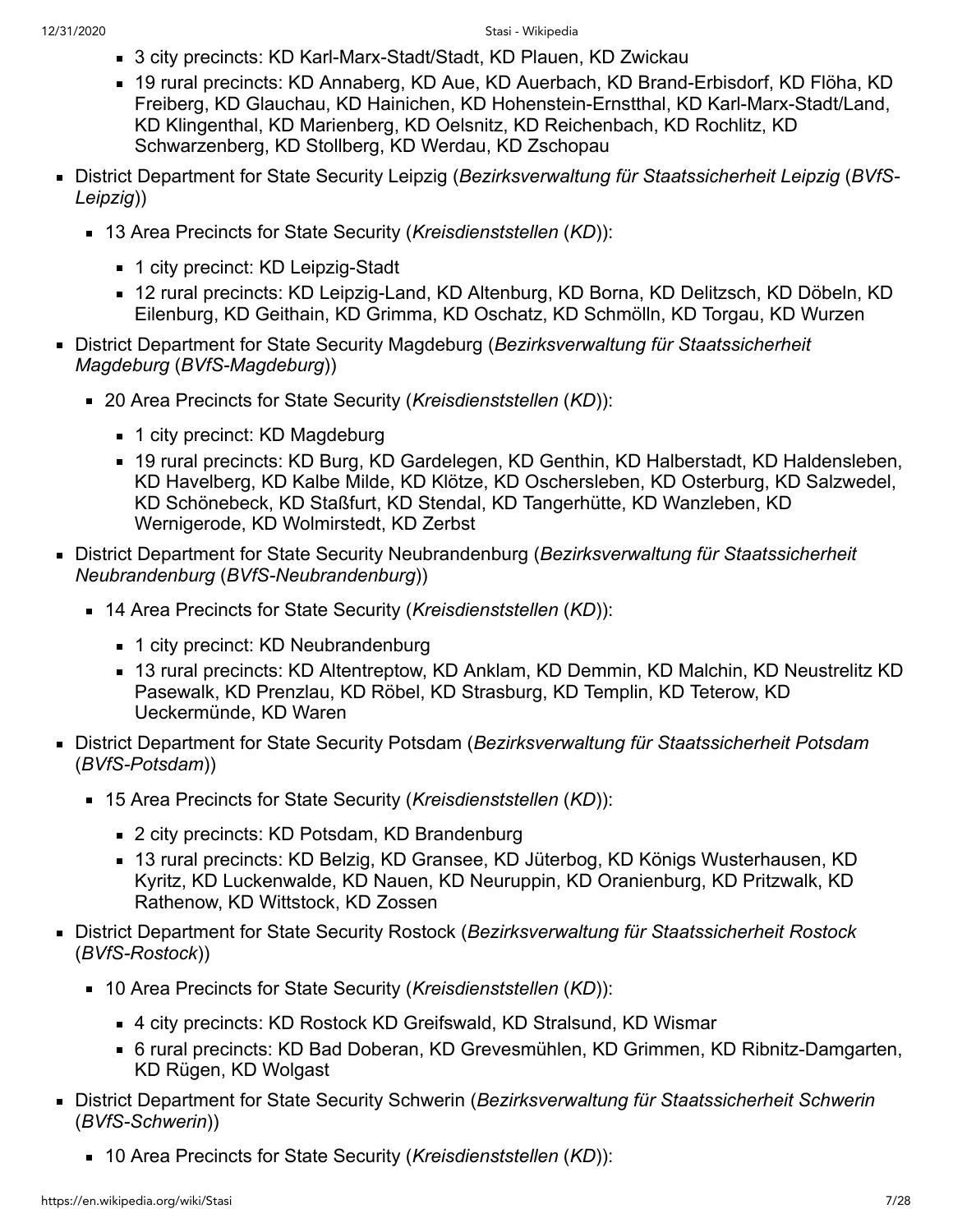- 1 city precinct: KD Schwerin
- 9 rural precincts: KD Bützow, KD Gadebusch, KD Güstrow, KD Hagenow, KD Lübz, KD Ludwigslust, KD Parchim, KD Perleberg, KD Sternberg
- District Department for State Security Suhl (*Bezirksverwaltung für Staatssicherheit Suhl* (*BVfS-Suhl*))
	- 8 Area Precincts for State Security (*Kreisdienststellen* (*KD*)):
		- 1 city precinct: KD Suhl
		- 7 rural precincts: KD Bad Salzungen, KD Hildburghausen, KD Ilmenau, KD Meiningen, KD Neuhaus, KD Schmalkalden, KD Sonneberg

Selected Stasi departments:

- *Administration 12* was responsible for the surveillance of mail and telephone communications.
- *Administration 2000* was responsible for the reliability of [National People's Army](https://en.wikipedia.org/wiki/National_People%27s_Army) (*Nationale Volksarmee*, NVA) personnel. *Administration 2000* operated a secret, unofficial network of informants within the NVA. *Administration 2000* was the name of the division in NVA documentation. Its actual Stasi name was *Main Division I*.
- *Administration for Security of Heavy Industry and Research* and *Main Administration for Security of the Economy:* protection against sabotage or espionage.
- *Division of Garbage Analysis:* was responsible for analyzing garbage for any suspect western foods and/or materials.
- [Felix Dzerzhinsky Guards Regiment:](https://en.wikipedia.org/wiki/Felix_Dzerzhinsky_Guards_Regiment) the armed force at disposal of the ministry, named for the founder of the [Cheka](https://en.wikipedia.org/wiki/Cheka), the Bolshevik secret police. The members of this regiment, who served at least three years, were responsible for protecting high government and party buildings and personnel. The regiment was composed of six motorized rifle battalions, one artillery battalion, and one training battalion. Its equipment included [PSZH-IV](https://en.wikipedia.org/wiki/PSZH-IV) armored personnel carriers, 120 mm mortars, 85 mm and 100 mm antitank guns, ZU-23 antiaircraft guns, and helicopters. A Swiss source reported in 1986 that the troops of the Ministry of State Security also had commando units similar to the Soviet Union's [Spetsnaz GRU](https://en.wikipedia.org/wiki/Spetsnaz_GRU) forces. These East German units were said to wear the uniform of the airborne troops, although with the violet collar patch of the Ministry for State Security rather than the orange one of paratroopers. They also wore the sleeve stripe of the Felix Dzerzhinsky Guards Regiment.<sup>[\[17\]](#page-20-19)</sup>
- Guard and Security Unit (*Wach- und Sicherungseinheit* (*WSE*)) each of the 15 district departments had its own GSU, directly subordinated to the district department chief. The manpower of the units ranged roughly between 200 and 400 men. They had four roles - security of the Stasi headquarters in the district, combat training of personnel of the district department, initial posting for newly appointed Stasi officers for a couple of years until their careers advance to specialized positions and (most importantly) Quick Reaction Alert tactical intervention units. As such the GSUs were armed and equipped as motor rifle units with APCs, automatic rifles, grenade launchers etc.
- HVA: focused its efforts primarily on [West Germany](https://en.wikipedia.org/wiki/West_Germany) and the [North Atlantic Treaty Organization,](https://en.wikipedia.org/wiki/North_Atlantic_Treaty_Organization) but it also operated East German intelligence in all foreign countries.
- *Main Administration for Struggle Against Suspicious Persons* was charged with the surveillance of foreigners—particularly from the West—legally traveling or residing within the country. This included the diplomatic community, tourists, and official guests.
- *Main Coordinating Administration of the Ministry for State Security:* coordinated its work with Soviet intelligence agencies.
- *Main Department for Communications Security and Personnel Protection:* provided personal security for the national leadership and maintained and operated an internal secure communications system for the government.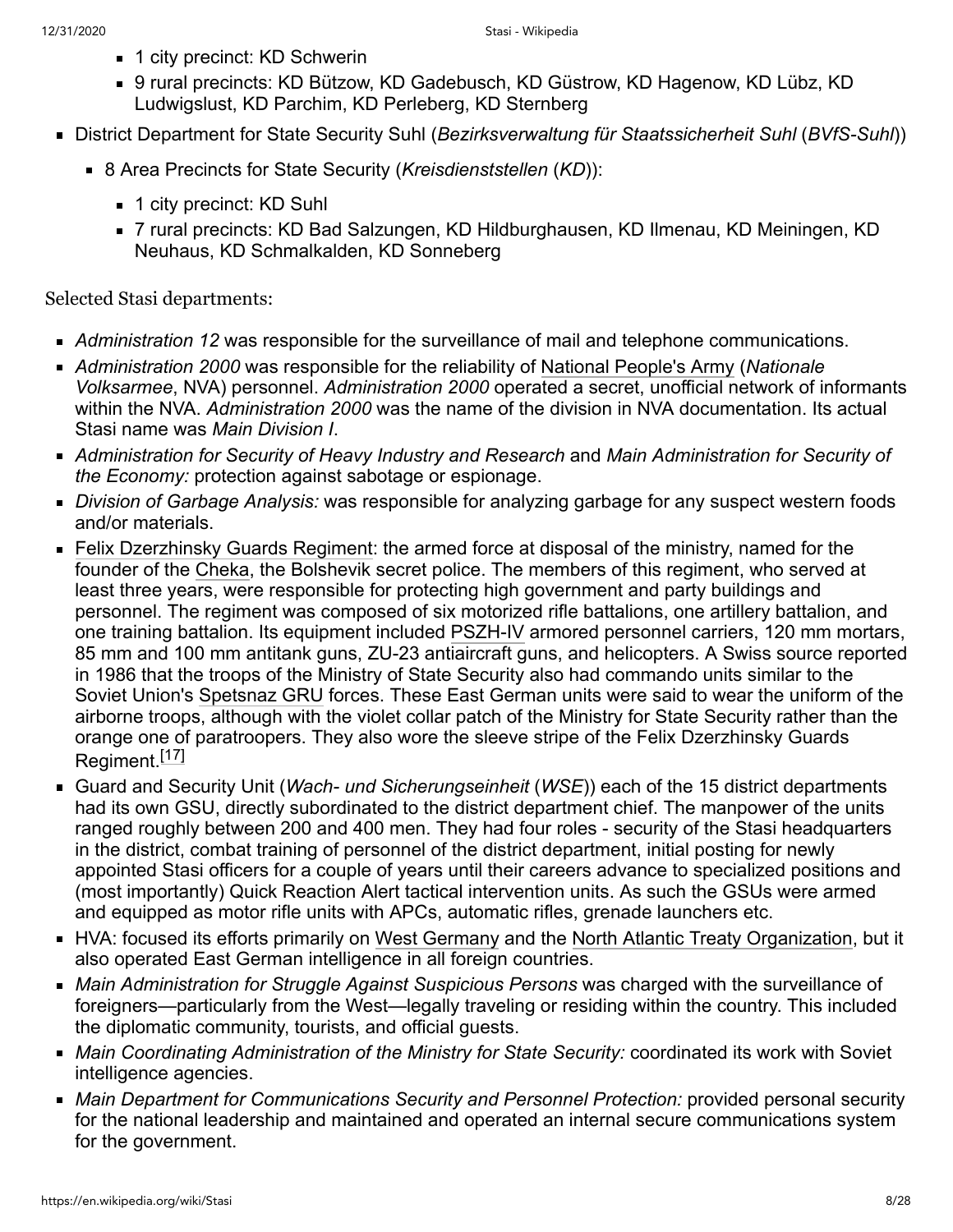*Penal System:* to facilitate its mission of enforcing the political security of East Germany, the Stasi operated its own penal system, distinct from that of the Ministry of the Interior. This system comprised prison camps for political, as opposed to criminal, offenders.

## <span id="page-8-0"></span>**Operations**

#### <span id="page-8-1"></span>**Personnel and recruitment**

Between 1950 and 1989, the Stasi employed a total of 274,000 people in an effort to root out the class enemy.<sup>[\[18\]](#page-20-20)[\[19\]](#page-20-21)[\[20\]](#page-20-22)</sup> In 1989, the Stasi employed 91,015 people full-time, including 2,000 fully employed unofficial collaborators, 13,073 soldiers and 2,232 officers of GDR army, $\frac{[21]}{[21]}$  $\frac{[21]}{[21]}$  $\frac{[21]}{[21]}$  along with 173,081 unofficial informants inside  $GDR[22]$  $GDR[22]$  and 1,553 informants in West Germany. $[23]$ 



Bautzen prison

Regular commissioned Stasi officers were recruited from conscripts who had been honourably discharged from their 18 months' compulsory military service, had been members of the [SED,](https://en.wikipedia.org/wiki/Socialist_Unity_Party_of_Germany) had had a high level of participation in [the Party's youth wing's](https://en.wikipedia.org/wiki/Free_German_Youth) activities and had been Stasi informers during their service in the Military. The candidates would then have to be recommended by their military unit political officers and Stasi agents, the local chiefs of the District ([Bezirk](https://en.wikipedia.org/wiki/Bezirk)) Stasi and [Volkspolizei](https://en.wikipedia.org/wiki/Volkspolizei) office, of the district in which they were permanently resident, and the District Secretary of the SED. These candidates were then made to sit through several tests and exams, which identified their intellectual capacity to be an officer, and their political reliability. University graduates who had completed their military service did not need to take these tests and exams. They then attended a two-year officer training programme at the Stasi college (*Hochschule*) in Potsdam. Less mentally and academically endowed candidates were made ordinary technicians and attended a one-year technology-intensive course for non-commissioned officers.

By 1995, some 174,000 *[inoffizielle Mitarbeiter](https://en.wikipedia.org/wiki/Informal_collaborator)* (IMs) Stasi informants had been identified, almost 2.5% of East Germany's population between the ages of 18 and 60.[\[18\]](#page-20-20) 10,000 IMs were under 18 years of age.<sup>[\[18\]](#page-20-20)</sup> From the volume [of material destroyed in the final days of the regime, the office of the Federal](https://en.wikipedia.org/wiki/Federal_Commissioner_for_the_Stasi_Records) Commissioner for the Stasi Records (BStU) believes that there could have been as many as  $500,000$ informers.[\[18\]](#page-20-20) A former Stasi colonel who served in the counterintelligence directorate estimated that the figure could be as high as 2 million if occasional informants were included.<sup>[\[18\]](#page-20-20)</sup> There is significant debate about how many IMs were actually employed.

#### <span id="page-8-2"></span>**Infiltration**

Full-time officers were posted to all major industrial plants (the extensiveness of any surveillance largely depended on how valuable a product was to the economy  $[19]$  and one tenant in every apartment building was designated as a watchdog reporting to an area representative of the [Volkspolizei](https://en.wikipedia.org/wiki/Volkspolizei) (Vopo). Spies reported every relative or friend who stayed the night at another's apartment. Tiny holes were drilled in apartment and hotel room walls through which Stasi agents filmed citizens with special video cameras. Schools, universities, and hospitals were extensively infiltrated,  $[24]$  as were organizations, such as [computer clubs](https://en.wikipedia.org/wiki/Computer_club_(user_group)) where teenagers exchanged Western video games.[\[25\]](#page-21-3)

https://en.wikipedia.org/wiki/Stasi 9/28 The Stasi had formal categorizations of each type of informant, and had official guidelines on how to extract information from, and control, those with whom they came into contact.<sup>[\[26\]](#page-21-4)</sup> The roles of informants ranged from those already in some way involved in state security (such as the police and the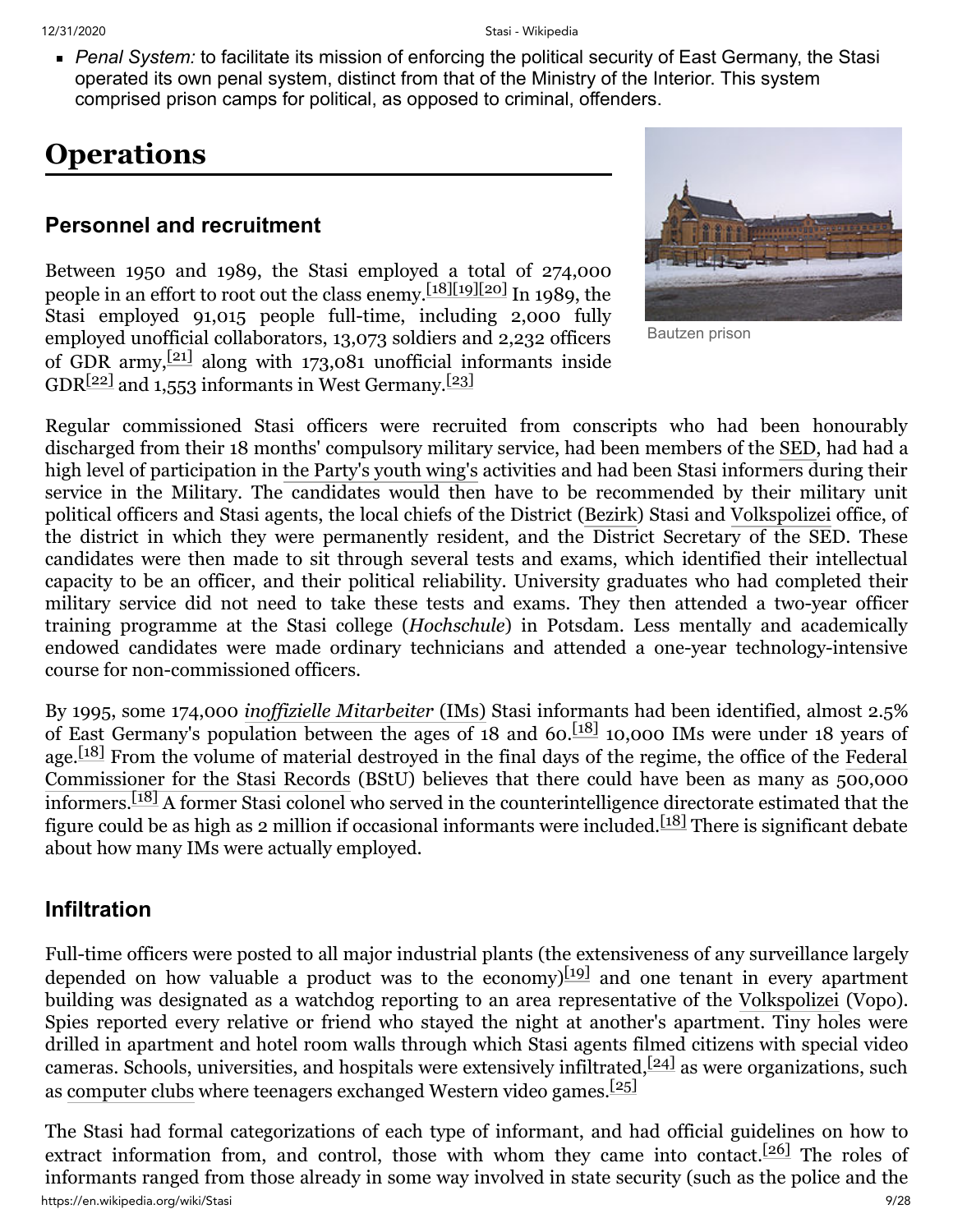armed services) to those in the dissident movements (such as in the arts and the [Protestant Church](https://en.wikipedia.org/wiki/Protestant_Church)).<sup>[\[27\]](#page-21-5)</sup> Information gathered about the latter groups was frequently used to divide or discredit members.<sup>[\[28\]](#page-21-6)</sup> Informants were made to feel important, given material or social incentives, and were imbued with a sense of adventure, and only around 7.7%, according to official figures, were coerced into cooperating. A significant proportion of those informing were members of the SED. Use of some form of blackmail was not uncommon.  $\frac{[27]}{]}$  $\frac{[27]}{]}$  $\frac{[27]}{]}$  A large number of Stasi informants were tram conductors, janitors, doctors, nurses and teachers. Mielke believed that the best informants were those whose jobs entailed frequent contact with the public.<sup>[\[29\]](#page-21-7)</sup>



The main entrance to the Stasi headquarters in Berlin

#### The Stasi's ranks swelled considerably after [Eastern Bloc](https://en.wikipedia.org/wiki/Eastern_Bloc) countries

signed the 1975 [Helsinki accords](https://en.wikipedia.org/wiki/Helsinki_accords), which GDR leader [Erich Honecker](https://en.wikipedia.org/wiki/Erich_Honecker) viewed as a grave threat to his regime because they contained language binding signatories to respect "human and basic rights, including freedom of thought, conscience, religion, and conviction".<sup>[\[30\]](#page-21-8)</sup> The number of IMs peaked at around 180,000 in that year, having slowly risen from 20,000 to 30,000 in the early 1950s, and reaching 100,000 for the first time in 1968, in response to *[Ostpolitik](https://en.wikipedia.org/wiki/Ostpolitik)* and [protests worldwide.](https://en.wikipedia.org/wiki/Protests_of_1968) [\[31\]](#page-21-9) The Stasi also acted as a proxy for KGB to conduct activities in other Eastern Bloc countries, such as [Poland,](https://en.wikipedia.org/wiki/People%27s_Republic_of_Poland) where the Soviets were despised.<sup>[\[32\]](#page-21-10)</sup>

The Stasi infiltrated almost every aspect of GDR life. In the mid-1980s, a network of IMs began growing in both German states. By the time that East Germany collapsed in 1989, the Stasi employed 91,015 employees and 173,081 informants.<sup>[\[33\]](#page-21-11)</sup> About one out of every 63 East Germans collaborated with the Stasi. By at least one estimate, the Stasi maintained greater surveillance over its own people than any secret police force in history.<sup>[\[34\]](#page-21-12)</sup> The Stasi employed one secret policeman for every 166 East Germans. By comparison, the [Gestapo](https://en.wikipedia.org/wiki/Gestapo) deployed one secret policeman per 2,000 people. As ubiquitous as this was, the ratios swelled when informers were factored in: counting part-time informers, the Stasi had one agent per 6.5 people. This comparison led Nazi hunter [Simon Wiesenthal](https://en.wikipedia.org/wiki/Simon_Wiesenthal) to call the Stasi even more oppressive than the Gestapo.[\[35\]](#page-21-13) Stasi agents infiltrated and undermined West Germany's government and spy agencies.

[In some cases, spouses even spied on each other. A high-profile example](https://en.wikipedia.org/wiki/Vera_Lengsfeld) of this was peace activist Vera Lengsfeld, whose husband, Knud Wollenberger, was a Stasi informant.<sup>[\[29\]](#page-21-7)</sup>

#### <span id="page-9-0"></span>*Zersetzung*

The Stasi perfected the technique of [psychological harassment](https://en.wikipedia.org/wiki/Psychological_harassment) of perceived enemies known as *Zersetzung* (pronounced [[ʦɛɐ̯ˈ](https://en.wikipedia.org/wiki/Help:IPA/Standard_German)zɛtsʊŋ]) – a term borrowed from chemistry which literally means "[decomposition](https://en.wikipedia.org/wiki/Chemical_decomposition)".

By the 1970s, the Stasi had decided that the methods of overt persecution that had been employed up to that time, such as arrest and torture, were too crude and obvious. It was realised that psychological harassment was far less likely to be recognised for what it was, so its victims, and their supporters, were less likely to be provoked into active resistance, given that they would often not be aware of the source of their

...the Stasi often used a method which was really diabolic. It was called Zersetzung, and it's described in another guideline. The word is difficult to translate because it means originally "biodegradation". But actually, it's a quite accurate description. The goal was to destroy secretly the self-confidence of people, for example by damaging their reputation, by organizing failures in their work, and by destroying their personal relationships. Considering this, East Germany was a very modern dictatorship. The Stasi didn't try to arrest every dissident. It preferred to paralyze them, and it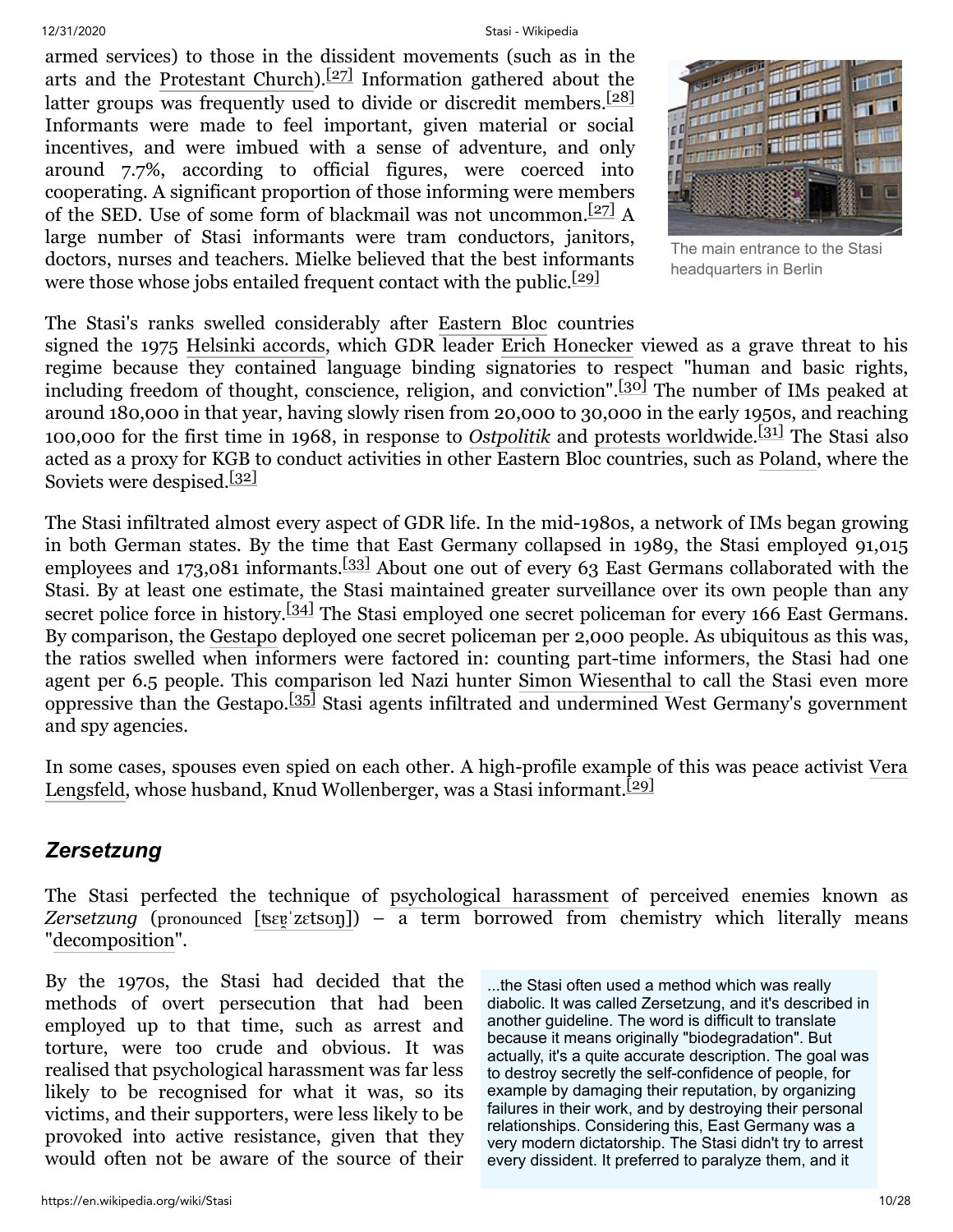problems, or even its exact nature. *Zersetzung* was designed to side-track and "switch off" perceived enemies so that they would lose the will to continue any "inappropriate" activities.

#### 12/31/2020 Stasi - Wikipedia

could do so because it had access to so much personal information and to so many institutions.

—Hubertus Knabe, German historian <sup>[\[36\]](#page-21-14)</sup>

Tactics employed under *Zersetzung* generally involved the disruption of the victim's private or family life. This often included psychological attacks, such as breaking into homes and subtly manipulating the contents, in a form of [gaslighting](https://en.wikipedia.org/wiki/Gaslighting) – moving furniture, altering the timing of an alarm, removing pictures from walls or replacing one variety of tea with another. Other practices included property damage, sabotage of cars, purposely incorrect medical treatment, [smear campaigns](https://en.wikipedia.org/wiki/Smear_campaign) including sending falsified [compromising photos or documents to the victim's family, d](https://en.wikipedia.org/wiki/Psychological_warfare)[enunciation](https://en.wikipedia.org/wiki/False_accusation)[,](https://en.wikipedia.org/wiki/Psychological_warfare) [provocation](https://en.wikipedia.org/wiki/Agent_provocateur)[, psychological](https://en.wikipedia.org/wiki/Psychological_warfare) warfare, [psychological subversion](https://en.wikipedia.org/wiki/Psychological_subversion), [wiretapping](https://en.wikipedia.org/wiki/Telephone_tapping), [bugging](https://en.wikipedia.org/wiki/Covert_listening_device), mysterious phone calls or unnecessary deliveries, even including sending a [vibrator](https://en.wikipedia.org/wiki/Vibrator_(sex_toy)) to a target's wife. Usually, victims had no idea that the Stasi were responsible. Many thought that they were losing their minds, and mental breakdowns and suicide could result.

One great advantage of the [harassment](https://en.wikipedia.org/wiki/Harassment) perpetrated under *Zersetzung* was that its subtle nature meant that it was able to be [plausibly denied.](https://en.wikipedia.org/wiki/Plausible_deniability) This was important given that the GDR was trying to improve its international standing during the 1970s and 80s, especially in conjunction with the *Ostpolitik* of West German Chancellor [Willy Brandt](https://en.wikipedia.org/wiki/Willy_Brandt) massively improving relations between the two German states.

## <span id="page-10-0"></span>**International operations**

After German reunification, revelations of the Stasi's international activities were publicized, such as its military training of the West German [Red Army Faction](https://en.wikipedia.org/wiki/Red_Army_Faction). [\[37\]](#page-21-15)

#### <span id="page-10-1"></span>**Examples**

- Stasi experts helped train the [secret police](https://en.wikipedia.org/wiki/Secret_police) organization of [Mengistu Haile Mariam](https://en.wikipedia.org/wiki/Mengistu_Haile_Mariam) in [Ethiopia.](https://en.wikipedia.org/wiki/Ethiopia)<sup>[\[38\]](#page-21-16)[\[39\]](#page-21-17)</sup>
- [Fidel Castro](https://en.wikipedia.org/wiki/Fidel_Castro)'s regime in Cuba was particularly interested in receiving training from the Stasi. Stasi instructors worked in Cuba and Cuban communists received training in East Germany.<sup>[\[40\]](#page-21-18)</sup> The Stasi chief Markus Wolf described how he set up the Cuban system on the pattern of the East German system.<sup>[\[41\]](#page-21-19)</sup>
- Stasi officers helped in initial training and indoctrination of Egyptian State Security organizations under the [Nasser regime](https://en.wikipedia.org/wiki/Gamal_Abdel_Nasser) from 1957 to 58 onwards. This was discontinued by [Anwar Sadat](https://en.wikipedia.org/wiki/Anwar_Sadat) in 1976.
- The Stasi's experts worked with building secret police systems in the [People's Republic of Angola](https://en.wikipedia.org/wiki/People%27s_Republic_of_Angola), the [People's Republic of Mozambique,](https://en.wikipedia.org/wiki/People%27s_Republic_of_Mozambique) and the [People's Republic of Yemen](https://en.wikipedia.org/wiki/People%27s_Republic_of_Yemen) (South Yemen).<sup>[\[39\]](#page-21-17)</sup>
- **[The Stasi organized and extensively trained](https://en.wikipedia.org/wiki/Hafez_al-Assad) [Syria](https://en.wikipedia.org/wiki/Syria)[n intelligence services under the regime of Hafez](https://en.wikipedia.org/wiki/Hafez_al-Assad)** al-Assad and [Ba'ath Party](https://en.wikipedia.org/wiki/Ba%27ath_Party) from 1966 onwards and especially from 1973.<sup>[\[42\]](#page-21-20)</sup>
- Stasi experts helped to set up [Idi Amin](https://en.wikipedia.org/wiki/Idi_Amin)'s secret police.<sup>[\[39\]](#page-21-17)[\[43\]](#page-21-21)</sup>
- Stasi experts helped the President of Ghana, [Kwame Nkrumah](https://en.wikipedia.org/wiki/Kwame_Nkrumah), to set up his secret police. When Nkrumah was ousted by a military coup, Stasi Major Jürgen Rogalla was imprisoned.[\[39\]](#page-21-17)[\[44\]](#page-21-22)
- The Stasi sent agents to the West as sleeper agents. For instance, sleeper agent [Günter Guillaume](https://en.wikipedia.org/wiki/G%C3%BCnter_Guillaume) became a senior aide to social democratic chancellor Willy Brandt, and reported about his politics and private life.<sup>[\[45\]](#page-21-23)</sup>
- The Stasi operated at least one [brothel.](https://en.wikipedia.org/wiki/Brothel) Agents were used against both men and women working in Western governments. "Entrapment" was used against married men and homosexuals.<sup>[\[46\]](#page-21-24)</sup>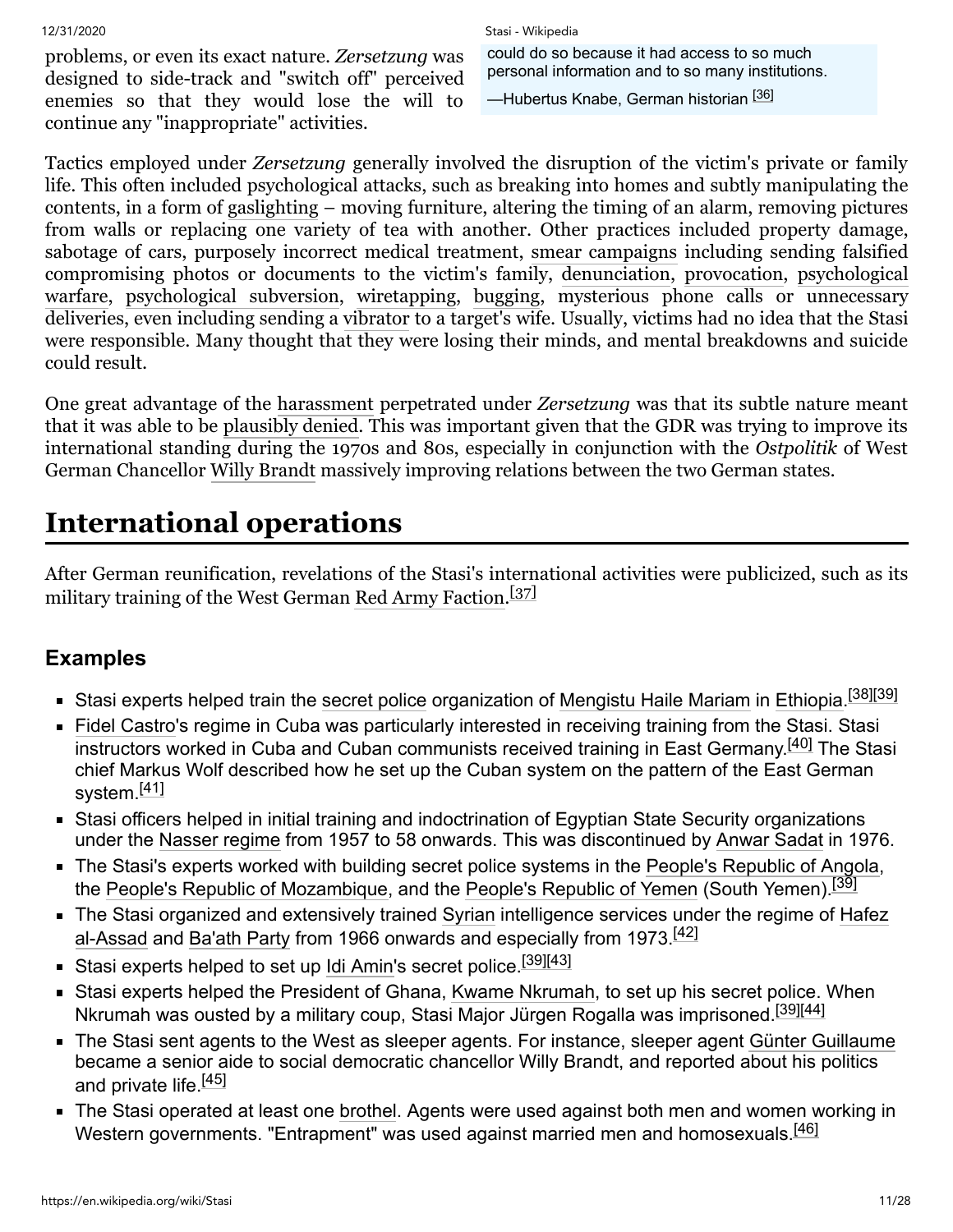- [Martin Schlaff](https://en.wikipedia.org/wiki/Martin_Schlaff) According to the German parliament's investigations, the Austrian billionaire's Stasi codename was "Landgraf" and registration number "3886-86". He made money by supplying embargoed goods to East Germany.<sup>[\[47\]](#page-21-25)</sup>
- [Sokratis Kokkalis](https://en.wikipedia.org/wiki/Sokratis_Kokkalis) Stasi documents suggest that the Greek businessman was a Stasi agent, whose operations included delivering Western technological secrets and bribing Greek officials to buy outdated East German telecom equipment.<sup>[\[48\]](#page-21-26)</sup>
- Red Army Faction (Baader-Meinhof Group)—A terrorist organization which killed dozens of West Germans and others, which received financial and logistical support from the Stasi, as well as shelter and new identities.<sup>[\[49\]](#page-21-27)[\[10\]](#page-20-9)[\[11\]](#page-20-10)</sup>
- The Stasi ordered a campaign in which cemeteries and other Jewish sites in West Germany were smeared with swastikas and other Nazi symbols. Funds were channelled to a small West German group for it to defend [Adolf Eichmann](https://en.wikipedia.org/wiki/Adolf_Eichmann).<sup>[\[50\]](#page-21-28)</sup>
- The Stasi channelled large amounts of money to [Neo-Nazi](https://en.wikipedia.org/wiki/Neo-Nazi) groups in West, with the purpose of discrediting the West.<sup>[\[51\]](#page-21-29)[\[10\]](#page-20-9)</sup>
- The Stasi allowed the wanted West German Neo-Nazi Odfried Hepp to hide in East Germany and then provided him with a new identity so that he could live in the Middle East.<sup>[\[10\]](#page-20-9)</sup>
- $\textcolor{red}{\bullet}$  The Stasi worked in a campaign to create extensive material and propaganda against Israel. $^{[50]}$  $^{[50]}$  $^{[50]}$
- Murder of [Benno Ohnesorg](https://en.wikipedia.org/wiki/Benno_Ohnesorg) A Stasi informant in the West Berlin police, [Karl-Heinz Kurras,](https://en.wikipedia.org/wiki/Karl-Heinz_Kurras) fatally shot an unarmed demonstrator, which stirred a whole movement of Marxist radicalism, protest, and terrorist violence.[\[52\]](#page-22-0) *The Economist* describes it as "the gunshot that hoaxed a generation".[\[53\]](#page-22-1)[\[54\]](#page-22-2) The surviving Stasi Records contain no evidence that Kurras was acting under their orders when he shot Ohnesorg.<sup>[\[55\]](#page-22-3)[\[56\]](#page-22-4)</sup>
- [Operation Infektion—](https://en.wikipedia.org/wiki/Operation_Infektion)The Stasi helped the KGB to spread HIV/AIDS disinformation that the United States had created the disease. Millions of people around the world still believe in these claims.[\[57\]](#page-22-5)[\[58\]](#page-22-6)
- [Sandoz chemical spill](https://en.wikipedia.org/wiki/Sandoz_chemical_spill)—The KGB reportedly ordered the Stasi to sabotage the chemical factory to distract attention from the [Chernobyl disaster](https://en.wikipedia.org/wiki/Chernobyl_disaster) six months earlier in Ukraine.<sup>[\[59\]](#page-22-7)[\[60\]](#page-22-8)[\[61\]](#page-22-9)</sup>
- Investigators have found evidence of a death squad that carried out a number of assassinations (including assassination of Swedish journalist [Cats Falck\)](https://en.wikipedia.org/wiki/Cats_Falck) on orders from the East German government from 1976 to 1987. Attempts to prosecute members failed.<sup>[\[62\]](#page-22-10)[\[63\]](#page-22-11)[\[64\]](#page-22-12)</sup>
- The Stasi attempted to assassinate Wolfgang Welsch, a famous critic of the regime. Stasi collaborator Peter Haack (Stasi codename "Alfons") befriended Welsch and then fed him hamburgers poisoned with [thallium.](https://en.wikipedia.org/wiki/Thallium) It took weeks for doctors to find out why Welsch had suddenly lost his hair.<sup>[\[65\]](#page-22-13)</sup>
- [Documents in the Stasi archives state that the KGB ordered Bulgarian agents to assassinate Pope](https://en.wikipedia.org/wiki/Pope_John_Paul_II_assassination_attempt) John Paul II, who was known for his criticism of human rights in the Communist bloc, and the Stasi was asked to help with covering up traces.<sup>[\[66\]](#page-22-14)</sup>
- A special unit of the Stasi assisted Romanian intelligence in kidnapping Romanian dissident Oliviu Beldeanu from West Germany.<sup>[\[67\]](#page-22-15)</sup>
- The Stasi in 1972 made plans to assist the [Vietnam People's Public Security](https://en.wikipedia.org/wiki/Vietnam_People%27s_Public_Security) in improving its intelligence work during the Vietnam War.<sup>[\[68\]](#page-22-16)</sup>
- [In 1975, the Stasi recorded a conversation between senior West German CDU politicians Helmut](https://en.wikipedia.org/wiki/Helmut_Kohl) Kohl and [Kurt Biedenkopf](https://en.wikipedia.org/wiki/Kurt_Biedenkopf). It was then "leaked" to the *Stern* magazine as a transcript recorded by American intelligence. The magazine then claimed that Americans were wiretapping West Germans and the public believed the story.<sup>[\[69\]](#page-22-17)</sup>

# <span id="page-11-0"></span>**Fall of the Soviet Union**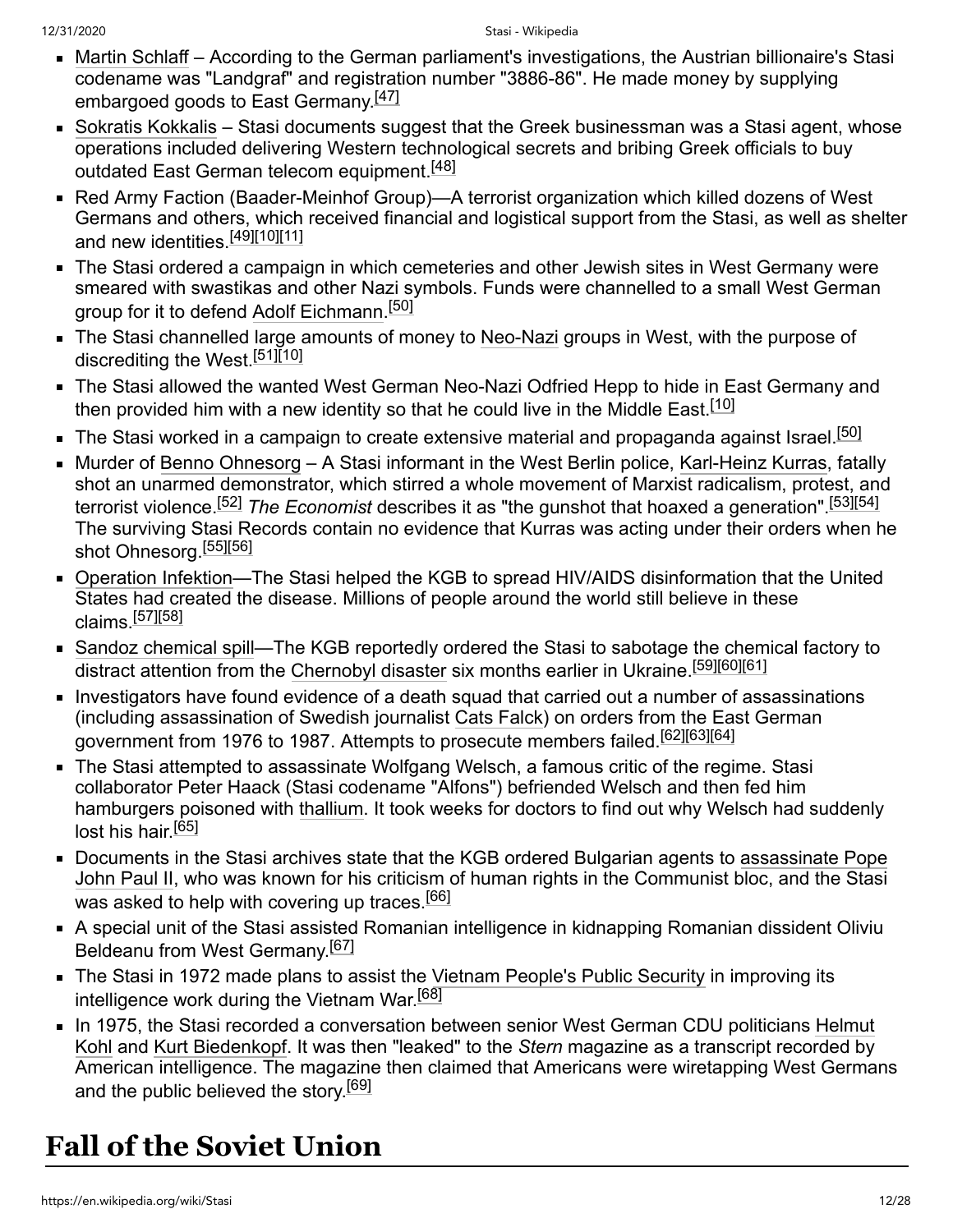Recruitment of informants became increasingly difficult towards the end of the GDR's existence, and, after 1986, there was a negative turnover rate of IMs. This had a significant impact on the Stasi's ability to survey the populace, in a period of growing unrest, and knowledge of the Stasi's activities became more widespread.<sup>[\[70\]](#page-22-18)</sup> Stasi had been tasked during this period with preventing the country's economic difficulties becoming a political problem, through suppression of the very worst problems the state faced, but it failed to do so.<sup>[\[19\]](#page-20-21)</sup>

Stasi officers reportedly had discussed re-branding East Germany as a democratic capitalist country to the West, which in actuality would have been taken over by Stasi officers. The plan specified 2,587 OibE officers (*Offiziere im besonderen Einsatz*, "officers on special assignment") who would have assumed power as detailed in the Top Secret Document 0008-6/86 of 17 March 1986.<sup>[\[71\]](#page-22-19)[\[72\]](#page-22-20)</sup> According to Ion [Mihai Pacepa, the chief intelligence officer in communist Romania, other communist intelligence](https://en.wikipedia.org/wiki/Ion_Mihai_Pacepa) services had similar plans.[\[72\]](#page-22-20) On 12 March 1990, *[Der Spiegel](https://en.wikipedia.org/wiki/Der_Spiegel)* reported that the Stasi was indeed attempting to implement 0008-6/86.<sup>[\[71\]](#page-22-19)</sup> Pacepa has noted that what happened in Russia and how KGB Colonel [Vladimir Putin](https://en.wikipedia.org/wiki/Vladimir_Putin) took over Russia resembles these plans. [\[72\]](#page-22-20) See [Putinism.](https://en.wikipedia.org/wiki/Putinism)

On 7 November 1989, in response to the rapidly changing political and social situation in the GDR in late 1989, Erich Mielke resigned. On 17 November 1989, the Council of Ministers *[\(Ministerrat](https://en.wikipedia.org/wiki/Ministerrat) der DDR)* renamed the Stasi the "Office for National Security" *(Amt für Nationale Sicherheit* – AfNS), which was headed by *[Generalleutnant](https://en.wikipedia.org/wiki/Generalleutnant)* [Wolfgang Schwanitz](https://en.wikipedia.org/wiki/Wolfgang_Schwanitz). On 8 December 1989, GDR [Prime Minister](https://en.wikipedia.org/wiki/Prime_Minister) Hans Modrow [directed the dissolution of the AfNS, which was confirmed by a decision of the](https://en.wikipedia.org/wiki/Hans_Modrow) *Ministerrat* on 14 December 1989.

As part of this decision, the *Ministerrat* originally called for the evolution of the AfNS into two separate organizations: a new foreign intelligence service *(Nachrichtendienst der DDR)* and an "Office for the Protection of the Constitution of the GDR" *(Verfassungsschutz der DDR)*, along the lines of the West German *[Bundesamt für Verfassungsschutz](https://en.wikipedia.org/wiki/Bundesamt_f%C3%BCr_Verfassungsschutz)*, however, the public reaction was extremely negative, and under pressure from the "Round Table" *(Runder Tisch)*, the government dropped the creation of the *Verfassungsschutz der DDR* and directed the immediate dissolution of the AfNS on 13 January 1990. Certain functions of the AfNS reasonably related to law enforcement were handed over to the GDR Ministry of Internal Affairs. The same ministry also took guardianship of remaining AfNS facilities.

When the [parliament of Germany investigated public funds that disappeared after the Fall of the Berlin](https://en.wikipedia.org/wiki/Fall_of_the_Berlin_Wall) Wall, it found out that East Germany had transferred large amounts of money to [Martin Schlaff](https://en.wikipedia.org/wiki/Martin_Schlaff) through accounts in [Vaduz](https://en.wikipedia.org/wiki/Vaduz), the capital of [Liechtenstein,](https://en.wikipedia.org/wiki/Liechtenstein) in return for goods "under Western embargo".

Moreover, high-ranking Stasi officers continued their post-GDR careers in management positions in Schlaff's group of companies. For example, in 1990, Herbert Kohler, Stasi commander in Dresden, transferred 170 million marks to Schlaff for "harddisks" and months later went to work for him.<sup>[\[47\]](#page-21-25)[\[73\]](#page-23-0)</sup> The investigations concluded that "Schlaff's empire of companies played a crucial role" in the Stasi attempts to secure the financial future of Stasi agents and keep the intelligence network alive.  $\frac{[47]}{[42]}$  $\frac{[47]}{[42]}$  $\frac{[47]}{[42]}$  The *[Stern](https://en.wikipedia.org/wiki/Stern_(magazine))* magazine noted that KGB officer (and future [Russian President](https://en.wikipedia.org/wiki/President_of_Russia)) Vladimir Putin worked with his Stasi colleagues in Dresden in 1989.<sup>[\[73\]](#page-23-0)</sup>

## <span id="page-12-0"></span>**Recovery of Stasi files**

During the [Peaceful Revolution](https://en.wikipedia.org/wiki/Peaceful_Revolution_(German)) of 1989, Stasi offices and prisons throughout the country were occupied by citizens, but not before the Stasi destroyed a number of documents (approximately  $5\sqrt{54}$  consisting of, by one calculation, 1 billion sheets of paper.<sup>[\[75\]](#page-23-2)</sup>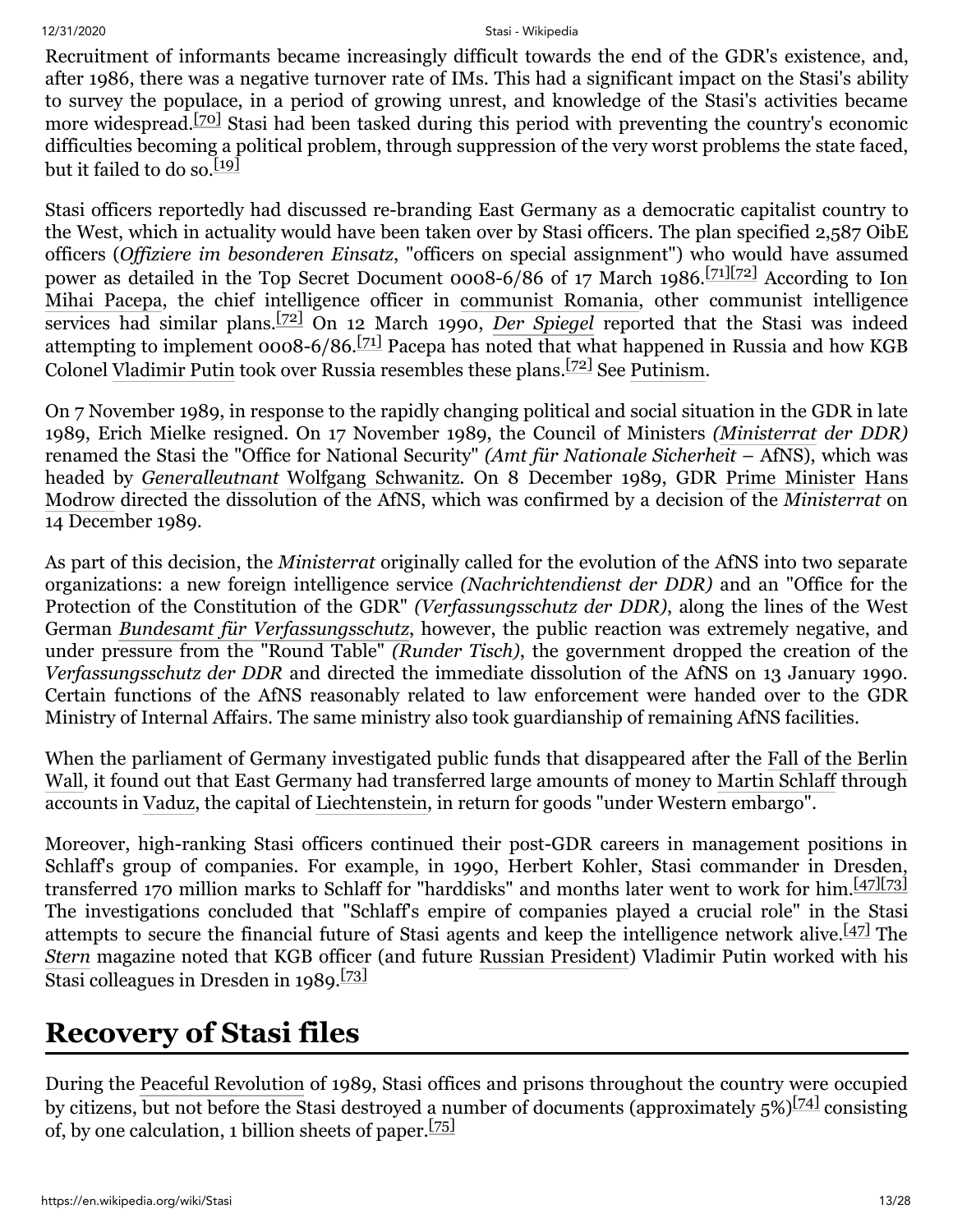#### <span id="page-13-0"></span>**Storming the Stasi headquarters**

With the fall of the GDR the Stasi was dissolved. Stasi employees began to destroy the extensive files and documents they held, by hand, fire and with the use of shredders. When these activities became known, a protest began in front of the Stasi headquarters.[\[76\]](#page-23-3) The evening of 15 January 1990 saw a large crowd form outside the gates calling for a stop to the destruction of sensitive files. The building contained vast records of personal files, many of which would form important evidence in convicting those who had committed crimes for the Stasi. The protesters continued to grow in number until they were able to overcome the police and gain entry into the complex. Once inside, specific targets of the protesters' anger were portraits of Erich Honecker and Erich Mielke which were trampled on or burnt. Among the protesters were former Stasi collaborators seeking to destroy incriminating documents.



Citizens protesting and entering the Stasi building in Berlin; the sign accuses the Stasi and [SED](https://en.wikipedia.org/wiki/Socialist_Unity_Party_of_Germany) of being Nazi-like dictators (1990)

#### <span id="page-13-1"></span>**Controversy of the Stasi files**

With the [German reunification](https://en.wikipedia.org/wiki/German_reunification) on 3 October 1990, a new government agency was founded called the *[Federal Commissioner for the Records of the State Security Service of the former German Democratic](https://en.wikipedia.org/wiki/Federal_Commissioner_for_the_Stasi_Records) Republic* ([German](https://en.wikipedia.org/wiki/German_language): *Der Bundesbeauftragte für die Unterlagen des Staatssicherheitsdienstes der ehemaligen Deutschen Demokratischen Republik*), officially abbreviated "BStU".[\[77\]](#page-23-4) There was a debate about what should happen to the files, whether they should be opened to the people or kept closed.

Those who opposed opening the files cited privacy as a reason. They felt that the information in the files [would lead to negative feelings about former Stasi members, and, in turn, cause violence. Pastor Rainer](https://en.wikipedia.org/wiki/Rainer_Eppelmann) Eppelmann, who became Minister of Defense and Disarmament after March 1990, felt that new political [freedoms for former Stasi members would be jeopardized by acts of revenge. Prime Minister Lothar de](https://en.wikipedia.org/wiki/Lothar_de_Maizi%C3%A8re) Maizière even went so far as to predict murder. They also argued against the use of the files to capture former Stasi members and prosecute them, arguing that not all former members were criminals and should not be punished solely for being a member. There were also some who believed that everyone was guilty of something. [Peter-Michael Diestel,](https://en.wikipedia.org/wiki/Peter-Michael_Diestel) the Minister of Interior, opined that these files could not be used to determine innocence and guilt, claiming that "there were only two types of individuals who were truly innocent in this system, the newborn and the alcoholic". Other opinions, such as the one of West German Interior Minister [Wolfgang Schäuble](https://en.wikipedia.org/wiki/Wolfgang_Sch%C3%A4uble), believed in putting the Stasi behind them and working on German reunification.

Others argued that everyone should have the right to see their own file, and that the files should be opened to investigate former Stasi members and prosecute them, as well as not allow them to hold office. Opening the files would also help clear up some of the rumors that were currently circulating. Some also believed that politicians involved with the Stasi should be investigated.

The fate of the files was finally decided under the Unification Treaty between the GDR and West Germany. This treaty took the Volkskammer law But why did the Stasi collect all this information in its archives? The main purpose was to control the society. In nearly every speech, the Stasi minister gave the order to find out who is who, which meant who thinks what. He didn't want to wait until somebody tried to act against the regime. He wanted to know in advance what people were thinking and planning. The East Germans knew, of course, that they were surrounded by informers, in a totalitarian regime that created mistrust and a state of widespread fear, the most important tools to oppress people in any dictatorship.

—Hubertus Knabe, German historian<sup>[\[36\]](#page-21-14)</sup>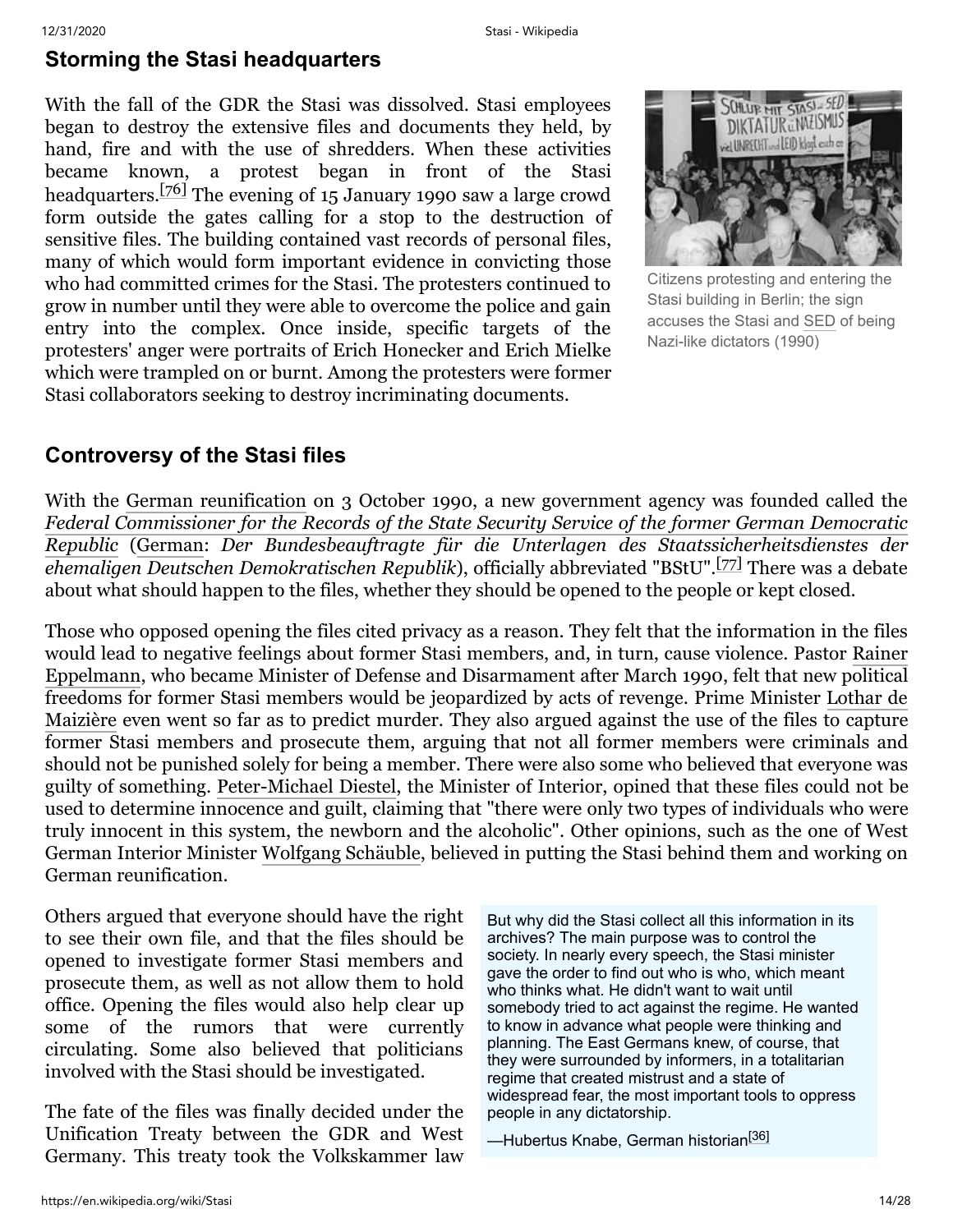further and allowed more access and use of the files. Along with the decision to keep the files in a central location in the East, they also decided who could see and use the files, allowing people to see their own files.

In 1992, following a declassification ruling by the German government, the Stasi files were opened, leading people to look for their files. [Timothy Garton Ash,](https://en.wikipedia.org/wiki/Timothy_Garton_Ash) an English historian, after reading his file, wrote *The File: A Personal History*. [\[78\]](#page-23-5)

Between 1991 and 2011, around 2.75 million individuals, mostly GDR citizens, requested to see their own files.[\[79\]](#page-23-6) The ruling also gave people the ability to make duplicates of their documents. Another big issue was how the media could use and benefit from the documents. It was decided that the media could obtain files as long as they were depersonalized and not regarding an individual under the age of 18 or a former Stasi member. This ruling not only gave the media access to the files, but also gave schools access.

#### <span id="page-14-0"></span>**Tracking down former Stasi informers with the files**

Even though groups of this sort were active in the community, those who were tracking down exmembers were, as well. Many of these hunters succeeded in catching ex-Stasi; however, charges could not be made for merely being a member. The person in question would have to have participated in an illegal act, not just be a registered Stasi member. Among the high-profile individuals who were arrested and tried were Erich Mielke, Third Minister of State Security of the GDR, and Erich Honecker, head of state for the GDR. Mielke was sentenced to six years prison for the murder of two policemen in 1931. Honecker was charged with authorizing [the killing of would-be escapees](https://en.wikipedia.org/wiki/Schie%C3%9Fbefehl) on the east–west frontier and the [Berlin Wall.](https://en.wikipedia.org/wiki/Berlin_Wall) During his trial, he went through cancer treatment. Because he was nearing death, Honecker was allowed to spend his final time in freedom. He died in Chile in May 1994.

#### <span id="page-14-1"></span>**Reassembling the destroyed files**

Reassembling the destroyed files has been relatively easy due to the number of archives and the failure of shredding machines (in some cases "shredding" meant tearing paper in two by hand and documents could be recovered easily). In 1995, the BStU began reassembling the shredded documents; 13 years later, the three dozen archivists commissioned to the projects had reassembled only 327 bags; they are now using [computer-assisted data recovery](https://en.wikipedia.org/wiki/Paper_shredder#Unshredding_and_forensics) to reassemble the remaining 16,000 bags – estimated at 45 million pages. It is estimated that this task may be completed at a cost of 30 million dollars.<sup>[\[80\]](#page-23-7)</sup>

The [CIA](https://en.wikipedia.org/wiki/Central_Intelligence_Agency) acquired some Stasi records during the looting of the Stasi's archives. West Germany asked for their return and received some in April 2000.[\[81\]](#page-23-8) See also [Rosenholz files](https://en.wikipedia.org/wiki/Rosenholz_files).

## <span id="page-14-2"></span>**Museums**

There a number of memorial sites and museums relating to the Stasi in former Stasi prisons and administration buildings. In addition, offices of the [Stasi Records Agency](https://en.wikipedia.org/wiki/Stasi_Records_Agency) in Berlin, Dresden, Erfurt, Frankfurt-an-der-Oder and Halle (Saale) all have permanent and changing exhibitions relating to the activities of the Stasi in their region.[\[82\]](#page-23-9)

#### <span id="page-14-3"></span>**Berlin**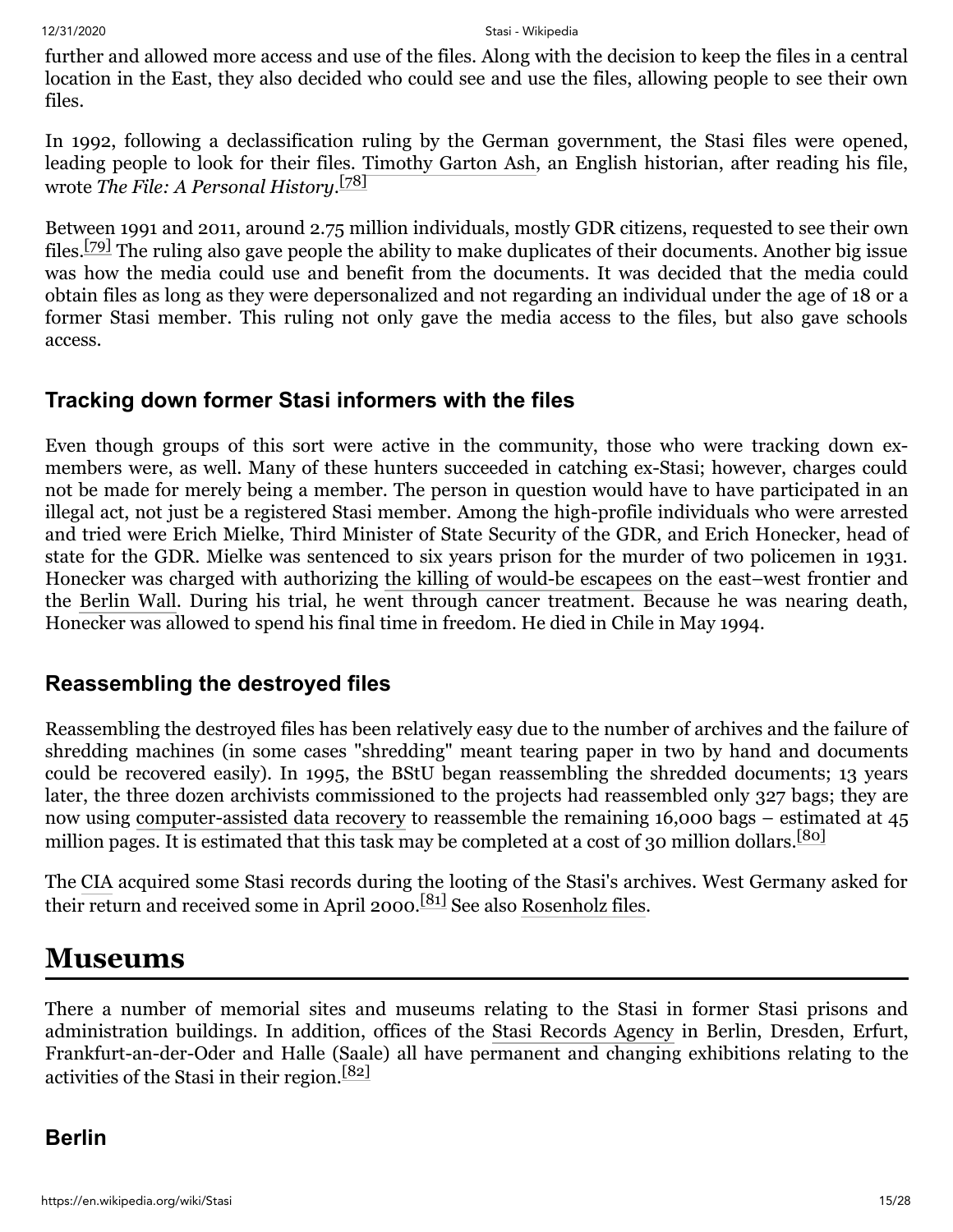- [Stasi Museum](https://en.wikipedia.org/wiki/Stasi_Museum) (Berlin) This is located at Ruschestraße 103, in "Haus 1" on the former Stasi headquarters compound. The office of Erich Mielke, the head of the Stasi, was in this building and it has been preserved along with a number of other rooms. The building was occupied by protesters on 15 January 1990. On 7 November 1990, a Research Centre and Memorial was opened, which now called the Stasi Museum.<sup>[\[83\]](#page-23-10)</sup>
- [Berlin-Hohenschönhausen Memorial](https://en.wikipedia.org/wiki/Berlin-Hohensch%C3%B6nhausen_Memorial) A memorial to repression during both the Soviet occupation and GDR era in a former prison that was used by both regimes. The building was a Soviet



Part of the former Stasi compound in Berlin, with "Haus 1" in the centre

prison from 1946, and from 1951 until 1989 it was a Stasi remand centre. It officially closed on 3 October 1990, the day of German reunification. The museum and memorial site opened in 1994. It is in [Alt-Hohenschönhausen,](https://en.wikipedia.org/wiki/Alt-Hohensch%C3%B6nhausen) in Lichtenberg in north-east Berlin.<sup>[\[84\]](#page-23-11)</sup>

### <span id="page-15-0"></span>**Erfurt**

[Memorial and Education Centre Andreasstrasse](https://en.wikipedia.org/wiki/Memorial_and_Education_Centre_Andreasstrasse) - a museum in [Erfurt](https://en.wikipedia.org/wiki/Erfurt) which is housed in a former Stasi remand prison. From 1952 until 1989, over 5000 political prisoners were held on remand and interrogated in the Andreasstrasse prison, which was one of 17 Stasi remand prisons in the GDR. $[85][86]$  $[85][86]$  On 4 December 1989, local citizens occupied the prison and the neighbouring Stasi district headquarters to stop the mass destruction of Stasi files. It was the first time East Germans had undertaken such resistance against the Stasi and it instigated the take over of Stasi buildings throughout the country. $[87]$ 



The former Stasi [Prison,](https://en.wikipedia.org/wiki/Stasi_Prison_(Erfurt)) Erfurt

### <span id="page-15-1"></span>**Dresden**

[Gedenkstätte Bautzner Straße Dresden](https://en.wikipedia.org/w/index.php?title=Gedenkst%C3%A4tte_Bautzner_Stra%C3%9Fe_Dresden&action=edit&redlink=1) (The Bautzner Strasse Memorial in Dresden) - A Stasi remand prison and the Stasi's regional head office in Dresden. It was used as a prison by the Soviet occupying forces from 1945 to 1953, and from 1953 to 1989 by the Stasi. The Stasi held and interrogated between 12,000 and 15,000 people during the time they used the prison. The building was originally a 19th-century paper mill. It was converted into a block of flats in 1933 before being confiscated by the Soviet army in 1945. The Stasi prison and offices were occupied by local citizens on 5 December 1989, during a wave of such takeovers across the country. The museum and memorial site was opened to the public in 1994.[\[88\]](#page-23-15)



Cells in Bautzner Strasse Memorial, Dresden

#### <span id="page-15-2"></span>**Frankfurt-an-der-Oder**

[Remembrance and Documentation Centre for "Victims of political tyranny"](https://en.wikipedia.org/w/index.php?title=Remembrance_and_Documentation_Centre_for_%22Victims_of_political_tyranny%22&action=edit&redlink=1) - A memorial and museum at Collegienstraße 10 in [Frankfurt-an-der-Oder](https://en.wikipedia.org/wiki/Frankfurt-an-der-Oder), in a building that was used as a detention centre by the Gestapo, the Soviet occupying forces and the Stasi. The building was the Stasi district offices and a remand prison from 1950 until 1969, after which the Volkspolizei used the prison. From 1950 to 1952 it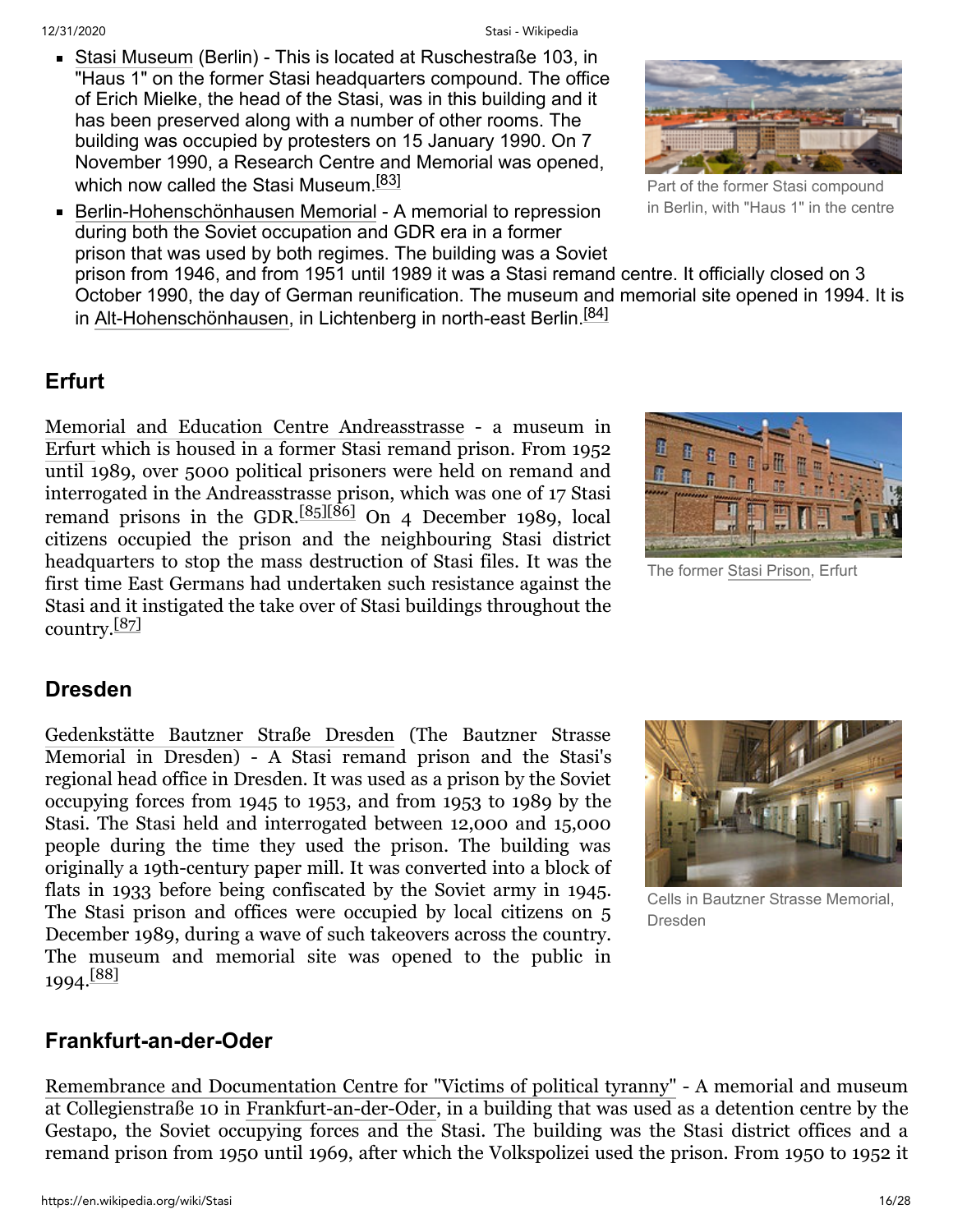was an execution site where 12 people sentenced to death were executed. The prison closed in 1990. It has been a cultural centre and a memorial to the victims of political tyranny since June 1994, managed by the Museum Viadrina.<sup>[\[89\]](#page-23-16)[\[90\]](#page-23-17)</sup>

#### <span id="page-16-0"></span>**Gera**

[Gedenkstätte Amthordurchgang,](https://en.wikipedia.org/w/index.php?title=Gedenkst%C3%A4tte_Amthordurchgang&action=edit&redlink=1) a memorial and 'centre of encounter' in [Gera](https://en.wikipedia.org/wiki/Gera) in a former remand prison, originally opened in 1874, that was used by the Gestapo from 1933 to 1945, the Soviet occupying forces from 1945 to 1949, and from 1952 to 1989 by the Stasi. The building was also the district offices of the Stasi administration. Between 1952 and 1989 over 2,800 people were held in the prison on political grounds. The memorial site opened with the official name *"Die Gedenk- und Begegnungsstätte im Torhaus der politischen Haftanstalt von 1933 bis 1945 und 1945 bis 1989*" in November 2005.<sup>[\[91\]](#page-23-18)[\[92\]](#page-23-19)</sup>

### <span id="page-16-1"></span>**Halle (Saale)**

The [Roter Ochse](https://en.wikipedia.org/w/index.php?title=Roter_Ochse&action=edit&redlink=1) (Red Ox) is a museum and memorial site at the prison at Am Kirchtor 20, [Halle \(Saale\)](https://en.wikipedia.org/wiki/Halle_(Saale)). Part of the prison, built 1842, was used by the Stasi from 1950 until 1989, during with time over 9,000 political prisoners were held in the prison. From 1954 it was mainly used for women prisoners. The name "Roter Ochse" is the informal name of the prison, possibly originating in the 19th century from the colour of the external walls. It still operates as a prison for young people. Since 1996, the building which was used as an interrogation centre by the Stasi and an execution site by the Nazis has been a museum and memorial centre for victims of political persecution.<sup>[\[93\]](#page-23-20)</sup>

## <span id="page-16-2"></span>**Leipzig**

■ [Gedenkstätte Museum in der "Runden Ecke"](https://en.wikipedia.org/w/index.php?title=Gedenkst%C3%A4tte_Museum_in_der_%E2%80%9ERunden_Ecke%E2%80%9C&action=edit&redlink=1) (Memorial Museum in the "Round Corner") - The former Stasi district headquarters on *am Dittrichring* is now a museum focusing on the history and activities of the organisation. It is named after the curved shape of the front of the building. The Stasi used the building from 1950 until 1989. On the evening of 4 December 1989, it was occupied by protesters in order to stop the destruction of Stasi files. There has been a permanent exhibition on the site since 1990. The building also houses the Leipzig branch of the Stasi Records Agency, which holds about 10 km of files on its shelves.<sup>[\[94\]](#page-24-0)</sup>



Entrance to the "Runde Ecke" museum, Leipzig, 2009

[Stasi-Bunker Lübschützer Teiche](https://en.wikipedia.org/w/index.php?title=Stasi-Bunker_L%C3%BCbsch%C3%BCtzer_Teiche&action=edit&redlink=1) (Stasi Bunker Museum) - The Stasi Bunker Museum is in [Machern](https://en.wikipedia.org/wiki/Machern), a village about 30 km from Leipzig. It is managed by the Runde Ecke Museum administration. The bunker was built from 1968 to 1972, as a [fallout shelter](https://en.wikipedia.org/wiki/Fallout_shelter) for the staff of the Stasi's Leipzig administration in case of a nuclear attack. It could accommodate about 120 people. The bunker, which was disguised as a holiday resort on 5.2 hectares of land, was only discovered in December in 1989. It is completely preserved in its original state. "The emergency command centre was a secretly-created complex, designed to maintain the Stasi leadership's hold on power, even in exceptional circumstances." The whole grounds are classified as a historic monument and are open to the public on the last weekend of every month, and for pre-arranged group tours at other times.<sup>[\[95\]](#page-24-1)</sup>

■ GDR Execution site - The execution site at Alfred-Kästner-Straße in south Leipzig, was the central site in East Germany where the death penalty was carried out from 1960 until 1981. It remains in its original condition. The management of the "Runde Ecke" Museum opens the site once a year on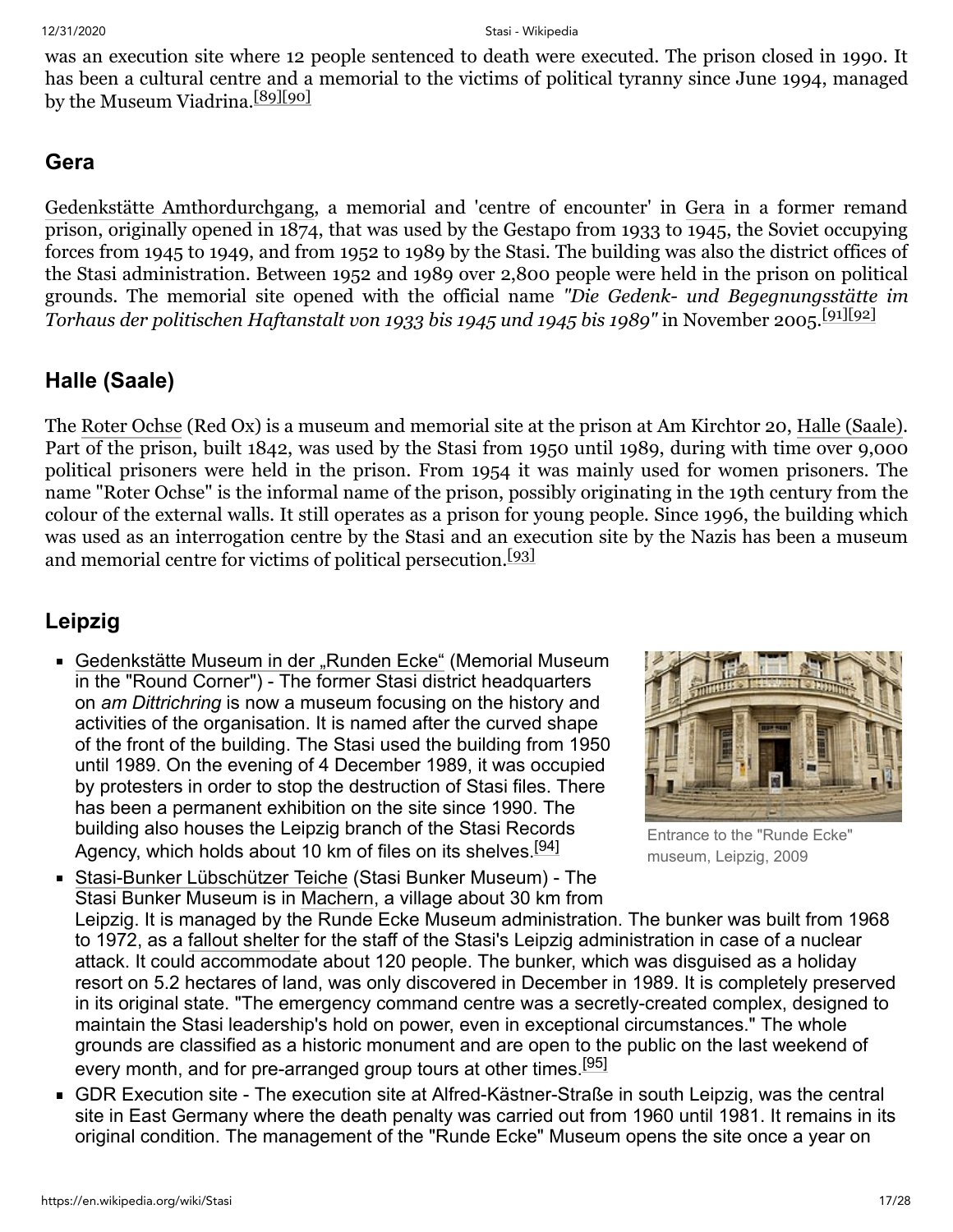"Museum night" and on special state-wide days when historic buildings and sites that are not normally accessible to the public are opened.<sup>[\[96\]](#page-24-2)</sup>

### <span id="page-17-0"></span>**Magdeburg**

[Gedenkstätte Moritzplatz Magdeburg](https://en.wikipedia.org/w/index.php?title=Gedenkst%C3%A4tte_Moritzplatz_Magdeburg&action=edit&redlink=1) - The memorial site at Moritzplatz in [Magdeburg](https://en.wikipedia.org/wiki/Magdeburg) is a museum on the site of a former prison, built from 1873 to 1876, that was used by the Soviet administration from 1945 to 1949 and the Stasi from 1958 until 1989 to hold political prisoners. Between 1950 and 1958 the Stasi shared another prison with the civil police. The prison at Moritzplatz was used by the Volkspolizei from 1952 until 1958. Between 1945 and 1989, more than 10,000 political prisoners were held in the prison. The memorial site and museum was founded in December 1990.<sup>[\[97\]](#page-24-3)</sup>

#### <span id="page-17-1"></span>**Potsdam**

[Gedenkstätte Lindenstraße](https://en.wikipedia.org/w/index.php?title=Gedenkst%C3%A4tte_Lindenstra%C3%9Fe&action=edit&redlink=1) The memorial site and museum at Lindenstraße 54/55 in [Potsdam,](https://en.wikipedia.org/wiki/Potsdam) examines political persecution in the Nazi, Soviet occupation and GDR eras. The original building was built 1733-1737 as a baroque palace; it became a court and prison in 1820. From 1933, the Nazi regime held political prisoners there, many of whom were arrested for racial reasons, for example Jews who refused to wear the [yellow star](https://en.wikipedia.org/wiki/Yellow_badge) on their clothing.<sup>[\[98\]](#page-24-4)</sup>



Façade of the Memorial Site, Lindenstrasse, Potsdam

The Soviet administration took over the prison in 1945, also using it as a prison for holding political prisoners on remand. The Stasi then used it as a remand prison, mainly for political prisoners from 1952

until 1989. Over 6,000 people were held in the prison by the Stasi during that time. On 27 October 1989, the prison freed all political prisoners due to a nationwide amnesty. On 5 December 1989, the Stasi Headquarters in Potsdam and the Lindenstrasse Prison were occupied by protesters. From January 1990 [the building was used as offices for various citizens initiatives and new political groups, such as the Neue](https://en.wikipedia.org/wiki/New_Forum) Forum. The building was opened to the public from 20 January 1990 and people were taken on tours of the site. It officially became a Memorial site in 1995.<sup>[\[98\]](#page-24-4)</sup>

#### <span id="page-17-2"></span>**Rostock**

[Documentation Centre and Memorial site, former Stasi remand prison, Rostock](https://en.wikipedia.org/w/index.php?title=Documentation_Centre_and_Memorial_site,_former_Stasi_remand_prison,_Rostock&action=edit&redlink=1) - The memorial site is in a former Stasi remand prison at Hermanstrasse 34b. It is on what was part of a Stasi compound in [Rostock](https://en.wikipedia.org/wiki/Rostock), where its district headquarters were also located. Most of the site is now used by the Rostock county court and the [University of Rostock.](https://en.wikipedia.org/wiki/University_of_Rostock) The complex was built 1958–1960. The remand prison was used by the Stasi from 1960 until 1989. About 4,900 people were held in the prison during that time, most of them were political prisoners.<sup>[\[99\]](#page-24-5)</sup> Most of prisoners were released after an amnesty issued on 27 October 1989. The Stasi prison in the Rostock compound was occupied by protesters on 4 December 1989 following a wave of such occupation across East Germany starting in Erfurt on the same day.<sup>[\[100\]](#page-24-6)</sup>

The prison closed in the early 1990s. The state of [Mecklenburg-Vorpommern](https://en.wikipedia.org/wiki/Mecklenburg-Vorpommern) took ownership of it in 1998, and the memorial site and museum were established in 1999. An extensive restoration of the site began in December 2018. $\frac{[101]}{]}$  $\frac{[101]}{]}$  $\frac{[101]}{]}$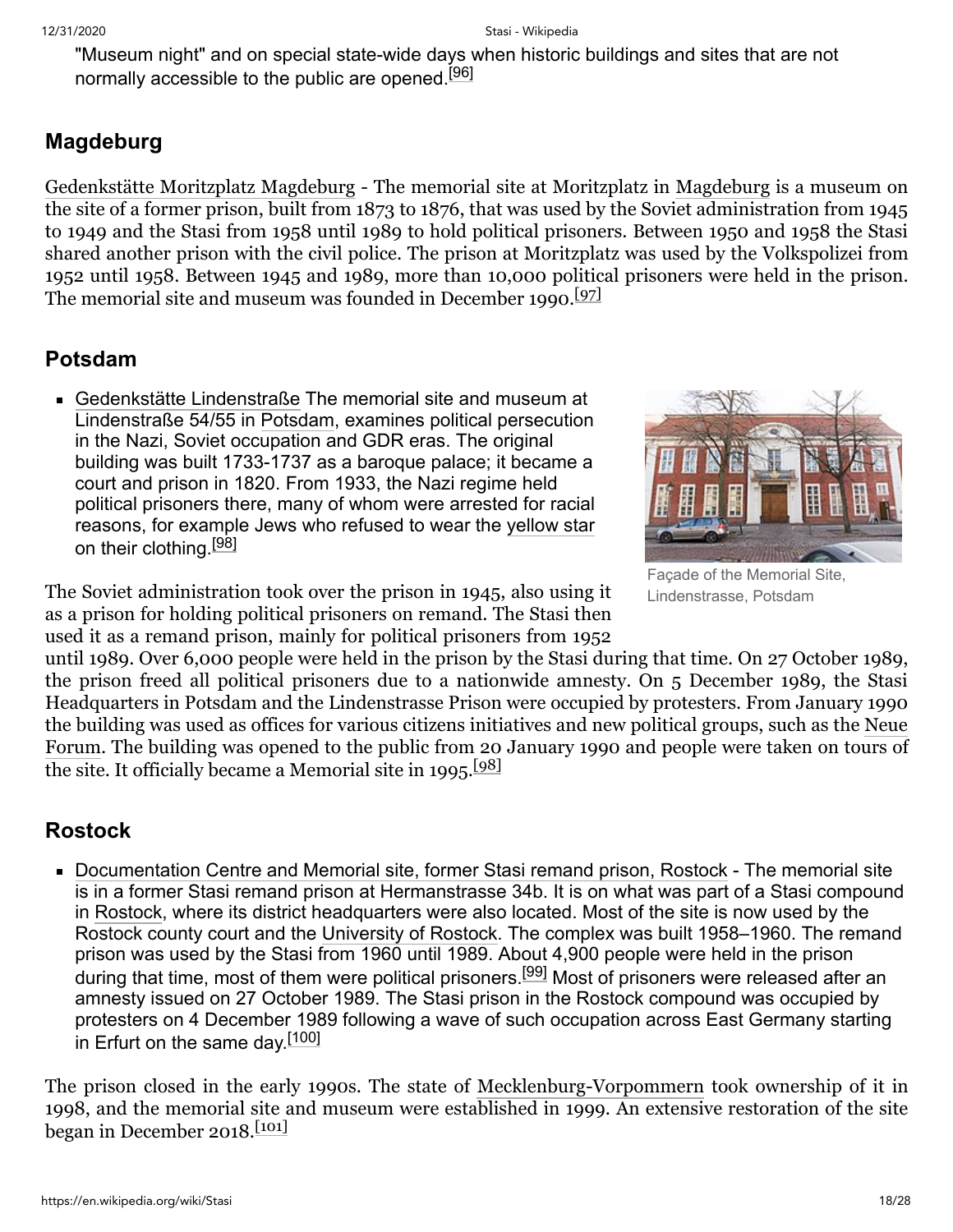# <span id="page-18-0"></span>**Stasi officers after the reunification**

#### <span id="page-18-1"></span>**Recruitment by Russian companies**

Former Stasi agent [Matthias Warnig](https://en.wikipedia.org/wiki/Matthias_Warnig) (codename "Arthur") is currently the head of [Nord Stream.](https://en.wikipedia.org/wiki/Nord_Stream_AG) [\[102\]](#page-24-8) Investigations have revealed that some of the key [Gazprom Germania](https://en.wikipedia.org/wiki/Gazprom_Germania) managers are former Stasi  $a$ gents.<sup>[\[103\]](#page-24-9)[\[104\]](#page-24-10)</sup>

#### <span id="page-18-2"></span>**Lobbying**

[Former Stasi officers continue to be politically active via the](https://en.wikipedia.org/wiki/Gesellschaft_zur_Rechtlichen_und_Humanit%C3%A4ren_Unterst%C3%BCtzung) *Gesellschaft zur Rechtlichen und Humanitären Unterstützung* (GRH, Society for Legal and Humanitarian Support). Former high-ranking officers and employees of the Stasi, including the last Stasi director, [Wolfgang Schwanitz](https://en.wikipedia.org/wiki/Wolfgang_Schwanitz), make up the majority of the organization's members, and it receives support from the [German Communist Party](https://en.wikipedia.org/wiki/German_Communist_Party), among others.

Impetus for the establishment of the GRH was provided by the criminal charges filed against the Stasi in the early 1990s. The GRH, decrying the charges as "victor's justice", called for them to be dropped. Today the group provides an alternative if somewhat utopian voice in the public debate on the GDR legacy. It calls for the closure of the Berlin-Hohenschönhausen Memorial and can be a vocal presence at memorial services and public events. In March 2006 in Berlin, GRH members disrupted a museum event; a political scandal ensued when the Berlin Senator (Minister) of Culture refused to confront them. [\[105\]](#page-24-11)

Behind the scenes, the GRH also lobbies people and institutions promoting opposing viewpoints. For example, in March 2006, the Berlin Senator for Education received a letter from a GRH member and former Stasi officer attacking the Museum for promoting "falsehoods, anticommunist agitation and psychological terror against minors".[\[106\]](#page-24-12) Similar letters have also been received by schools organizing field trips to the museum.[\[107\]](#page-24-13)

## <span id="page-18-3"></span>**Stasi agents**

- [Christel Boom](https://en.wikipedia.org/wiki/Christel_Boom)
- [Gabriele Gast](https://en.wikipedia.org/wiki/Gabriele_Gast)
- [Günter Guillaume](https://en.wikipedia.org/wiki/G%C3%BCnter_Guillaume)
- [Karl-Heinz Kurras](https://en.wikipedia.org/wiki/Karl-Heinz_Kurras)
- [Lilli Pöttrich](https://en.wikipedia.org/wiki/Lilli_P%C3%B6ttrich)
- [Rainer Rupp](https://en.wikipedia.org/wiki/Rainer_Rupp)
- **[Hans Sommer](https://en.wikipedia.org/wiki/Hans_Sommer_(SS_officer))**
- [Werner Teske](https://en.wikipedia.org/wiki/Werner_Teske)

## <span id="page-18-4"></span>**Alleged informants**

- [Vic Allen,](https://en.wikipedia.org/wiki/Vic_Allen) [University of Leeds](https://en.wikipedia.org/wiki/University_of_Leeds) professor.<sup>[\[108\]](#page-24-14)</sup>
- [Helmut Aris](https://en.wikipedia.org/wiki/Helmut_Aris), co-founder of the Association of Jewish Communities in the GDR.<sup>[\[109\]](#page-24-15)</sup>
- [Horst Bartel,](https://en.wikipedia.org/wiki/Horst_Bartel) Marxist–Leninist historian.<sup>[\[110\]](#page-24-16)</sup>
- [Almuth Beck](https://en.wikipedia.org/wiki/Almuth_Beck), SED[/PDS](https://en.wikipedia.org/wiki/Party_of_Democratic_Socialism_(Germany)) politician.<sup>[\[111\]](#page-24-17)</sup>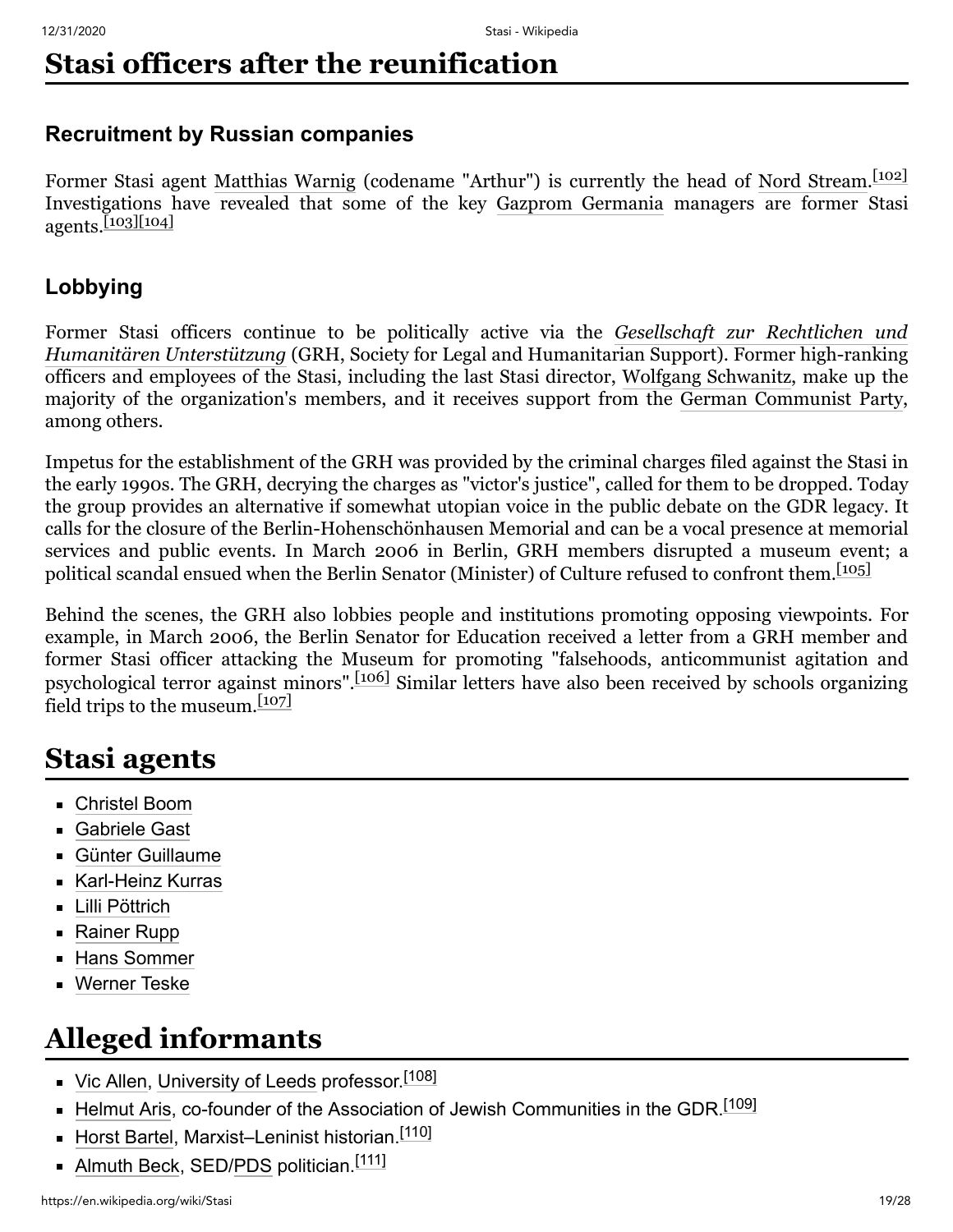- Uutta Braband, civil rights activist and PDS politician.<sup>[\[112\]](#page-24-18)</sup>
- [Siegfried Brietzke](https://en.wikipedia.org/wiki/Siegfried_Brietzke), three-time gold medal-winning Olympic rower.<sup>[\[113\]](#page-24-19)</sup>
- [Harald Czudaj](https://en.wikipedia.org/wiki/Harald_Czudaj), bobsledder.<sup>[\[114\]](#page-25-0)</sup>
- [Richard Clements,](https://en.wikipedia.org/wiki/Richard_Clements_(journalist)) adviser to [Neil Kinnock](https://en.wikipedia.org/wiki/Neil_Kinnock).<sup>[\[108\]](#page-24-14)</sup>
- [18 of the 72 players \(every fourth player\) who played at least once for football team Dynamo](https://en.wikipedia.org/wiki/Dynamo_Dresden) Dresden between 1972 and 1989 were listed as unofficial collaborators (IM).<sup>[\[115\]](#page-25-1)[\[116\]](#page-25-2)</sup>
- Gwyneth Edwards<sup>[\[117\]](#page-25-3)</sup>
- [Uta Felgner,](https://en.wikipedia.org/wiki/Uta_Felgner) hotel manager.<sup>[\[118\]](#page-25-4)</sup>
- $\blacksquare$  [Eduard Geyer,](https://en.wikipedia.org/wiki/Eduard_Geyer) former football coach at Dynamo Dresden $^{[119]}$  $^{[119]}$  $^{[119]}$
- [Horst Giese,](https://en.wikipedia.org/wiki/Horst_Giese) actor.<sup>[\[120\]](#page-25-6)</sup>
- [Paul Gratzik,](https://en.wikipedia.org/wiki/Paul_Gratzik) communist writer. [\[121\]](#page-25-7)
- [Victor Grossman](https://en.wikipedia.org/wiki/Victor_Grossman), American publicist.<sup>[\[122\]](#page-25-8)</sup>
- [Gerhart Hass,](https://en.wikipedia.org/wiki/Gerhart_Hass) Marxist historian.<sup>[\[123\]](#page-25-9)</sup>
- [Brigitte Heinrich,](https://en.wikipedia.org/wiki/Brigitte_Heinrich) [Alliance 90/The Greens](https://en.wikipedia.org/wiki/Alliance_90/The_Greens) politician.<sup>[\[124\]](#page-25-10)</sup>
- [Anetta Kahane](https://en.wikipedia.org/wiki/Anetta_Kahane), journalist, activist and founder of the [Amadeu Antonio Foundation.](https://en.wikipedia.org/wiki/Amadeu_Antonio_Foundation)<sup>[\[125\]](#page-25-11)[\[126\]](#page-25-12)</sup>
- [Heinz Kahlau,](https://en.wikipedia.org/wiki/Heinz_Kahlau) socialist writer.<sup>[\[127\]](#page-25-13)</sup>
- $\blacksquare$  [Heinz Kamnitzer](https://en.wikipedia.org/wiki/Heinz_Kamnitzer), Marxist–Leninist academic. $^{[128]}$  $^{[128]}$  $^{[128]}$
- [Sokratis Kokkalis](https://en.wikipedia.org/wiki/Sokratis_Kokkalis)<sup>[\[129\]](#page-25-15)[\[130\]](#page-25-16)[\[131\]](#page-25-17)</sup>
- [Karl-Heinz Kurras,](https://en.wikipedia.org/wiki/Karl-Heinz_Kurras) policeman and shooter of [Benno Ohnesorg](https://en.wikipedia.org/wiki/Death_of_Benno_Ohnesorg).
- [Christa Luft](https://en.wikipedia.org/wiki/Christa_Luft), left-wing politician.<sup>[\[132\]](#page-25-18)</sup>
- [Lothar de Maizière](https://en.wikipedia.org/wiki/Lothar_de_Maizi%C3%A8re), last prime minister of East Germany.<sup>[\[133\]](#page-26-1)</sup>
- $\blacksquare$  [Thomas Nord,](https://en.wikipedia.org/wiki/Thomas_Nord) [Left Party](https://en.wikipedia.org/wiki/The_Left_(Germany)) politician. $^{[134]}$  $^{[134]}$  $^{[134]}$
- [Helga M. Novak](https://en.wikipedia.org/wiki/Helga_M._Novak), writer.[\[135\]](#page-26-3)
- $\blacksquare$  Robin Pearson (Lecturer at the University of Hull) $^{[136]}$  $^{[136]}$  $^{[136]}$
- [Aleksander Radler,](https://en.wikipedia.org/wiki/Aleksander_Radler) Lutheran theologian.<sup>[\[137\]](#page-26-5)</sup>
- **[John Roper, Baron Roper of Thorney Island](https://en.wikipedia.org/wiki/John_Roper,_Baron_Roper_of_Thorney_Island)**<sup>[\[138\]](#page-26-6)</sup>
- $\blacksquare$  Bernd Runge, CEO of Phillips de Pury auction house $^{[139]}$  $^{[139]}$  $^{[139]}$
- [Martin Schlaff](https://en.wikipedia.org/wiki/Martin_Schlaff), billionaire businessman.<sup>[\[140\]](#page-26-8)</sup>
- [Holm Singer](https://en.wikipedia.org/wiki/Holm_Singer)<sup>[\[141\]](#page-26-9)</sup>
- [Ingo Steuer](https://en.wikipedia.org/wiki/Ingo_Steuer), figure skater and now trainer<sup>[\[142\]](#page-26-10)</sup>
- [Barbara Thalheim,](https://en.wikipedia.org/wiki/Barbara_Thalheim) popular singer and songwriter.<sup>[\[143\]](#page-26-11)</sup>
- [Christa Wolf](https://en.wikipedia.org/wiki/Christa_Wolf), socialist writer.<sup>[\[144\]](#page-26-12)</sup>

# <span id="page-19-0"></span>**See also**

- **[Barkas \(van manufacturer\)](https://en.wikipedia.org/wiki/Barkas_(van_manufacturer))**
- *[Deutschland 83](https://en.wikipedia.org/wiki/Deutschland_83)*, *[Deutschland 86](https://en.wikipedia.org/wiki/Deutschland_86)* and *[Deutschland 89](https://en.wikipedia.org/wiki/Deutschland_89)*
- [Felix Dzerzhinsky Guards Regiment](https://en.wikipedia.org/wiki/Felix_Dzerzhinsky_Guards_Regiment)
- **[Stasi Records Agency](https://en.wikipedia.org/wiki/Stasi_Records_Agency)**
- *[Stasiland](https://en.wikipedia.org/wiki/Stasiland)*
- *[The Lives of Others](https://en.wikipedia.org/wiki/The_Lives_of_Others)*, movie centered on the Stasi
- *[Weissensee](https://en.wikipedia.org/wiki/Weissensee_(TV_series))*, TV series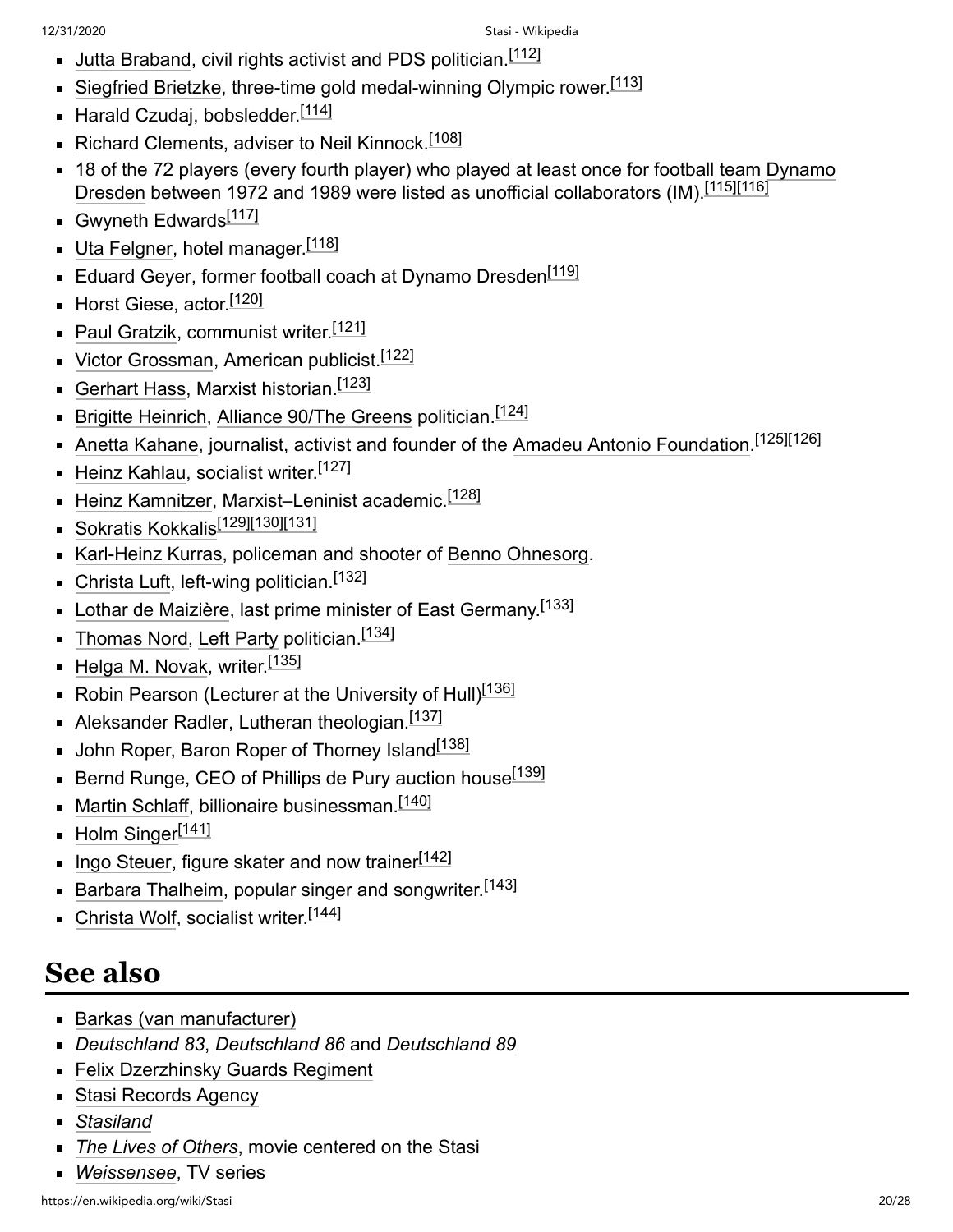## <span id="page-20-12"></span>**Notes**

<span id="page-20-1"></span>1. An abbreviation of *Staatssicherheit*.

## <span id="page-20-13"></span>**References**

- <span id="page-20-0"></span>1. Vilasi, Antonella Colonna (9 March 2015). *The History of the Stasi* (https://books.google.com/books?i [d=AIRGCgAAQBAJ&pg=PT124\). AuthorHouse. ISBN](https://books.google.com/books?id=AIRGCgAAQBAJ&pg=PT124) [9781504937054](https://en.wikipedia.org/wiki/Special:BookSources/9781504937054).
- <span id="page-20-11"></span>2. [Eternal Return: Berlin Journal, 1989–2009 - jstor \(https://www.jstor.org/stable/25699473\)](https://www.jstor.org/stable/25699473)
- <span id="page-20-2"></span>3. [Chambers, Madeline,No remorse from Stasi as Berlin marks fall of Wall \(https://www.reuters.com/arti](https://www.reuters.com/article/2009/11/04/us-germany-wall-stasi-idUSL118487020091104) cle/2009/11/04/us-germany-wall-stasi-idUSL118487020091104), [Reuters,](https://en.wikipedia.org/wiki/Reuters) 4 November 2009.
- <span id="page-20-3"></span>4. [Angela Merkel 'turned down' job from Stasi \(https://www.telegraph.co.uk/news/worldnews/europe/ger](https://www.telegraph.co.uk/news/worldnews/europe/germany/5351229/Angela-Merkel-turned-down-job-from-Stasi.html) many/5351229/Angela-Merkel-turned-down-job-from-Stasi.html), *[The Daily Telegraph](https://en.wikipedia.org/wiki/The_Daily_Telegraph)*, 14 November 2012.
- <span id="page-20-4"></span>5. [Connolly, Kate,'Puzzlers' reassemble shredded Stasi files, bit by bit \(https://articles.latimes.com/200](https://articles.latimes.com/2009/nov/01/world/fg-germany-stasi1) 9/nov/01/world/fg-germany-stasi1), *[The Los Angeles Times](https://en.wikipedia.org/wiki/The_Los_Angeles_Times)*, 1 November 2009.
- <span id="page-20-5"></span>6. [Calio, Jim, The Stasi Prison Ghosts \(https://www.huffingtonpost.com/jim-calio/the-stasi-prison-ghosts](https://www.huffingtonpost.com/jim-calio/the-stasi-prison-ghosts_b_359690.html) \_b\_359690.html), *[The Huffington Post](https://en.wikipedia.org/wiki/The_Huffington_Post)*, 18 November 2009.
- <span id="page-20-6"></span>7. [Rosenberg, Steve, Computers to solve Stasi puzzle](http://news.bbc.co.uk/2/hi/europe/6692895.stm) (http://news.bbc.co.uk/2/hi/europe/6692895.stm), [BBC](https://en.wikipedia.org/wiki/BBC), 25 May 2007.
- <span id="page-20-7"></span>8. [New Study Finds More Stasi Spooks \(http://www.spiegel.de/international/germany/east-german-spie](http://www.spiegel.de/international/germany/east-german-spies-new-study-finds-more-stasi-spooks-a-540771.html) s-new-study-finds-more-stasi-spooks-a-540771.html), *[Der Spiegel](https://en.wikipedia.org/wiki/Der_Spiegel)*, 11 March 2008.
- <span id="page-20-8"></span>9. [East Germany's inescapable Hohenschönhausen prison \(https://www.dw.com/en/east-germanys-ine](https://www.dw.com/en/east-germanys-inescapable-hohensch%C3%B6nhausen-prison/a-17982535) scapable-hohensch%C3%B6nhausen-prison/a-17982535), *[Deutsche Welle](https://en.wikipedia.org/wiki/Deutsche_Welle)*, 9 October 2014.
- <span id="page-20-9"></span>10. [Blumenau, Bernhard \(2018\). "Unholy Alliance: The Connection between the East German Stasi and](https://doi.org/10.1080%2F1057610X.2018.1471969) the Right-Wing Terrorist Odfried Hepp" (https://doi.org/10.1080%2F1057610X.2018.1471969). *Studies in Conflict & Terrorism*. **43**[: 47–68. d](https://doi.org/10.1080%2F1057610X.2018.1471969)[oi](https://en.wikipedia.org/wiki/Doi_(identifier))[:10.1080/1057610X.2018.1471969 \(https://doi.org/10.1](https://doi.org/10.1080%2F1057610X.2018.1471969) 080%2F1057610X.2018.1471969).
- <span id="page-20-10"></span>11. Blumenau, Bernhard (2014). *The United Nations and Terrorism: Germany, Multilateralism, and Antiterrorism Efforts in the 1970s*[. Basingstoke: Palgrave Macmillan. pp. 29–32.](https://en.wikipedia.org/wiki/Special:BookSources/978-1-137-39196-4) [ISB](https://en.wikipedia.org/wiki/ISBN_(identifier))[N](https://en.wikipedia.org/wiki/Special:BookSources/978-1-137-39196-4) 978-1-137- 39196-4.
- <span id="page-20-14"></span>12. Glees, Anthony (1996). *Reinventing Germany: German political development since 1945* (https://boo [ks.google.com/books?id=S-f-6xq2mvQC&pg=PA213\). Berg. p. 213. ISBN](https://books.google.com/books?id=S-f-6xq2mvQC&pg=PA213) [978-1-85973-185-7.](https://en.wikipedia.org/wiki/Special:BookSources/978-1-85973-185-7)
- <span id="page-20-15"></span>13. Grieder, Peter (1999). *[The East German Leadership, 1946-73: Conflict and Crisis](https://books.google.com/books?id=vzmNb84n7sUC)* (https://books.goo gle.com/books?id=vzmNb84n7sUC). pp. 53–85. [ISBN](https://en.wikipedia.org/wiki/ISBN_(identifier)) [9780719054983.](https://en.wikipedia.org/wiki/Special:BookSources/9780719054983)
- <span id="page-20-16"></span>14. Gieseke, Jens (2014). *The History of the Stasi: East Germany's Secret Police, 1945-1990* (1st ed.). [Oxford](https://en.wikipedia.org/wiki/Oxford): [Berghahn Books.](https://en.wikipedia.org/wiki/Berghahn_Books) pp. 41–42. [ISBN](https://en.wikipedia.org/wiki/ISBN_(identifier)) [978-1-78238-254-6.](https://en.wikipedia.org/wiki/Special:BookSources/978-1-78238-254-6)
- <span id="page-20-17"></span>15. Ghouas, Nessim (2004). *The Conditions, Means and Methods of the MfS in the GDR; An Analysis of the Post and Telephone Control* (1st ed.). [Göttingen](https://en.wikipedia.org/wiki/G%C3%B6ttingen): Cuvillier Verlag. p. 80. [ISBN](https://en.wikipedia.org/wiki/ISBN_(identifier)) [3-89873-988-0](https://en.wikipedia.org/wiki/Special:BookSources/3-89873-988-0).
- <span id="page-20-18"></span>16. [Koehler 2000,](#page-27-1) p. 74
- <span id="page-20-19"></span>17. ["East Germany - Agencies of the Ministry of State Security" \(http://www.country-data.com/cgi-bin/que](http://www.country-data.com/cgi-bin/query/r-5174.html) ry/r-5174.html). Country-data.com. July 1987. Retrieved 7 November 2012.
- <span id="page-20-20"></span>18. [Koehler 2000,](#page-27-1) pp. 8–9
- <span id="page-20-21"></span>19. [Fulbrook 2005,](#page-26-13) pp. 228
- <span id="page-20-22"></span>20. ["Political prisoners in the German Democratic Republic" \(https://communistcrimes.org/en/political-pri](https://communistcrimes.org/en/political-prisoners-german-democratic-republic) soners-german-democratic-republic). *Political prisoners in the German Democratic Republic | Communist Crimes*. Retrieved 24 November 2020.
- <span id="page-20-23"></span>21. Gieseke 2001, pp. 86–87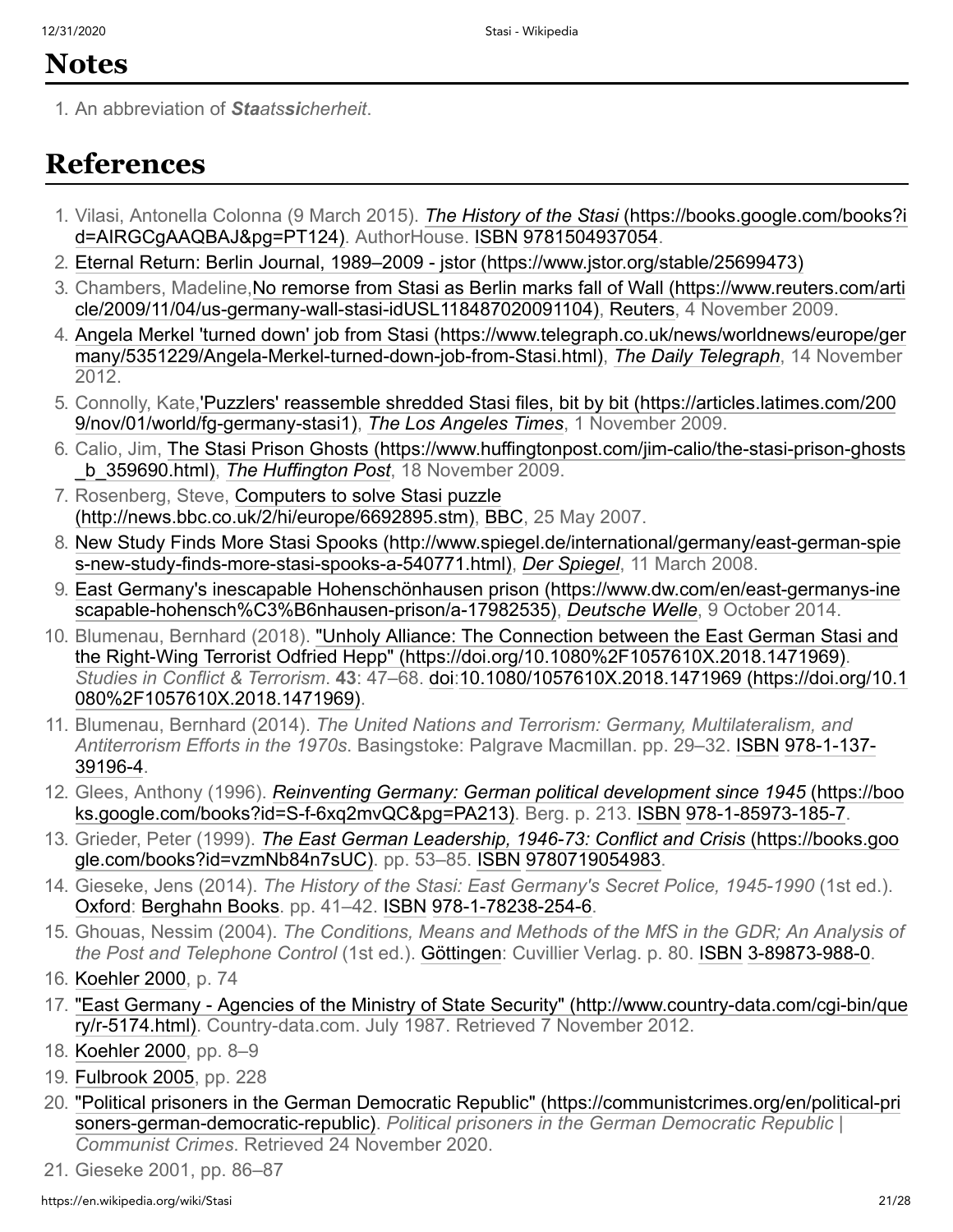<span id="page-21-0"></span>22. Müller-Enbergs 1993, p. 55

- <span id="page-21-2"></span><span id="page-21-1"></span>24. [Koehler 2000,](#page-27-1) p. 9
- <span id="page-21-3"></span>25. Gießler, Denis (21 November 2018). "Video Games in East Germany: The Stasi Played Along" (http [s://www.zeit.de/digital/games/2018-11/computer-games-gdr-stasi-surveillance-gamer-crowd/komplett](https://www.zeit.de/digital/games/2018-11/computer-games-gdr-stasi-surveillance-gamer-crowd/komplettansicht) ansicht). *Die Zeit* (in German). Retrieved 30 November 2018.
- <span id="page-21-4"></span>26. [Fulbrook 2005,](#page-26-13) p. 241
- <span id="page-21-5"></span>27. [Fulbrook 2005,](#page-26-13) pp. 242–243
- <span id="page-21-6"></span>28. [Fulbrook 2005,](#page-26-13) pp. 245
- <span id="page-21-7"></span>29. Sebetsyen, Victor (2009). *Revolution 1989: The Fall of the Soviet Empire* (https://archive.org/details/r [evolution1989fa00sebe\). New York City: Pantheon Books. ISBN](https://archive.org/details/revolution1989fa00sebe) [978-0-375-42532-5](https://en.wikipedia.org/wiki/Special:BookSources/978-0-375-42532-5).
- <span id="page-21-8"></span>30. [Koehler 2000,](#page-27-1) p. 142
- <span id="page-21-9"></span>31. [Fulbrook 2005,](#page-26-13) pp. 240
- <span id="page-21-10"></span>32. [Koehler 2000,](#page-27-1) p. 76
- <span id="page-21-11"></span>33. Gieseke 2001, p. 54
- <span id="page-21-12"></span>34. *[Computers to solve stasi puzzle \(http://news.bbc.co.uk/2/hi/europe/6692895.stm\)](http://news.bbc.co.uk/2/hi/europe/6692895.stm)*-[BBC,](https://en.wikipedia.org/wiki/BBC) Friday 25 May 2007.
- <span id="page-21-13"></span>35. ["Stasi" \(https://www.nytimes.com/books/first/k/koehler-stasi.html\)](https://www.nytimes.com/books/first/k/koehler-stasi.html). *[The New York Times](https://en.wikipedia.org/wiki/The_New_York_Times)*.
- <span id="page-21-14"></span>36. [Hubertus Knabe: The dark secrets of a surveillance state \(http://www.ted.com/talks/hubertus\\_knabe\\_](http://www.ted.com/talks/hubertus_knabe_the_dark_secrets_of_a_surveillance_state/transcript) the dark secrets of a surveillance state/transcript), TED Salon, Berlin, 2014
- <span id="page-21-15"></span>37. [Kinzer, Steven \(28 March 1991\). "Spy Charges Widen in Germany's East" \(https://www.nytimes.com/](https://www.nytimes.com/1991/03/28/world/spy-charges-widen-in-germany-s-east.html) 1991/03/28/world/spy-charges-widen-in-germany-s-east.html). *The New York Times*.
- <span id="page-21-16"></span>38. [A brave woman seeks justice and historical recognition for past wrongs \(http://www.economist.com/n](http://www.economist.com/node/9867981) ode/9867981). 27 September 2007. *The Economist*.
- <span id="page-21-17"></span>39. [THE FOREIGN INTELLIGENCE-GATHERING OF THE MfS' HAUPTVERWALTUNG AUFKLÄRUNG](https://web.archive.org/web/20070623071457/http://cv.jmellon.com/mfs.pdf) (https://web.archive.org/web/20070623071457/http://cv.jmellon.com/mfs.pdf). Jérôme Mellon. 16 October 2001.
- <span id="page-21-18"></span>40. *Seduced by Secrets: Inside the Stasi's Spy-Tech World*. Kristie Macrakis. P. 166–171.
- <span id="page-21-19"></span>41. *The Culture of Conflict in Modern Cuba*. Nicholas A. Robins. P. 45.
- <span id="page-21-20"></span>42. *Rafiq Hariri and the Fate of Lebanon* (2009). Marwān Iskandar. P. 201.
- <span id="page-21-21"></span>43. Gareth M. Winrow. *The Foreign Policy of the GDR in Africa*, p. 141
- <span id="page-21-22"></span>44. *Stasi: The Untold Story of the East German Secret Police* (1999). John O. Koehler.
- <span id="page-21-23"></span>45. [Craig R. Whitney \(12 April 1995\). "Gunter Guillaume, 68, Is Dead; Spy Caused Willy Brandt's Fall" \(h](https://www.nytimes.com/1995/04/12/obituaries/gunter-guillaume-68-is-dead-spy-caused-willy-brandt-s-fall.html) ttps://www.nytimes.com/1995/04/12/obituaries/gunter-guillaume-68-is-dead-spy-caused-willy-brandts-fall.html). *The New York Times*.
- <span id="page-21-24"></span>46. [Where Have All His Spies Gone? \(https://query.nytimes.com/gst/fullpage.html?res=9C0CE5D6123C](https://query.nytimes.com/gst/fullpage.html?res=9C0CE5D6123CF931A2575BC0A966958260&pagewanted=5) F931A2575BC0A966958260&pagewanted=5). New York Times. 12 August 1990
- <span id="page-21-25"></span>47. ["The Schlaff Saga / Laundered funds & 'business' ties to the Stasi" \(http://www.haaretz.com/weeken](http://www.haaretz.com/weekend/special-report-the-schlaff-saga/the-schlaff-saga-laundered-funds-business-ties-to-the-stasi-1.312799) d/special-report-the-schlaff-saga/the-schlaff-saga-laundered-funds-business-ties-to-the-stasi-1.3127 99). *Haaretz*. 7 September 2010.
- <span id="page-21-26"></span>48. [Olympiakos soccer chief was 'spy for Stasi' \(https://www.independent.co.uk/news/world/europe/olym](https://www.independent.co.uk/news/world/europe/olympiakos-soccer-chief-was-spy-for-stasi-661893.html) piakos-soccer-chief-was-spy-for-stasi-661893.html). *The Independent*. 24 February 2002.
- <span id="page-21-27"></span>49. Koehler (1999), *The Stasi*, pages 387-401.
- <span id="page-21-28"></span>50. [E. Germany Ran Antisemitic Campaign in West in '60s \(http://www.paulbogdanor.com/left/eastgerma](http://www.paulbogdanor.com/left/eastgermany/nazis1.html) ny/nazis1.html). *Washington Post*, 28 February 1993.
- <span id="page-21-29"></span>51. Neo-Nazism: a threat to Europe? Jillian Becker, Institute for European Defence & Strategic Studies. P. 16.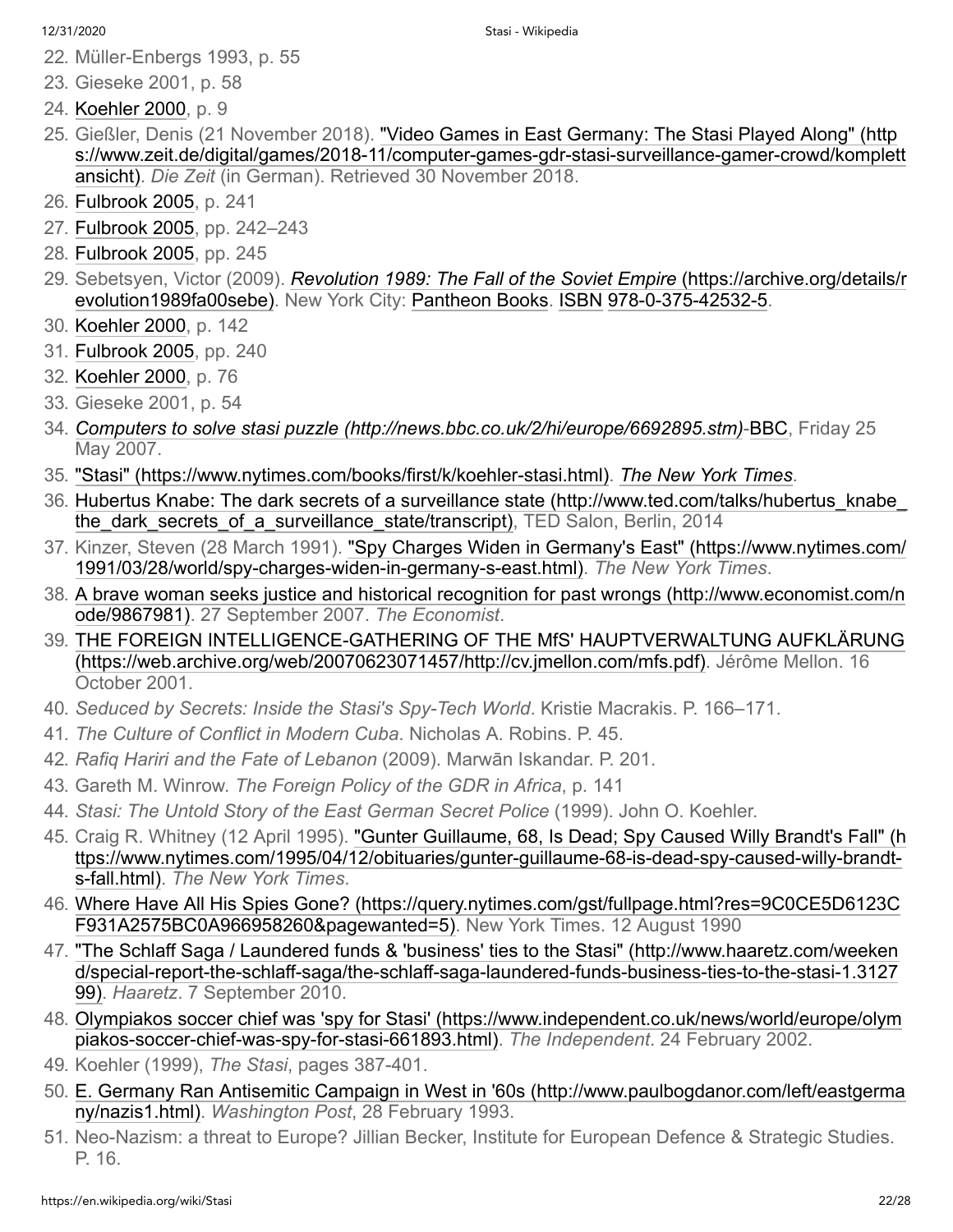- <span id="page-22-0"></span>52. Blumenau, Bernhard (2014). *The United Nations and Terrorism: Germany, Multilateralism, and Antiterrorism Efforts in the 1970s*. Basingstoke: Palgrave Macmillan. p. 16. [ISBN](https://en.wikipedia.org/wiki/ISBN_(identifier)) [978-1-137-39196-4](https://en.wikipedia.org/wiki/Special:BookSources/978-1-137-39196-4).
- <span id="page-22-1"></span>53. [The Truth about the Gunshot that Changed Germany \(http://www.spiegel.de/international/germany/0,](http://www.spiegel.de/international/germany/0,1518,627342,00.html) 1518,627342,00.html). *Spiegel* Online. 28 May 2009.
- <span id="page-22-2"></span>54. [The gunshot that hoaxed a generation \(http://www.economist.com/node/13745822?story\\_id=E1\\_TP](http://www.economist.com/node/13745822?story_id=E1_TPSQVRNN) SQVRNN). *The Economist*. 28 May 2009.
- <span id="page-22-3"></span>55. [Kulish, Nicholas \(26 May 2009\). "East German Stasi Spy Killed Protester, Ohnesorg, in 1967" \(http](https://www.nytimes.com/2009/05/27/world/europe/27germany.html) s://www.nytimes.com/2009/05/27/world/europe/27germany.html). *The New York Times*.
- <span id="page-22-4"></span>56. ["Karl-Heinz Kurras: Erschoss er Benno Ohnesorg? Gab Mielke den Schießbefehl?" \(http://www.bild.](http://www.bild.de/BILD/politik/2009/05/24/karl-heinz-kurras-schiessbefehl/benno-ohnesorg-stasi.html) de/BILD/politik/2009/05/24/karl-heinz-kurras-schiessbefehl/benno-ohnesorg-stasi.html).
- <span id="page-22-5"></span>57. Koehler, John O. (1999) *[Stasi: The Untold Story of the East German Secret Police](https://en.wikipedia.org/wiki/Special:BookSources/0-8133-3409-8)* [ISBN](https://en.wikipedia.org/wiki/ISBN_(identifier)) 0-8133- 3409-8.
- <span id="page-22-6"></span>58. [Operation INFEKTION - Soviet Bloc Intelligence and Its AIDS Disinformation Campaign \(https://www.](https://www.cia.gov/library/center-for-the-study-of-intelligence/csi-publications/csi-studies/studies/vol53no4/soviet-bloc-intelligence-and-its-aids.html) cia.gov/library/center-for-the-study-of-intelligence/csi-publications/csi-studies/studies/vol53no4/soviet -bloc-intelligence-and-its-aids.html). Thomas Boghardt. 2009.
- <span id="page-22-7"></span>59. "KGB ordered Swiss explosion to distract attention from Chernobyl." United Press International. 27 November 2000.
- <span id="page-22-8"></span>60. [Stasi accused of Swiss disaster \(https://www.irishtimes.com/newspaper/world/2000/1123/001123000](https://www.irishtimes.com/newspaper/world/2000/1123/00112300085.html) 85.html). *The Irish Times*. 23 November 2000.
- <span id="page-22-9"></span>61. Sehnsucht Natur: Ökologisierung des Denkens (2009). Johannes Straubinger.
- <span id="page-22-10"></span>62. [Hall, Thomas \(25 September 2003\). "Svensk tv-reporter mördades av DDR" \(https://web.archive.org/](https://web.archive.org/web/20041216032510/http://www.dn.se/DNet/jsp/polopoly.jsp?d=147&a=185847) web/20041216032510/http://www.dn.se/DNet/jsp/polopoly.jsp?d=147&a=185847) (in Swedish). [Dagens Nyheter](https://en.wikipedia.org/wiki/Dagens_Nyheter)[. Archived from the original \(http://www.dn.se/DNet/jsp/polopoly.jsp?d=147&a=18584](http://www.dn.se/DNet/jsp/polopoly.jsp?d=147&a=185847) 7) on 16 December 2004.
- <span id="page-22-11"></span>63. [Svensson, Leif \(26 September 2003\). "Misstänkt mördare från DDR gripen" \(https://web.archive.org/](https://web.archive.org/web/20041216033953/http://www.dn.se/DNet/jsp/polopoly.jsp?d=147&a=186255) web/20041216033953/http://www.dn.se/DNet/jsp/polopoly.jsp?d=147&a=186255) (in Swedish). [Dagens Nyheter](https://en.wikipedia.org/wiki/Dagens_Nyheter)[/](http://www.dn.se/DNet/jsp/polopoly.jsp?d=147&a=186255)[Tidningarnas Telegrambyr](https://en.wikipedia.org/wiki/Tidningarnas_Telegrambyr%C3%A5)[å. Archived from the original \(http://www.dn.se/DNet/jsp/p](http://www.dn.se/DNet/jsp/polopoly.jsp?d=147&a=186255) olopoly.jsp?d=147&a=186255) on 16 December 2004.
- <span id="page-22-12"></span>64. ["Misstänkte DDR-mördaren släppt" \(https://web.archive.org/web/20041217175335/http://www.dn.se/](https://web.archive.org/web/20041217175335/http://www.dn.se/DNet/jsp/polopoly.jsp?d=148&a=215428) DNet/jsp/polopoly.jsp?d=148&a=215428) (in Swedish). [Dagens Nyheter](https://en.wikipedia.org/wiki/Dagens_Nyheter)[/Tidningarnas Telegrambyrå](https://en.wikipedia.org/wiki/Tidningarnas_Telegrambyr%C3%A5). [17 December 2003. Archived from the original \(http://www.dn.se/DNet/jsp/polopoly.jsp?d=148&a=21](http://www.dn.se/DNet/jsp/polopoly.jsp?d=148&a=215428) 5428) on 17 December 2004.
- <span id="page-22-13"></span>65. *Seduced by Secrets: Inside the Stasi's Spy-Tech World*. Kristie Macrakis. P. 176.
- <span id="page-22-14"></span>66. ["Stasi Files Implicate KGB in Pope Shooting" \(http://www.dw](http://www.dw-world.de/dw/article/0,,1538173,00.html)world.de/dw/article/0,,1538173,00.html). Deutche Welle.
- <span id="page-22-15"></span>67. [The Kremlin's Killing Ways—A long tradition continues \(http://www.nationalreview.com/articles/21934](http://www.nationalreview.com/articles/219342/kremlins-killing-ways-ion-mihai-pacepa) 2/kremlins-killing-ways-ion-mihai-pacepa). 28 November 2006. National Review.
- <span id="page-22-16"></span>68. ["Stasi Aid and the Modernization of the Vietnamese Secret Police" \(https://www.wilsoncenter.org/pub](https://www.wilsoncenter.org/publication/stasi-aid-and-the-modernization-the-vietnamese-secret-police) lication/stasi-aid-and-the-modernization-the-vietnamese-secret-police). 20 August 2014.
- <span id="page-22-17"></span>69. *Stasi: Shield and Sword of the Party* (2008). John C. Schmeidel. P. 138.
- <span id="page-22-18"></span>70. [Fulbrook 2005,](#page-26-13) pp. 242
- <span id="page-22-19"></span>71. [Von OibE durchsetzt \(http://www.spiegel.de/spiegel/print/d-13497821.html\).](http://www.spiegel.de/spiegel/print/d-13497821.html) Der Spiegel 12.03 1990
- <span id="page-22-20"></span>72. ["Symposium: From Russia With Death" \(a partial transcript: part1 \(http://www.discoverthenetworks.or](http://www.discoverthenetworks.org/fp/ARTICLES/Read4190-2.html?ID=26509&p=1) [g/fp/ARTICLES/Read4190-2.html?ID=26509&p=1\), part2 \(http://www.discoverthenetworks.org/fp/AR](http://www.discoverthenetworks.org/fp/ARTICLES/Read91ff.html?ID=26510&p=1) TICLES/Read91ff.html?ID=26510&p=1)) on 19 January 2007. The panel contained Oleg Kalugin, Richard Pipes, Vladimir Bukovsky, Jim Woolsey, Lt. Gen. Ion Mihai Pacepa, David Satter, Yuri Yarim-Agaev and Andrei Piontkovsk.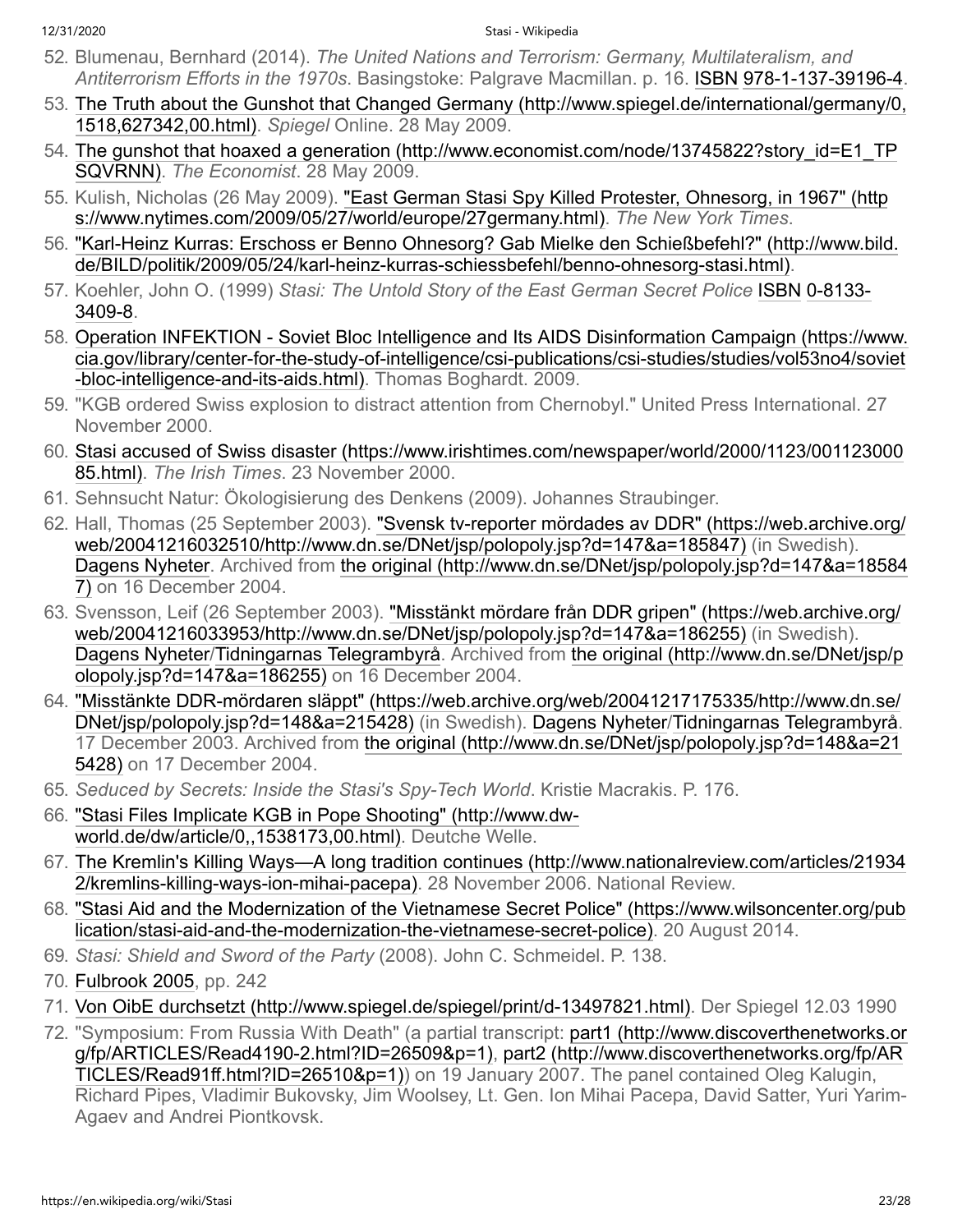- <span id="page-23-0"></span>73. [A tale of gazoviki, money and greed \(http://www.robertamsterdam.com/2007/09/the\\_gazoviki\\_in\\_ger](http://www.robertamsterdam.com/2007/09/the_gazoviki_in_germany.htm) many.htm) [Archived \(https://web.archive.org/web/20110128093716/http://www.robertamsterdam.co](https://web.archive.org/web/20110128093716/http://www.robertamsterdam.com/2007/09/the_gazoviki_in_germany.htm) m/2007/09/the\_gazoviki\_in\_germany.htm) 28 January 2011 at the [Wayback Machine.](https://en.wikipedia.org/wiki/Wayback_Machine) *Stern* magazine, 13 September 2007
- <span id="page-23-1"></span>74. ["Piecing Together the Dark Legacy of East Germany's Secret Police" \(https://www.wired.com/politics/](https://www.wired.com/politics/security/magazine/16-02/ff_stasi) security/magazine/16-02/ff\_stasi). *Wired*. 18 January 2008.
- <span id="page-23-2"></span>75. Murphy, Cullen (17 January 2012). *God's Jury: The Inquisition and the Making of the Modern World* [\(https://books.google.com/books?id=tXywBrmhPTUC&pg=PP1\). Houghton Mifflin Harcourt.](https://books.google.com/books?id=tXywBrmhPTUC&pg=PP1) [ISBN](https://en.wikipedia.org/wiki/ISBN_(identifier)) [978-0-618-09156-0](https://en.wikipedia.org/wiki/Special:BookSources/978-0-618-09156-0). Retrieved 3 January 2014.
- <span id="page-23-3"></span>76. [The Stasi Headquarters \(http://www.stasimuseum.de/en/enindex.htm\)](http://www.stasimuseum.de/en/enindex.htm) now a museum open to the public.
- <span id="page-23-4"></span>77. [Functions of the BStU \(http://www.bstu.bund.de/cln\\_029/nn\\_710332/EN/Office/office\\_\\_node.html\\_\\_n](http://www.bstu.bund.de/cln_029/nn_710332/EN/Office/office__node.html__nnn=true) nn=true) Archived (https://web.archive.org/web/20081209050838/http://www.bstu.bund.de/cln\_029/n [n\\_710332/EN/Office/office\\_\\_node.html\\_\\_nnn=true\) 9 December 2008 at the Wayback Machine, from](https://web.archive.org/web/20081209050838/http://www.bstu.bund.de/cln_029/nn_710332/EN/Office/office__node.html__nnn=true) the English version of the official BStU website
- <span id="page-23-5"></span>78. [The File \(http://www.timothygartonash.com/books.html\),](http://www.timothygartonash.com/books.html) Information about "The File"
- <span id="page-23-6"></span>79. [Pidd, Helen \(13 March 2011\). "Germans piece together millions of lives spied on by Stasi" \(https://w](https://www.theguardian.com/world/2011/mar/13/east-germany-stasi-files-zirndorf) ww.theguardian.com/world/2011/mar/13/east-germany-stasi-files-zirndorf). *The Guardian* – via www.theguardian.com.
- <span id="page-23-7"></span>80. *[Wired](https://en.wikipedia.org/wiki/Wired_(magazine))*[: "Piecing Together the Dark Legacy of East Germany's Secret Police" \(http://archive.wired.co](http://archive.wired.com/politics/security/magazine/16-02/ff_stasi?currentPage=all) m/politics/security/magazine/16-02/ff\_stasi?currentPage=all)
- <span id="page-23-8"></span>81. [BBC](https://en.wikipedia.org/wiki/BBC): ["MfS files return to Germany." \(http://news.bbc.co.uk/1/hi/world/europe/703303.stm\)](http://news.bbc.co.uk/1/hi/world/europe/703303.stm)
- <span id="page-23-9"></span>82. [Stasi Records Agency. History of the Records \(https://www.bstu.de/assets/bstu/en/Downloads/BStU-](https://www.bstu.de/assets/bstu/en/Downloads/BStU-Image2018-EN_O.pdf)Image2018-EN\_O.pdf). Retrieved 18 August 2019
- <span id="page-23-10"></span>83. [Stasi Museum Berlin. \(https://www.stasimuseum.de/en/enindex.htm\)](https://www.stasimuseum.de/en/enindex.htm) Retrieved 18 August 2019
- <span id="page-23-11"></span>84. [Gedenkstätte Berlin-Hohenschönhausen. History \(https://www.stiftung-hsh.de/history/\)](https://www.stiftung-hsh.de/history/). Retrieved 18 August 2019
- <span id="page-23-12"></span>85. Wüstenberg, Jenny (2017). *Civil Society and Memory in Postwar Germany* (https://books.google.co [m/books?id=4jQyDwAAQBAJ&pg=PA223\). Cambridge: Cambridge University Press. ISBN](https://books.google.com/books?id=4jQyDwAAQBAJ&pg=PA223) 978-1- 1071-7746-8.
- <span id="page-23-13"></span>86. [Stiftung Ettersberg. Andreasstrasse \(https://www.stiftung-ettersberg.de/en/andreasstrasse/\)](https://www.stiftung-ettersberg.de/en/andreasstrasse/). Retrieved 18 August 2019
- <span id="page-23-14"></span>87. [How ordinary people smashed the Stasi \(https://www.thelocal.de/20141204/how-ordinary-people-sm](https://www.thelocal.de/20141204/how-ordinary-people-smashed-the-stasi) ashed-the-stasi) in [The Local.de](https://en.wikipedia.org/wiki/The_Local), 4 December 2014. Retrieved 25 July 2019
- <span id="page-23-15"></span>88. [The Bautzner Straße Memorial in Dresden website \(https://www.bautzner-strasse-dresden.de/\)](https://www.bautzner-strasse-dresden.de/). Retrieved 18 August 2019
- <span id="page-23-16"></span>89. Rost, Susanne (25 May 2002) Frankfurt (Oder) baut sein altes Gefängnis zum Kulturzentrum um / Gedenkstättenbeirat entsetzt Der einstige Hinrichtungsraum wird ein Café (https://www.berliner-zeitu [ng.de/frankfurt--oder--baut-sein-altes-gefaengnis-zum-kulturzentrum-um---gedenkstaettenbeirat-ents](https://www.berliner-zeitung.de/frankfurt--oder--baut-sein-altes-gefaengnis-zum-kulturzentrum-um---gedenkstaettenbeirat-entsetzt-der-einstige-hinrichtungsraum-wird-ein-caf%C3%A9-15971560) etzt-der-einstige-hinrichtungsraum-wird-ein-caf%C3%A9-15971560). Retrieved 18 August 2019
- <span id="page-23-17"></span>90. [Museum Viadrina. Gedenk- und Dokumentationsstätte "Opfer politischer Gewaltherrschaft" \(http://w](http://www.museum-viadrina.de/museum/gedenkstatte/) ww.museum-viadrina.de/museum/gedenkstatte/). Retrieved 18 August 2019
- <span id="page-23-18"></span>91. [Torhaus Gera \(http://www.torhaus-gera.de/index.php/de/\)](http://www.torhaus-gera.de/index.php/de/). Retrieved 18 August 2019
- <span id="page-23-19"></span>92. [Geschichtsverbund Thüringen Arbeitsgemeinschaft zur Aufarbeitung der SED-Diktatur. Gedenkstätte](https://geschichtsverbund-thueringen.de/mitglieder/gedenkstaette-amthordurchgang-gera-e-v/) Amthordurchgang Gera e.V. (https://geschichtsverbund-thueringen.de/mitglieder/gedenkstaette-amth ordurchgang-gera-e-v/). Retrieved 18 August 1990
- <span id="page-23-20"></span>93. [Stiftung Gedenkstätten Sachsen-Anhalt. Gedenkstätte Roter Ochse Halle \(Saale\) \(https://gedenksta](https://gedenkstaette-halle.sachsen-anhalt.de/) ette-halle.sachsen-anhalt.de/). Retrieved 18 August 2019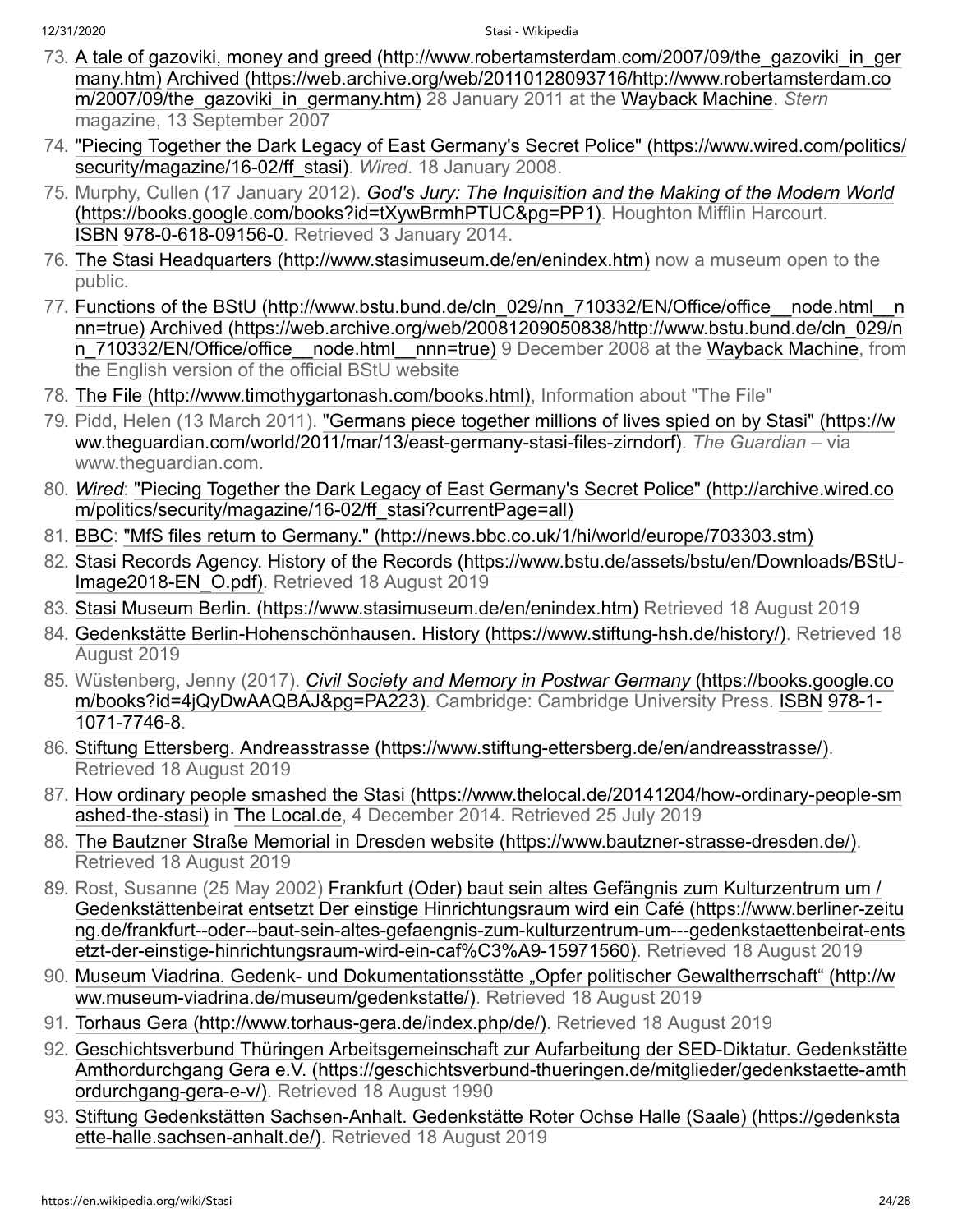- <span id="page-24-0"></span>94. [Runde Ecke Leipzig \(in English\) \(http://www.runde-ecke-leipzig.de/index.php?id=76&L=1\)](http://www.runde-ecke-leipzig.de/index.php?id=76&L=1). Retrieved 18 August 2019
- <span id="page-24-1"></span>95. [Runde Ecke Leipzig. Stasi Bunker Museum \(http://www.runde-ecke-leipzig.de/index.php?id=253&L=](http://www.runde-ecke-leipzig.de/index.php?id=253&L=1) 1). Retrieved 18 August 2019
- <span id="page-24-2"></span>96. [Runde Ecke Leipzig. Execution site \(http://www.runde-ecke-leipzig.de/index.php?id=72&L=1\)](http://www.runde-ecke-leipzig.de/index.php?id=72&L=1). Retrieved 18 August 2019
- <span id="page-24-3"></span>97. [Gedenkstätte Moritzplatz Magdeburg. Zur Geschicte der Gedenkstätte \(https://gedenkstaette-magde](https://gedenkstaette-magdeburg.sachsen-anhalt.de/geschichte/gedenkstaette/) burg.sachsen-anhalt.de/geschichte/gedenkstaette/). Retrieved 18 August 2019
- <span id="page-24-4"></span>98. [Stiftung Gedenkstaette Lindenstrasse \(https://www.gedenkstaette-lindenstrasse.de/\).](https://www.gedenkstaette-lindenstrasse.de/) Retrieved 18 August 2019
- <span id="page-24-5"></span>99. [DDR Museum. Dokumentations- und Gedenkstätte in der ehemaligen U-Haft der Stasi in Rostock \(ht](https://www.ddr-museum.de/de/blog/archive/dokumentations-und-gedenkstaette-der-ehemaligen-u-haft-der-stasi-rostock) tps://www.ddr-museum.de/de/blog/archive/dokumentations-und-gedenkstaette-der-ehemaligen-u-haf t-der-stasi-rostock), 14 October 2014. Retrieved 18 August 2019
- <span id="page-24-6"></span>00. Vilasi, Antonella Colonna (2015). *The History of the Stasi*. Bloomington, Indiana: AuthorHouse.
- <span id="page-24-7"></span>01. [BBL-MV. Sanierung einer Dokumentations- und Gedenkstätte in Rostock \(https://www.bbl-mv.de/sani](https://www.bbl-mv.de/sanierung-einer-dokumentations-und-gedenkst%C3%A4tte-in-rostock+2400+1024349) erung-einer-dokumentations-und-gedenkst%C3%A4tte-in-rostock+2400+1024349), 3 December 2018.Retrieved 18 August 2019
- <span id="page-24-8"></span>02. [Nord Stream, Matthias Warnig \(codename "Arthur"\) and the Gazprom Lobby \(http://www.jamestown.](http://www.jamestown.org/single/?no_cache=1&tx_ttnews%5Btt_news%5D=35128) org/single/?no\_cache=1&tx\_ttnews%5Btt\_news%5D=35128) *Eurasia Daily Monitor* Volume: 6 Issue: 114
- <span id="page-24-9"></span>03. [Gazprom's Loyalists in Berlin and Brussels \(http://www.jamestown.org/single/?no\\_cache=1&tx\\_ttnew](http://www.jamestown.org/single/?no_cache=1&tx_ttnews%5Btt_news%5D=35034) s%5Btt\_news%5D=35034). *Eurasia Daily Monitor* Volume: 6 Issue: 100. 26 May 2009
- <span id="page-24-10"></span>04. ["Police investigate Gazprom executive's Stasi past" \(http://www.thelocal.de/money/20080507-11753.](http://www.thelocal.de/money/20080507-11753.html) html). 7 May 2008.
- <span id="page-24-11"></span>05. *Stasi Offiziere Leugnen den Terror*. *Berliner Morgenpost* 16 March 2006. [1] (http://www.morgenpost. de/printarchiv/berlin/article266203/Stasi Offiziere leugnen den Terror.html)(subscription required)
- <span id="page-24-12"></span>06. Backmann, Christa. *Stasi-Anhänger schreiben an Bildungssenator Böger*. *Berliner Morgenpost* 25 [March 2006. "Archived copy" \(https://archive.today/20120710083042/http://morgenpost.berlin1.de/co](https://archive.today/20120710083042/http://morgenpost.berlin1.de/content/2006/03/25/berlin/818994.html) [ntent/2006/03/25/berlin/818994.html\). Archived from the original \(http://morgenpost.berlin1.de/conten](http://morgenpost.berlin1.de/content/2006/03/25/berlin/818994.html) t/2006/03/25/berlin/818994.html) on 10 July 2012. Retrieved 4 April 2006.
- <span id="page-24-13"></span>07. Schomaker, Gilbert. *Ehemalige Stasi-Kader schreiben Schulen an*. *Die Welt*, 26 March 2006. [2] (htt [ps://www.welt.de/print-welt/article205864/Ehemalige\\_Stasi\\_Kader\\_schreiben\\_Schulen\\_an.html\)](https://www.welt.de/print-welt/article205864/Ehemalige_Stasi_Kader_schreiben_Schulen_an.html)
- <span id="page-24-14"></span>08. ["I regret nothing, says Stasi spy" \(http://news.bbc.co.uk/1/hi/special\\_report/1999/09/99/britain\\_betray](http://news.bbc.co.uk/1/hi/special_report/1999/09/99/britain_betrayed/451366.stm) ed/451366.stm). *BBC*. 20 September 1999.
- <span id="page-24-15"></span>09. [Bernd-Rainer Bart](https://en.wikipedia.org/wiki/Bernd-Rainer_Barth)[h; Jan Wielgohs. "Aris, Helmut \\* 11.5.1908, † 22.11.1987 Präsident des Verbandes](http://www.bundesstiftung-aufarbeitung.de/wer-war-wer-in-der-ddr-%2363%3B-1424.html?ID=68) der Jüdischen Gemeinden" (http://www.bundesstiftung-aufarbeitung.de/wer-war-wer-in-der-ddr-%23 63%3B-1424.html?ID=68). Bundesstiftung zur Aufarbeitung der SED-Diktatur: Biographische Datenbanken. Retrieved 7 December 2014.
- <span id="page-24-16"></span>10. Lothar Mertens (2006). *Lexikon der DDR-Historiker. Biographien und Bibliographien zu den Geschichtswissenschaftlern aus der Deutschen Demokratischen Republik*. K. G. Saur, München. p. 114. [ISBN](https://en.wikipedia.org/wiki/ISBN_(identifier)) [3-598-11673-X.](https://en.wikipedia.org/wiki/Special:BookSources/3-598-11673-X)
- <span id="page-24-17"></span>11. ["Mandatsentzug läßt Beck kalt: "Ich bin ein Schlachtroß"](http://archiv.rhein-zeitung.de/on/99/04/29/topnews/almupor.html) " (http://archiv.rhein-zeitung.de/on/99/04/29/ topnews/almupor.html). Rhein-Zeitung. 29 April 1999.
- <span id="page-24-18"></span>12. ["Neues Maueropfer" \(http://www.spiegel.de/spiegel/print/d-13681063.html\)](http://www.spiegel.de/spiegel/print/d-13681063.html). *Die SED-Nachfolgepartei PDS nutzt den Freitod eines Genossen für den Versuch, die Stasi-Debatte abzuwürgen. Die SED-Nachfolgepartei PDS nutzt den Freitod eines Genossen für den Versuch, die Stasi-Debatte abzuwürgen*. Vol. 9/1992. [Der Spiegel](https://en.wikipedia.org/wiki/Der_Spiegel) (online). 24 February 1992.
- <span id="page-24-19"></span>13. ["Perfektes Dopen mit der Stasi" \(https://www.tagesschau.de/inland/meldung100924.html\)](https://www.tagesschau.de/inland/meldung100924.html) [Perfect doping with the Stasi]. *[Tagesschau](https://en.wikipedia.org/wiki/Tagesschau_(German_TV_series))* (in German). 3 August 2013.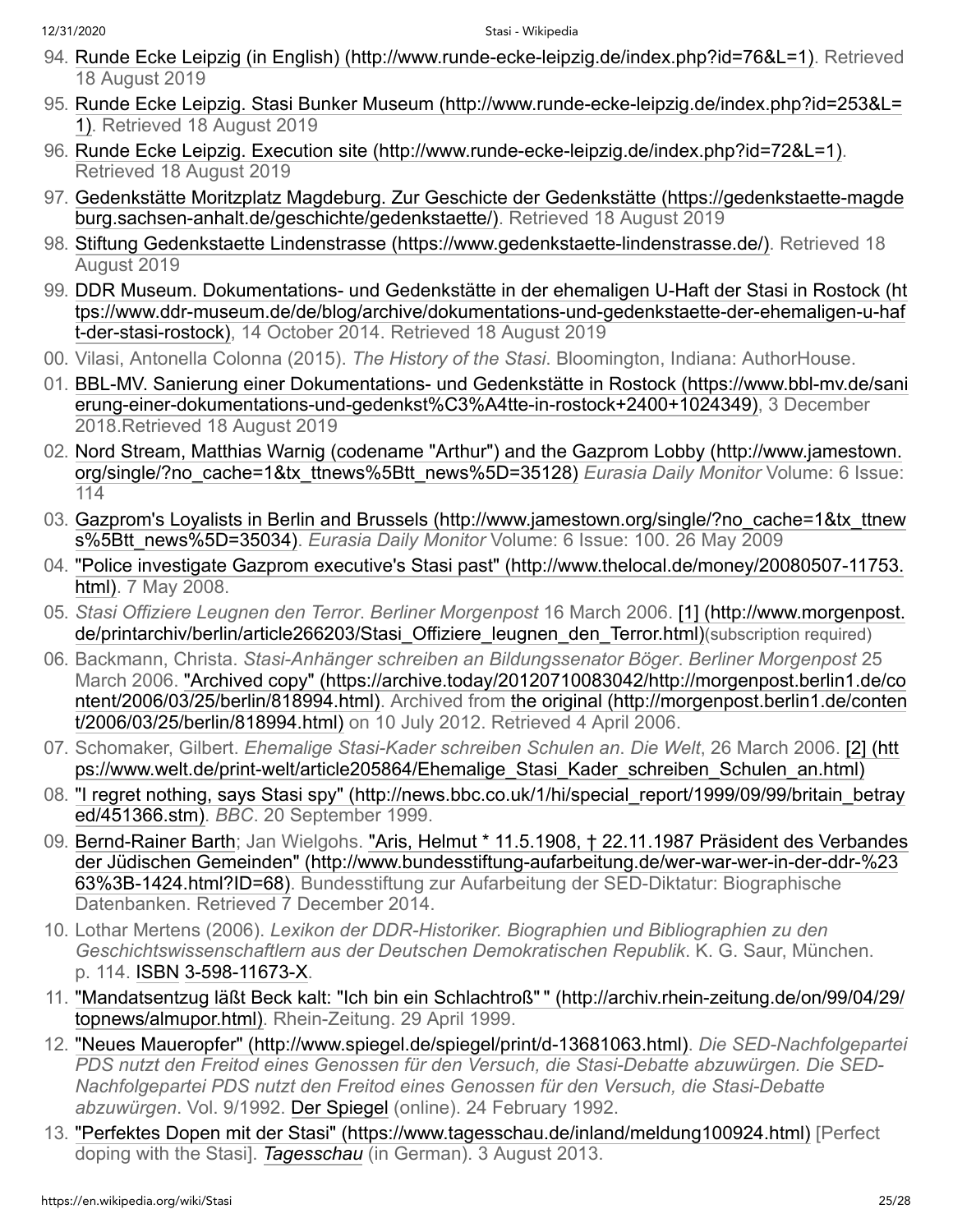- <span id="page-25-0"></span>14. February 11, 1992 *New York Times* article on Czudaj's espionage involvement. (https://query.nytime [s.com/gst/fullpage.html?res=9E0CE3DB1131F932A25751C0A964958260\) - accessed 12 April 2008](https://query.nytimes.com/gst/fullpage.html?res=9E0CE3DB1131F932A25751C0A964958260).
- <span id="page-25-1"></span>15. ["H-Soz-u-Kult / Mielke, Macht und Meisterschaft" \(http://hsozkult.geschichte.hu-berlin.de/REZENSI](http://hsozkult.geschichte.hu-berlin.de/REZENSIO/buecher/2001/SpGi1201.htm) O/buecher/2001/SpGi1201.htm). *hsozkult.geschichte.hu-berlin.de*.
- <span id="page-25-2"></span>16. [Pleil, Ingolf \(11 June 2018\). "Was der Geheimdienst der DDR mit dem Sport zu tun hatte" \(https://ww](https://www.dnn.de/Dresden/Lokales/Was-der-Geheimdienst-der-DDR-mit-dem-Sport-zu-tun-hatte) [w.dnn.de/Dresden/Lokales/Was-der-Geheimdienst-der-DDR-mit-dem-Sport-zu-tun-hatte\).](https://en.wikipedia.org/wiki/Dresdner_Neueste_Nachrichten) *Dresdner Neueste Nachrichten* (in German). [Hannover](https://en.wikipedia.org/wiki/Hannover): Verlagsgesellschaft Madsack GmbH & Co. KG. Retrieved 22 November 2020.
- <span id="page-25-3"></span>17. ["Spying Who's Who" \(http://news.bbc.co.uk/1/hi/special\\_report/1999/09/99/britain\\_betrayed/452253.](http://news.bbc.co.uk/1/hi/special_report/1999/09/99/britain_betrayed/452253.stm) stm). *BBC*. 22 September 1999.
- <span id="page-25-4"></span>18. [Uwe Müller \(22 November 2009\). "Das Stasi-Geheimnis der Hotelchefin Uta Felgner" \(http://investig](http://investigativ.welt.de/2009/11/22/das-stasi-geheimnis-der-hotelchefin-uta-felgner/) ativ.welt.de/2009/11/22/das-stasi-geheimnis-der-hotelchefin-uta-felgner/). WeltN24 GmbH, Berlin.
- <span id="page-25-5"></span>19. ["Cottbus-Trainer Geyer horchte Kirsten und Sammer aus" \(https://www.spiegel.de/sport/fussball/deta](https://www.spiegel.de/sport/fussball/details-aus-stasi-akten-cottbus-trainer-geyer-horchte-kirsten-und-sammer-aus-a-90878.html) ils-aus-stasi-akten-cottbus-trainer-geyer-horchte-kirsten-und-sammer-aus-a-90878.html). *[Spiegel](https://en.wikipedia.org/wiki/Der_Spiegel_(news_website))* (in German). Hamburg: DER SPIEGEL GmbH & Co. KG. 27 August 2000. Retrieved 7 November 2020.
- <span id="page-25-6"></span>20. *I Was DEFA's Goebbels* [\(http://www.zeit.de/2003/25/KA-H\\_9arbuch25\)](http://www.zeit.de/2003/25/KA-H_9arbuch25)*. [Die Zeit,](https://en.wikipedia.org/wiki/Die_Zeit) 12 March 2003.*
- <span id="page-25-7"></span>21. ["Vaterlandsverräter" \(http://vaterlandsverraeter.com/\).](http://vaterlandsverraeter.com/) Film homepage. IT WORKS! Medien GmbH. Retrieved 11 August 2013.
- <span id="page-25-8"></span>22. BStU, MfS, BV Leipzig, AIM 321/56
- <span id="page-25-9"></span>23. Martin Sabrow: Das Diktat des Konsenses: Geschichtswissenschaft in der DDR 1949–1969. Oldenbourg, München 2001, [ISBN](https://en.wikipedia.org/wiki/ISBN_(identifier)) [3-486-56559-1,](https://en.wikipedia.org/wiki/Special:BookSources/3-486-56559-1) pp. 172-173.
- <span id="page-25-10"></span>24. *Strafjustiz und DDR-Unrecht: Dokumentation* (https://books.google.com/books?id=dkatj6AAB7QC&p [g=PA19\) \(in German\). Klaus Marxen, Gerhard Werle \(eds.\). Berlin; New York: De Gruyter. 2000.](https://books.google.com/books?id=dkatj6AAB7QC&pg=PA19) pp. 19–20. [ISBN](https://en.wikipedia.org/wiki/ISBN_(identifier)) [3110161346](https://en.wikipedia.org/wiki/Special:BookSources/3110161346).
- <span id="page-25-11"></span>25. [Rogalla, Thomas. "Eine Stasi-Debatte, die nicht beendet wurde" \(http://www.berliner-zeitung.de/eine](http://www.berliner-zeitung.de/eine-stasi-debatte--die-nicht-beendet-wurde-16532176)stasi-debatte--die-nicht-beendet-wurde-16532176). *Berliner Zeitung* (in German). Retrieved 5 January 2017.
- <span id="page-25-12"></span>26. Müller, Uwe (25 September 2007). "DDR: Birthler-Behörde ließ Stasi-Spitzel einladen - WELT" (http [s://www.welt.de/politik/deutschland/article1212415/Birthler-Behoerde-liess-Stasi-Spitzel-einladen.htm](https://www.welt.de/politik/deutschland/article1212415/Birthler-Behoerde-liess-Stasi-Spitzel-einladen.html) l). *DIE WELT*. Retrieved 5 January 2017.
- <span id="page-25-13"></span>27. ["Heinz Kahlau ist tot" \(http://www.spiegel.de/kultur/literatur/dichter-und-drehbuchautor-heinz-kahlau-i](http://www.spiegel.de/kultur/literatur/dichter-und-drehbuchautor-heinz-kahlau-ist-tot-a-826435.html) st-tot-a-826435.html). *Dichter und Drehbuchautor .... Er zählte zu den bekanntesten Lyrikern der DDR: Heinz Kahlau ist im Alter von 81 Jahren an Herzschwäche gestorben. Berühmt wurde der [Autor unter anderem durch seine Liebesgedichte - doch er verfasste auch kritische Verse](https://en.wikipedia.org/wiki/Der_Spiegel)*. Der Spiegel (online). 9 April 2012.
- <span id="page-25-14"></span>28. [Bernd-Rainer Bart](https://en.wikipedia.org/wiki/Bernd-Rainer_Barth)[h. "Kamnitzer, Heinz \\* 10.5.1917, † 21.5.2001 Präsident des PEN-Zentrums DDR"](http://www.bundesstiftung-aufarbeitung.de/wer-war-wer-in-der-ddr-%2363%3B-1424.html?ID=1632) (http://www.bundesstiftung-aufarbeitung.de/wer-war-wer-in-der-ddr-%2363%3B-1424.html? ID=1632). Bundesstiftung zur Aufarbeitung der SED-Diktatur: Biographische Datenbanken. Retrieved 20 December 2014.
- <span id="page-25-15"></span>29. "Olympiakos soccer chief was 'spy for Stasi' [" \(https://www.independent.co.uk/news/world/europe/oly](https://www.independent.co.uk/news/world/europe/olympiakos-soccer-chief-was-spy-for-stasi-9272830.html) mpiakos-soccer-chief-was-spy-for-stasi-9272830.html). *The Independent*. 24 February 2002.
- <span id="page-25-16"></span>30. ["Socrates Kokkalis and the STASI" \(https://cryptome.org/kokkalis-stasi.htm\).](https://cryptome.org/kokkalis-stasi.htm) *cryptome.org*.
- <span id="page-25-17"></span>31. ["Stasi spy claims hit Greek magnate" \(http://news.bbc.co.uk/2/hi/europe/1832174.stm\).](http://news.bbc.co.uk/2/hi/europe/1832174.stm) *BBC News*. 20 February 2002.
- <span id="page-25-18"></span>32. [Helmut Müller-Enbergs.](https://en.wikipedia.org/wiki/Helmut_M%C3%BCller-Enbergs) "Luft, Christa geb. geb. Hecht \* 22.02.1938 Stellv. Vorsitzende des [Ministerrats u. Ministerin für Wirtschaft" \(https://www.bundesstiftung-aufarbeitung.de/wer-war-wer-in](https://www.bundesstiftung-aufarbeitung.de/wer-war-wer-in-der-ddr-%2363%3B-1424.html?ID=2169)der-ddr-%2363%3B-1424.html?ID=2169). *Wer war wer in der DDR?*. Ch. Links Verlag, Berlin & Bundesstiftung zur Aufarbeitung der SED-Diktatur, Berlin. Retrieved 5 November 2018.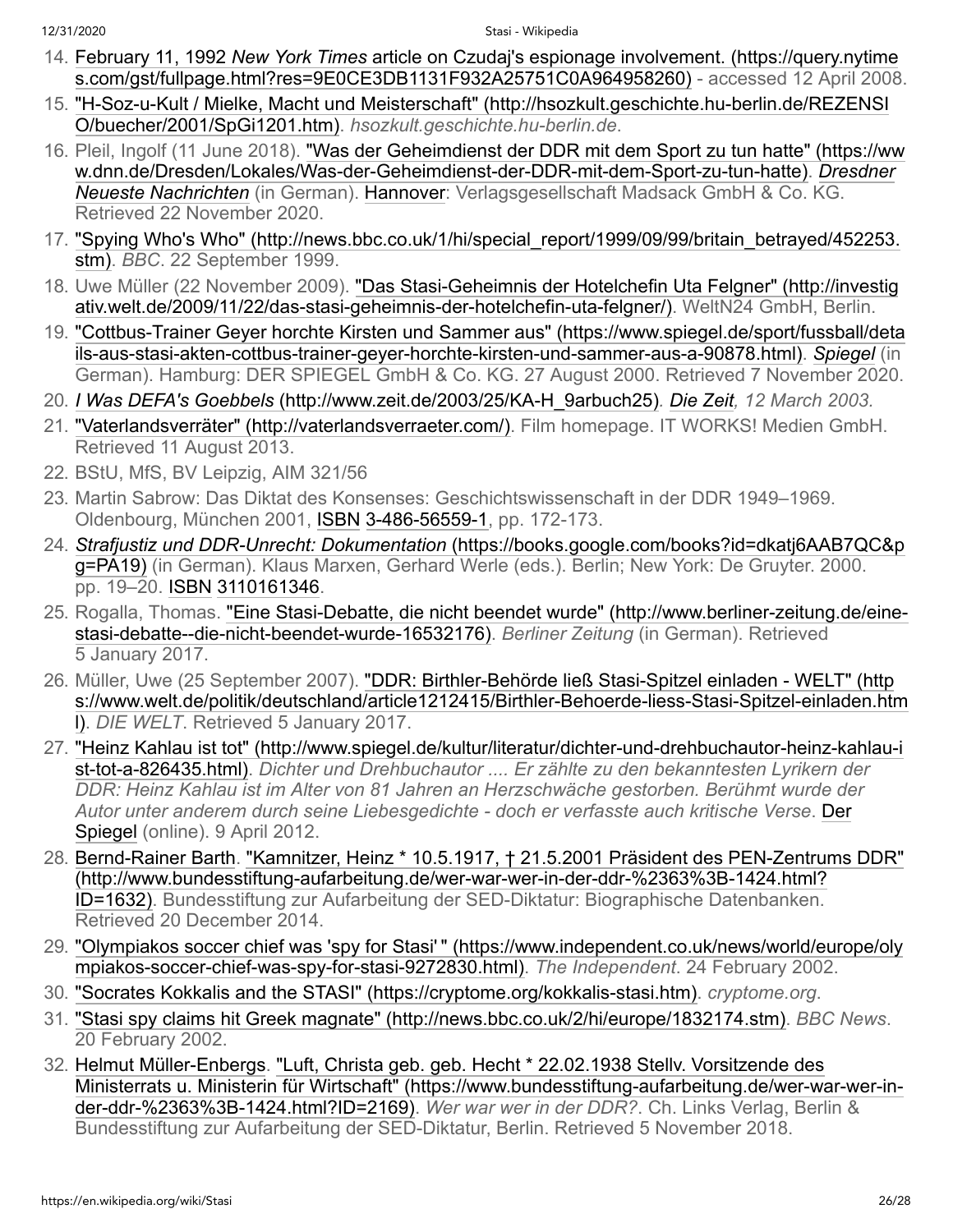- <span id="page-26-1"></span>33. ["Biography: Lothar de Maizière - Biographies - Chronik der Wende" \(https://www.chronikderwende.d](https://www.chronikderwende.de/english/biography_jsp/key=e_de+maizi%25e8re_lothar.html) e/english/biography\_jsp/key=e\_de+maizi%25e8re\_lothar.html). *www.chronikderwende.de*. Retrieved 7 February 2017.
- <span id="page-26-2"></span>34. ["Archived copy" \(https://web.archive.org/web/20131004213218/http://www.thomas-nord.de/fileadmin/](https://web.archive.org/web/20131004213218/http://www.thomas-nord.de/fileadmin/nord/Sonstige_Bilder/Fuer_Website/Stellungnahme%20Homepage.pdf) nord/Sonstige\_Bilder/Fuer\_Website/Stellungnahme%20Homepage.pdf) (PDF). Archived from the [original \(http://www.thomas-nord.de/fileadmin/nord/Sonstige\\_Bilder/Fuer\\_Website/Stellungnahme%2](http://www.thomas-nord.de/fileadmin/nord/Sonstige_Bilder/Fuer_Website/Stellungnahme%20Homepage.pdf) 0Homepage.pdf) (PDF) on 4 October 2013. Retrieved 4 November 2014.
- <span id="page-26-3"></span>35. [Bundesstiftung Aufarbeitung \(http://bundesstiftung-aufarbeitung.de/wer-war-wer-in-der-ddr-%2363%](http://bundesstiftung-aufarbeitung.de/wer-war-wer-in-der-ddr-%2363%3B-1424.html?ID=2538) 3B-1424.html?ID=2538)
- <span id="page-26-4"></span>36. ["Respected lecturer's double life" \(http://news.bbc.co.uk/1/hi/special\\_report/1999/09/99/britain\\_betra](http://news.bbc.co.uk/1/hi/special_report/1999/09/99/britain_betrayed/450921.stm) yed/450921.stm). *BBC News*. 20 September 1999.
- <span id="page-26-5"></span>37. ["Wie ein Jenaer Stasi-Spitzel Menschen verriet, die ihm eigentlich vertrauen" \(http://www.thueringer](http://www.thueringer-allgemeine.de/startseite/detail/-/specific/Wie-ein-Jenaer-Stasi-Spitzel-Menschen-verriet-die-ihm-eigentlich-vertrauen-1200276943)allgemeine.de/startseite/detail/-/specific/Wie-ein-Jenaer-Stasi-Spitzel-Menschen-verriet-die-ihm-eige ntlich-vertrauen-1200276943) (in German). Thueringer Allgemeine. 27 October 2014.
- <span id="page-26-6"></span>38. ["The Stasi spy \(cont\)" \(https://www.theguardian.com/letters/story/0,,977356,00.html\)](https://www.theguardian.com/letters/story/0,,977356,00.html). *The Guardian*. London. 14 June 2003.
- <span id="page-26-7"></span>39. Reyburn, Scott (26 January 2009). "Former Stasi Agent Bernd Runge Gets Phillips Top Job [\(Update1\)" \(https://www.bloomberg.com/apps/news?pid=newsarchive&sid=abl\\_Be6\\_sq6g&refer=mu](https://www.bloomberg.com/apps/news?pid=newsarchive&sid=abl_Be6_sq6g&refer=muse) se). *Bloomberg*.
- <span id="page-26-8"></span>40. ["The Schlaff Saga / Laundered funds & 'business' ties to the Stasi" \(http://www.haaretz.com/weeken](http://www.haaretz.com/weekend/special-report-the-schlaff-saga/the-schlaff-saga-laundered-funds-business-ties-to-the-stasi-1.312799) d/special-report-the-schlaff-saga/the-schlaff-saga-laundered-funds-business-ties-to-the-stasi-1.3127 99). *Haaretz*. 7 September 2010.
- <span id="page-26-9"></span>41. [Palmer, Carolyn \(25 March 2008\). "E.German Stasi informant wins battle to conceal past" \(https://ww](https://www.reuters.com/article/2008/03/25/us-germany-stasi-idUSL2587786520080325) w.reuters.com/article/2008/03/25/us-germany-stasi-idUSL2587786520080325). *Reuters*.
- <span id="page-26-10"></span>42. ["Court Decision Paves Olympics Way for Stasi-linked Coach - Germany - DW - 06.02.2006" \(http://w](http://www.dw-world.de/dw/article/0,2144,1893878,00.html) ww.dw-world.de/dw/article/0,2144,1893878,00.html). *Deutsche Welle*.
- <span id="page-26-11"></span>43. [Klaus Schroeder](https://en.wikipedia.org/wiki/Klaus_Schroeder) (16 July 1999). "Projektgruppe moralische Entsorgung: Linke Gesinnungswächter [denunzieren die Gauck-Behörde" \(https://www.faz.net/aktuell/feuilleton/buecher/rezensionen/2.1715/](https://www.faz.net/aktuell/feuilleton/buecher/rezensionen/2.1715/rezension-sachbuch-projektgruppe-moralische-entsorgung-11310752.html) [rezension-sachbuch-projektgruppe-moralische-entsorgung-11310752.html\).](https://en.wikipedia.org/wiki/Frankfurter_Allgemeine_Zeitung) *Frankfurter Allgemeine (Feuilleton section)*.
- <span id="page-26-12"></span>44. [Christa Wolf obituary \(https://www.telegraph.co.uk/news/obituaries/culture-obituaries/books-obituarie](https://www.telegraph.co.uk/news/obituaries/culture-obituaries/books-obituaries/8929252/Christa-Wolf.html) s/8929252/Christa-Wolf.html), *The Telegraph*, 2 December 2011.

# <span id="page-26-0"></span>**Bibliography**

- Blumenau, Bernhard. 'Unholy Alliance: The Connection between the East German Stasi and the Right-Wing Terrorist Odfried Hepp'. *Studies in Conflict & Terrorism*, (2 May 2018): 1–22. [https://doi.org/10.1080/1057610X.2018.1471969.](https://doi.org/10.1080/1057610X.2018.1471969)
- Gary Bruce: *The Firm: The Inside Story of Stasi*, The Oxford Oral History Series; Oxford University Press, Oxford 2010 [ISBN](https://en.wikipedia.org/wiki/ISBN_(identifier)) [978-0-19-539205-0.](https://en.wikipedia.org/wiki/Special:BookSources/978-0-19-539205-0)
- De La Motte and John Green, *Stasi State or Socialist Paradise? The German Democratic Republic and What became of it*, Artery Publications. 2015
- [Funder, Anna](https://en.wikipedia.org/wiki/Anna_Funder) (2003). *Stasiland: Stories from behind the Berlin Wall*. [London](https://en.wikipedia.org/wiki/London): [Granta](https://en.wikipedia.org/wiki/Granta). p. 288. [ISBN](https://en.wikipedia.org/wiki/ISBN_(identifier)) [978-1-86207-655-6](https://en.wikipedia.org/wiki/Special:BookSources/978-1-86207-655-6). [OCLC](https://en.wikipedia.org/wiki/OCLC_(identifier)) [55891480 \(https://www.worldcat.org/oclc/55891480\)](https://www.worldcat.org/oclc/55891480).
- <span id="page-26-13"></span>Fulbrook, Mary (2005). *The People's State: East German Society from Hitler to Honecker*. London: [Yale University Press](https://en.wikipedia.org/wiki/Yale_University_Press). [ISBN](https://en.wikipedia.org/wiki/ISBN_(identifier)) [978-0-300-14424-6](https://en.wikipedia.org/wiki/Special:BookSources/978-0-300-14424-6)..
- Gieseke, Jens (2014). *The History of the Stasi. East Germany's Secret Police 1945-1990*. Berghahn Books. [ISBN](https://en.wikipedia.org/wiki/ISBN_(identifier)) [978-1-78238-254-6](https://en.wikipedia.org/wiki/Special:BookSources/978-1-78238-254-6).; translation of 2001 book
- Harding, Luke (2011). *Mafia State*. London: Guardian Books. [ISBN](https://en.wikipedia.org/wiki/ISBN_(identifier)) [978-0-85265-247-3](https://en.wikipedia.org/wiki/Special:BookSources/978-0-85265-247-3).